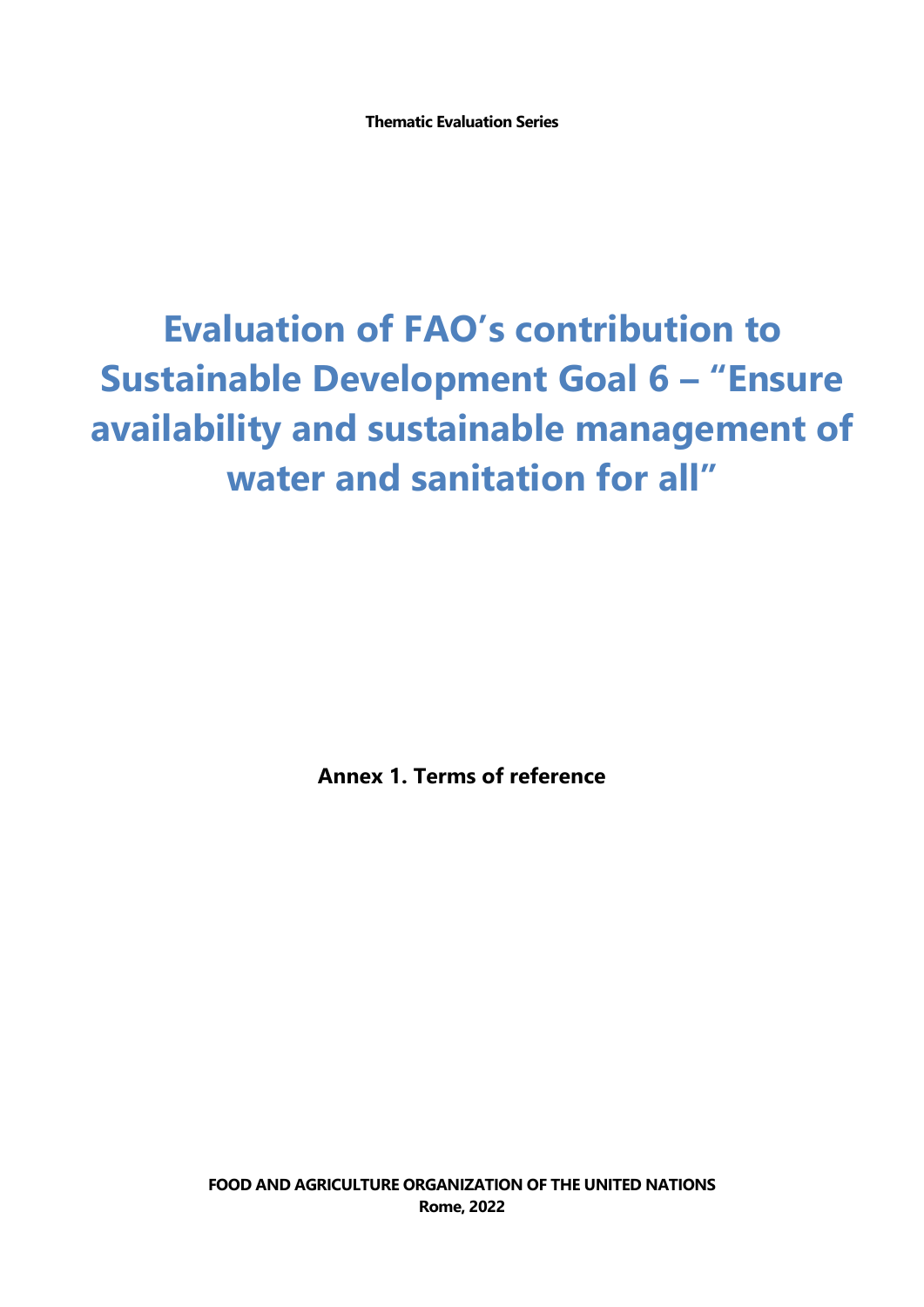# **Contents**

| $\mathbf{1}$ |  |                                                                                                |  |
|--------------|--|------------------------------------------------------------------------------------------------|--|
| 2.           |  |                                                                                                |  |
| 2.1          |  |                                                                                                |  |
| 2.2          |  |                                                                                                |  |
| 2.3          |  |                                                                                                |  |
| 2.4          |  | Key international institutions, initiatives and partnerships supporting SDG 6 aside from FAO 6 |  |
|              |  |                                                                                                |  |
| 3.1          |  |                                                                                                |  |
| 3.2          |  |                                                                                                |  |
| 3.3          |  |                                                                                                |  |
| 3.4          |  |                                                                                                |  |
| 3.5          |  |                                                                                                |  |
| 4.           |  |                                                                                                |  |
| 4.1          |  |                                                                                                |  |
| 5.           |  |                                                                                                |  |
| 5.1          |  |                                                                                                |  |
| 5.2          |  |                                                                                                |  |
| 5.3          |  |                                                                                                |  |
| 5.4          |  |                                                                                                |  |
| 5.5          |  |                                                                                                |  |
|              |  |                                                                                                |  |
| 6.1          |  |                                                                                                |  |
| 6.2          |  |                                                                                                |  |
| 6.3          |  |                                                                                                |  |
|              |  |                                                                                                |  |
|              |  |                                                                                                |  |
|              |  |                                                                                                |  |
|              |  |                                                                                                |  |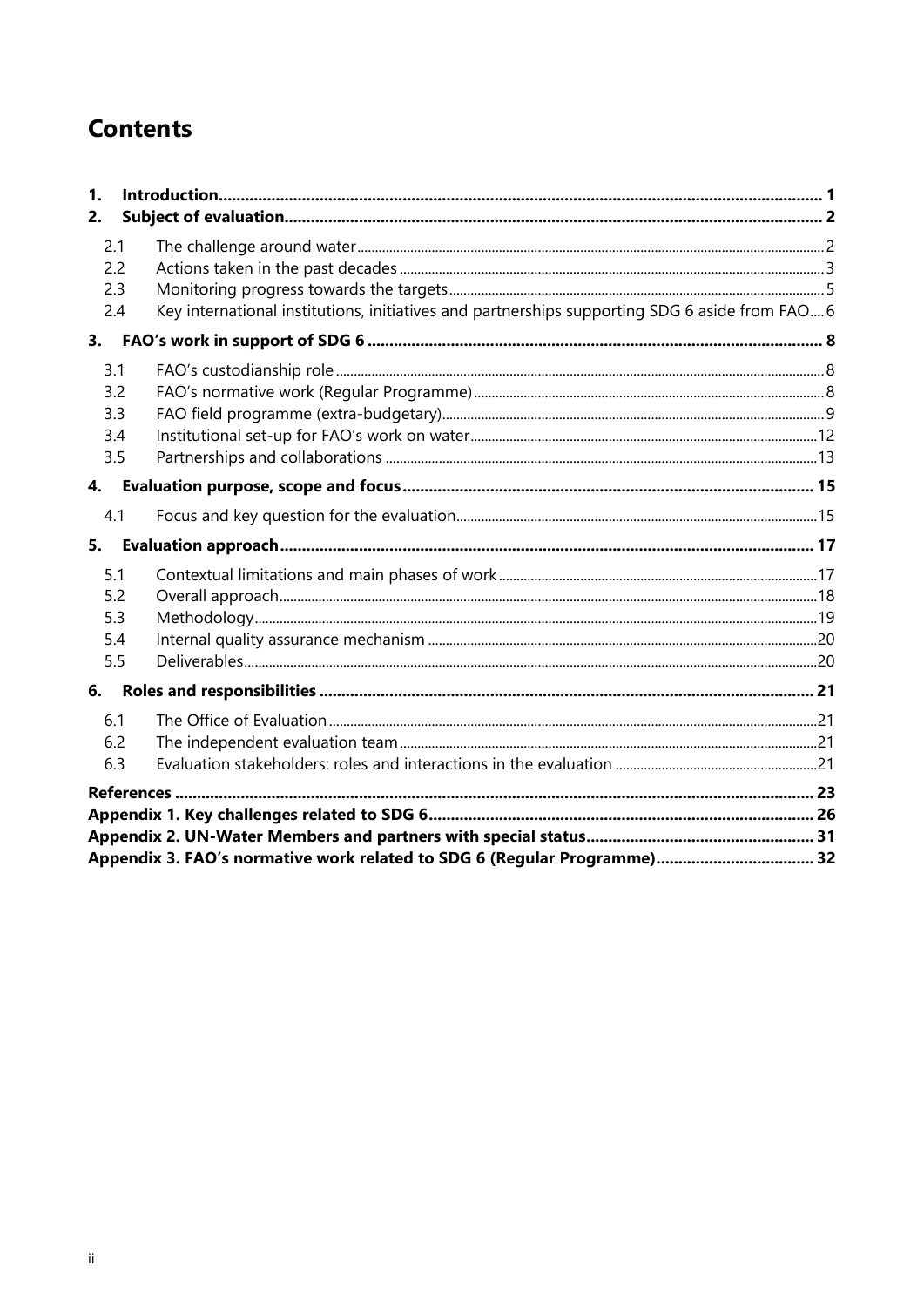# **Box, figures and tables**

| <b>Box</b> |
|------------|
|            |

# **Figures**

### **Tables**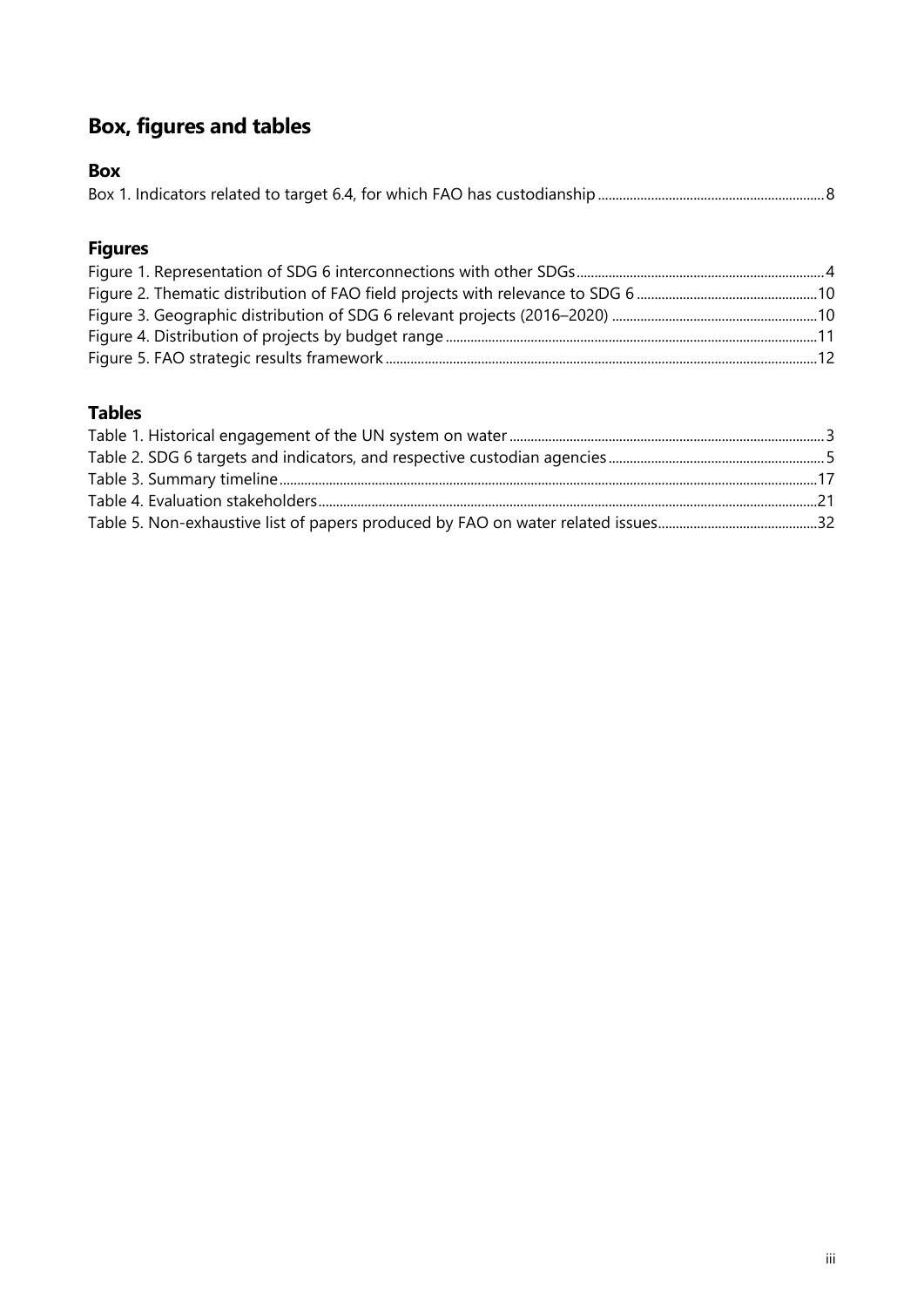# <span id="page-3-0"></span>**1. Introduction**

- 1. In 2015, the United Nations (UN) General Assembly adopted the 2030 Agenda for Sustainable Development (UN, 2015), a plan of action for people, planet and prosperity to take the UN development agenda forward. The 2030 Agenda for Sustainable Development offers a framework for action made of 17 interrelated Sustainable Development Goals (SDGs) and 169 targets in areas of critical importance for humanity and the planet. Building from the eight Millennium Development Goals (MDGs), the SDGs offer a change in the world's vision and approach to development, being:
	- 1. **universal:** as relevant to developed as it is to developing nations;
	- 2. **indivisible:** with no one goal separate from the others;
	- 3. **sustainable:** in all three dimensions of the term: economic, social and environmental; and
	- 4. **ambitious:** aiming at generating transformational changes in all sectors of development (UN, n.d.a.).
- 2. At its 129<sup>th</sup> session (FAO, 2019a), the Food and Agriculture Organization of the United Nations (FAO) Programme Committee requested an evaluation of FAO's contribution to SDG 6: Ensure availability and sustainable management of water and sanitation for all (SDG 6 evaluation). The evaluation of SDG 6 will be the third SDG-oriented evaluation conducted by the FAO Office of Evaluation (OED), and will thereby build on the methodological basis and some of the analytical work already availed by the evaluations of FAO's contributions to SDG 2 and SDG 13. Accordingly, this will entail looking at FAO's work in the context of other relevant work led by UN agencies and development partners.
- 3. The terms of reference (TOR) for the evaluation serve as the evaluation roadmap. They are the result of a preparatory phase that consisted of reviewing documentation and mapping FAO's work around SDG 6 and consulting with key stakeholders. This document presents the subject under evaluation and the purpose, scope and approach proposed for the evaluation. Further inputs from key stakeholders and the evaluation team during the evaluation's inception phase will help refine and finalize the TOR, and in particular the assessment questions and related methodology.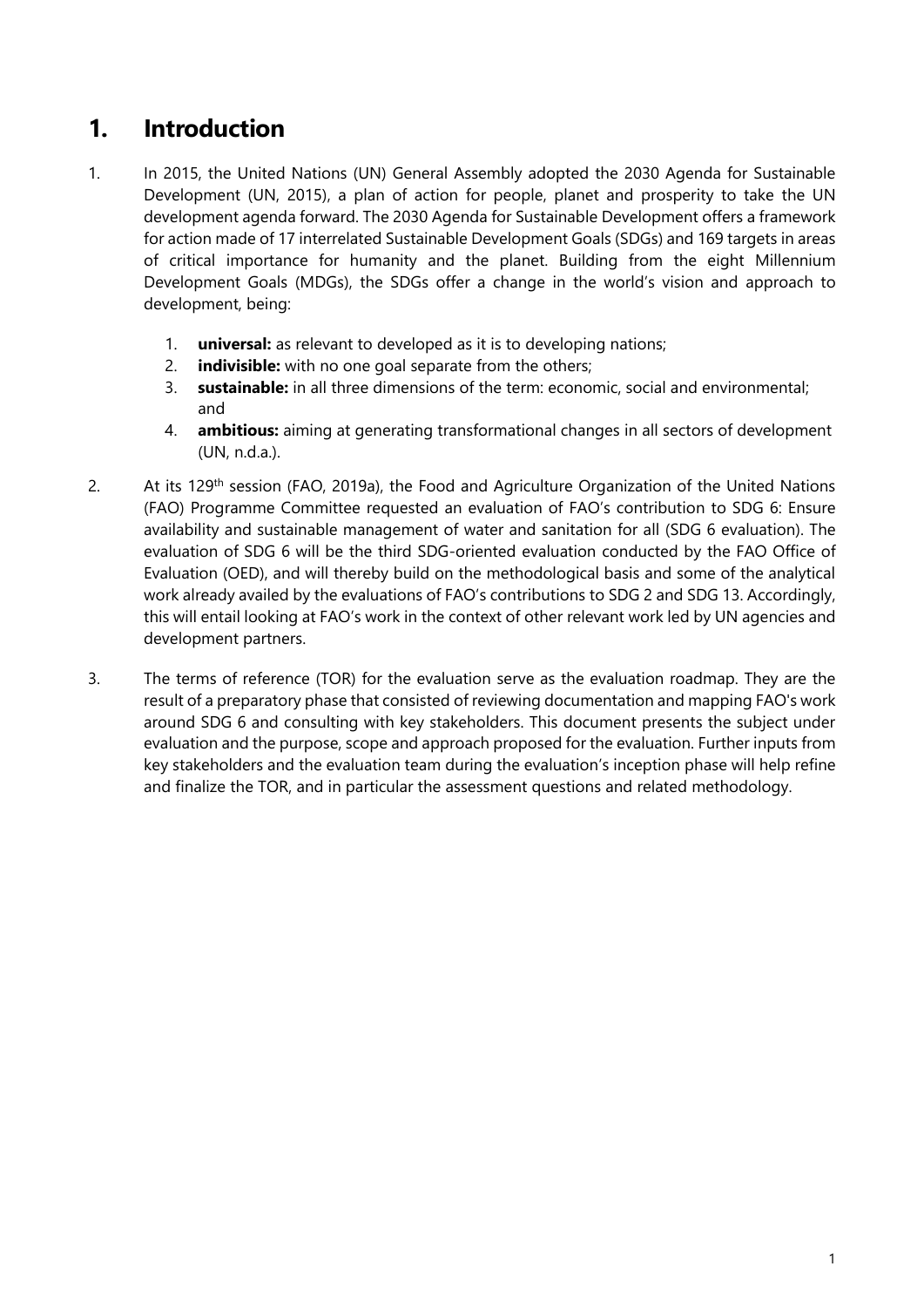# <span id="page-4-0"></span>**2. Subject of evaluation**

### <span id="page-4-1"></span>**2.1 The challenge around water**

- 4. Water is a condition for life on our planet. A food in itself, water is a principal component of food, energy, health, industrial development, liveable cities, and the biodiversity and ecosystems around us. Universal access to safe water and sanitation is a cornerstone of socioeconomic development: progress in food security, health promotion, education, poverty reduction, environmental protection, economic growth in agriculture, industry and energy generation are all related to the availability and sustainable management of water.
- 5. Yet, the world faces growing challenges linked to water scarcity, water pollution, degraded waterrelated ecosystems and cooperation over transboundary river basins. Billions of people worldwide still live without safely managed drinking water and sanitation, even though both services have long been defined as human rights (WHO, n.d.). Water stress remains alarmingly high in many regions, threatening progress towards sustainable development. About 36 percent of the world's population lives in water-scarce regions and predictions are that by 2050, more than half of the world's population — and about half of global grain production — will be at risk due to water stress. By 2050, desertification alone will threaten the livelihoods of nearly one billion people in about 100 countries (Sena, 2019). Within the Northern Africa and Western Asia regions, many countries withdraw all their renewable water resources (100 percent) every year, or even more (up to 1 000 percent) and rely on non-renewable resources to meet their water needs, some of which will eventually run dry, such as groundwater extracted from confined aquifers.
- 6. At the same time, demand for water (from agriculture accounting for 72 percent of all water withdrawals, domestic use or industry [UN-Water, 2021]) is rapidly rising with growing populations and related increasing demand for food and energy, exacerbating scarcity problems. Even in water scarce areas, unsustainable or inefficient practices continue to withdraw water resources, often revealing inappropriate policies and governance that allow overuse and waste of the resource, with the agriculture sector being amongst the main sources of strain (UN-Water, n.d.a.). There is a need to support virtuous decisions on water allocation and use.
- 7. Water scarcity and pollution resulting from human activities also have negative consequences on public health, and on the sustainability of environmental, social and economic systems. The multifaceted issues affecting water resources globally can have mutually reinforcing effects. These effects are compounded by climate change and environment degradation, such as deforestation. Global warming and climate disasters imply that many people will have either no water, erratic access to water or far too much water.
- 8. The rising pressure on water causes disasters and conflicts and displaces millions of people, and while these situations affect many parts of the globe, within countries, the poorest and most vulnerable are hit the hardest. Inequitable access to safe drinking water has consequences on the lives and livelihoods of most marginalized people first. Over two billion people drink from contaminated water, resulting in a child dying every minute. These inequitable situations could lead to further disruptions.
- 9. Last, water does not respond to administrative or geographic boundaries: 40 percent of the world population lives within shared river basins, and almost 90 percent of the world population lives in countries sharing transboundary waters (UNEP, 2016).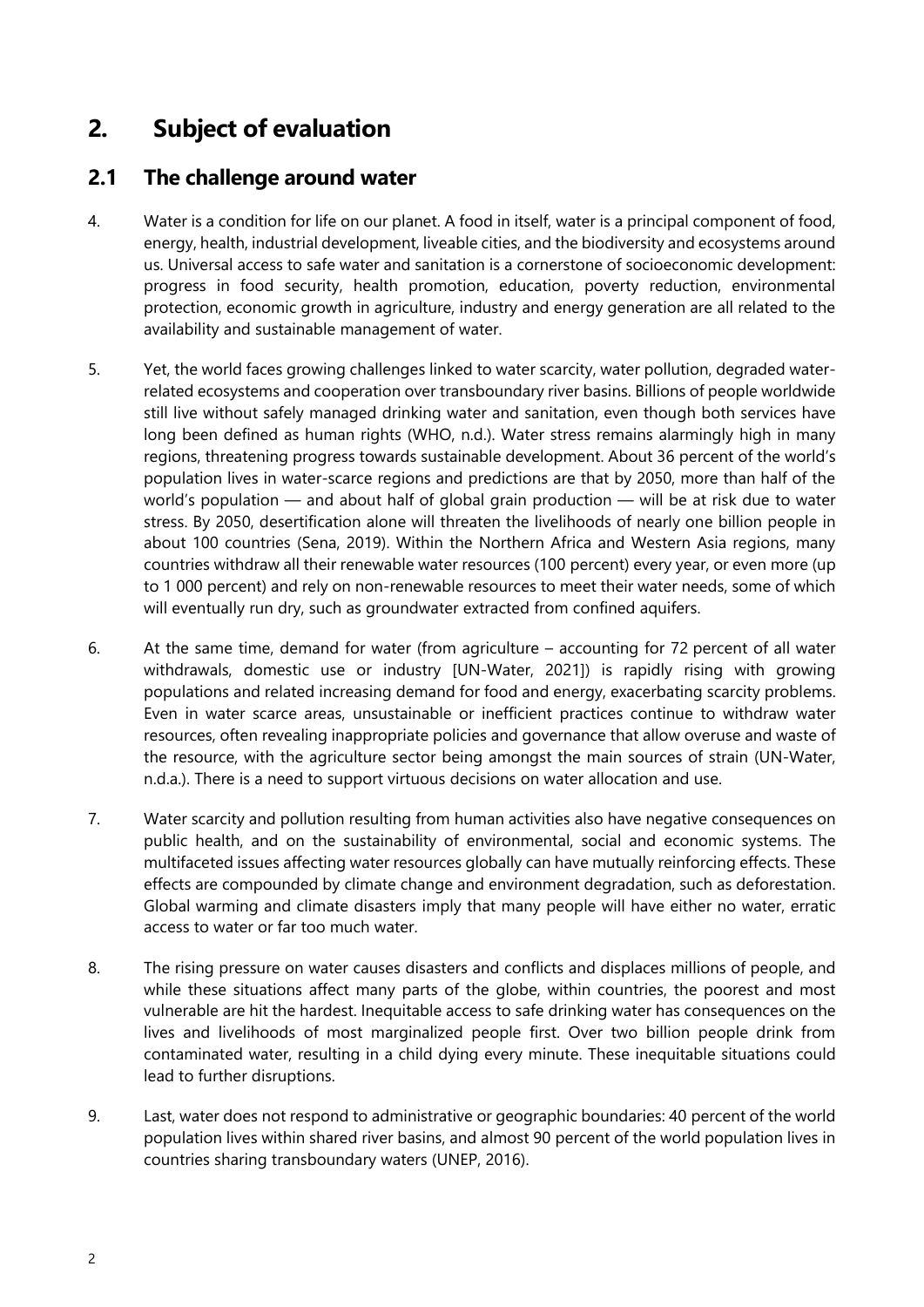10. More detailed analysis of the specific challenges related to each of the SDG 6 target or cutting across all of them is provided in Appendix 1.

# <span id="page-5-0"></span>**2.2 Actions taken in the past decades**

11. Ensuring availability and sustainable management of water and sanitation for all has been a priority topic over the last decades for the UN. Table 1 below recaps key milestone actions taken within the UN, to support action for water. Water is also at the heart of milestone agreements such as the Sendai Framework for Disaster Risk Reduction and the 2015 Paris Agreement.

**Year Action 1977** Action Plan on "Community Water Supply" at the Mar del Plata Conference in Argentina, declaring that all peoples have the right to access to drinking water in quantities and quality equal to their basic needs **1981–1990** International Drinking Water Supply and Sanitation Decade **1992** UN Conference on Environment and Development in Rio de Janeiro (Agenda 21, Chapter 18), and International Conference on Water and the Environment (ICWE) in Dublin **1993** UN General Assembly (GA) designates World Water Day on 22 March **2000** Millennium Development Declaration: By 2015, halve the proportion of people without access to safe drinking water and to basic sanitation (MDG7) **2003** International Year of Freshwater, and creation of UN-Water — a UN inter-agency coordination mechanism for all freshwater and sanitation related issues **2005–2015** "Water for Life" Decade **2008** International Year of Sanitation **2010** UN GA recognizes the human right to water and sanitation (Resolution 64/292) **2013** UN GA designates World Toilet Day on 19 November **2015** UN GA adopts the SDGs including SDG 6 **2016** International Decade for Action – Water for Sustainable Development (2018–2028) adopted in

support of the achievement of SDG 6 and other water-related targets **2020** Resolution on United Nations Conference on the Midterm Comprehensive Review of

the Implementation of the Objectives of the International Decade for Action

<span id="page-5-1"></span>**Table 1. Historical engagement of the UN system on water**

*Source*: Prepared by the evaluation team.

12. Since 2015, the SDGs have offered a comprehensive agenda for action, complemented by several initiatives taken to champion this agenda and trigger the much-needed urgent action. SDG 6 identifies the range of 'water sector' issues that require attention, while almost all of the SDGs depend to some extent on how well water is managed. For example, sanitation improvements can lead to more jobs and economic growth (SDG 8). SDG 6 progress improved health (SDG 3) and social justice (SDG 16). Recycling wastewater may contribute to achieving sustainable production (SDG 12) and ending hunger (SDG 2). All the same, progress in other SDGs may facilitate or hinder achievements of SDG 6 targets (e.g. water pollution by food production activities). These interdependencies around water and the ensuing wide range of stakeholders involved in managing water make it a particularly complex agenda, and managing these interdependencies well is critical to attaining sustainable development.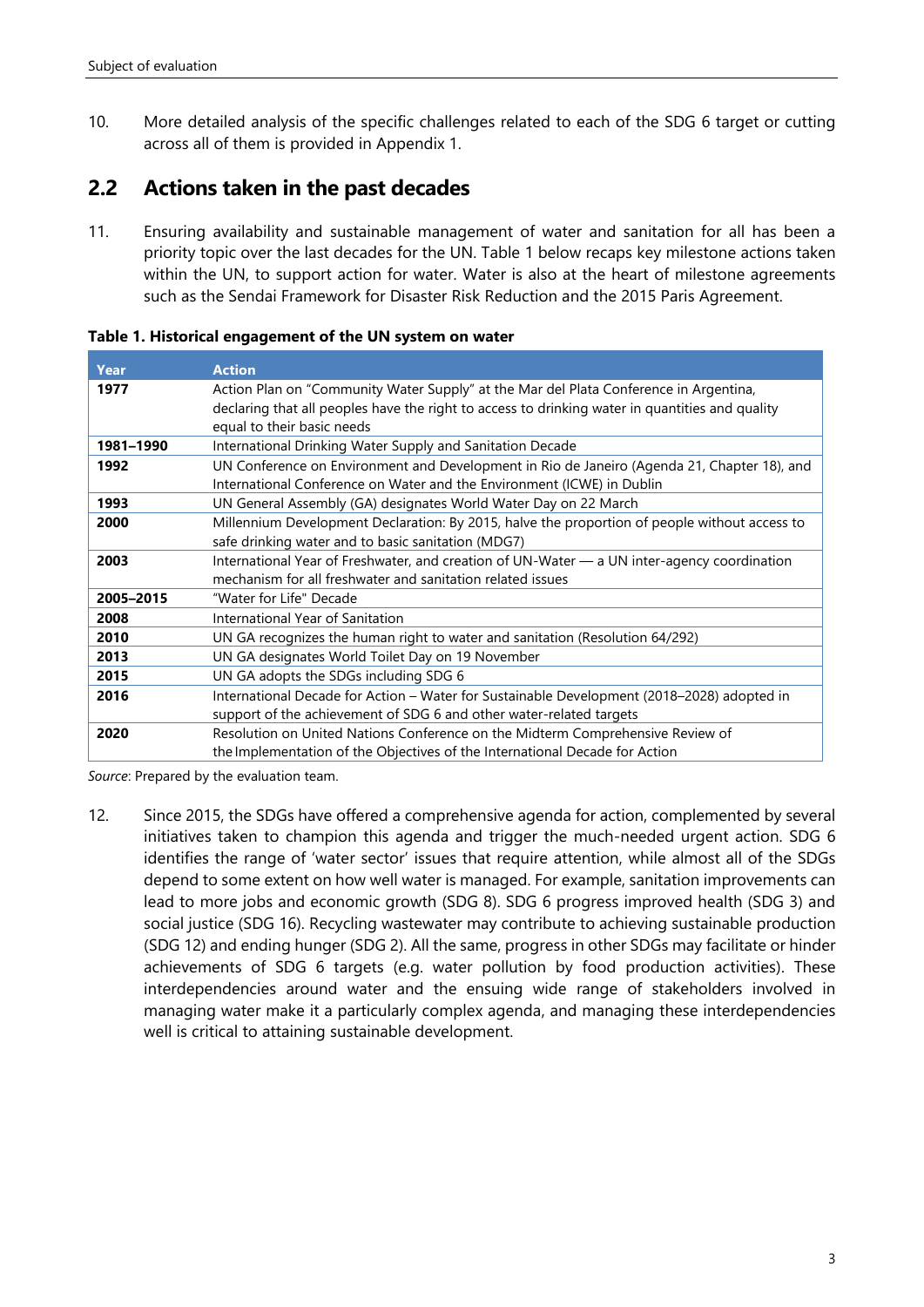

#### <span id="page-6-0"></span>**Figure 1. Representation of SDG 6 interconnections with other SDGs**

*Source*: Developed by the evaluation management team based on: ICSU. 2017. *A Guide to SDG Interactions: from Science to Implementation* [D.J. Griggs, M. Nilsson, A. Stevance, D. McCollum (eds)]. Paris, International Council for Science. Fonseca, L.M., Domingues, J.P. and Dima, A.M. 2020. Mapping the Sustainable Development Goals Relationships. *Sustainability*, 12: 3359. https://doi.org/10.3390/su12083359.

- 13. SDG 6 built on the achievements of the MDG 7, supporting Environmental Sustainability. The MDG efforts led to meeting the targets set in relation to safe drinking water and some of the environmental targets but left the sanitation targets largely underachieved. SDG 6 also went beyond MDGs, including targets related to the sustainable management of water, wastewater and water ecosystems, and acknowledging the role of cooperation and partnerships, including at the local level. In total, SDG 6 includes eight specific targets, all accompanied by indicators to track progress over time, as outlined in Table 2.
- 14. SDG 6 includes six "outcome-oriented" targets (1-6) and two supporting means to achieve the former (a & b), most with a 2030 deadline, except for target 6, set to 2020. As for all SDGs, responsibilities for monitoring are under the responsibility of multiple stakeholders, starting with countries, who avail data collected by national statistical systems to the custodian agencies. Custodian agencies are UN bodies (and in some cases, other international organizations) responsible for compiling and verifying and submitting the data on progress against SDG targets, and strengthening national monitoring and reporting capacity. FAO and a few other UN organizations are custodians of the 11 global indicators related to SDG 6 targets (see next section). The UN Statistics Division makes the data received from countries and the custodians available on the SDG Indicators Global Database and incorporate them into progress reports as appropriate. Regional mechanisms can also facilitate data and knowledge exchange and capacity building. Finally, UN-Water and the Integrated Monitoring Initiative for SDG 6 coordinates custodian agencies' efforts, to facilitate integration and support the institutionalization of monitoring.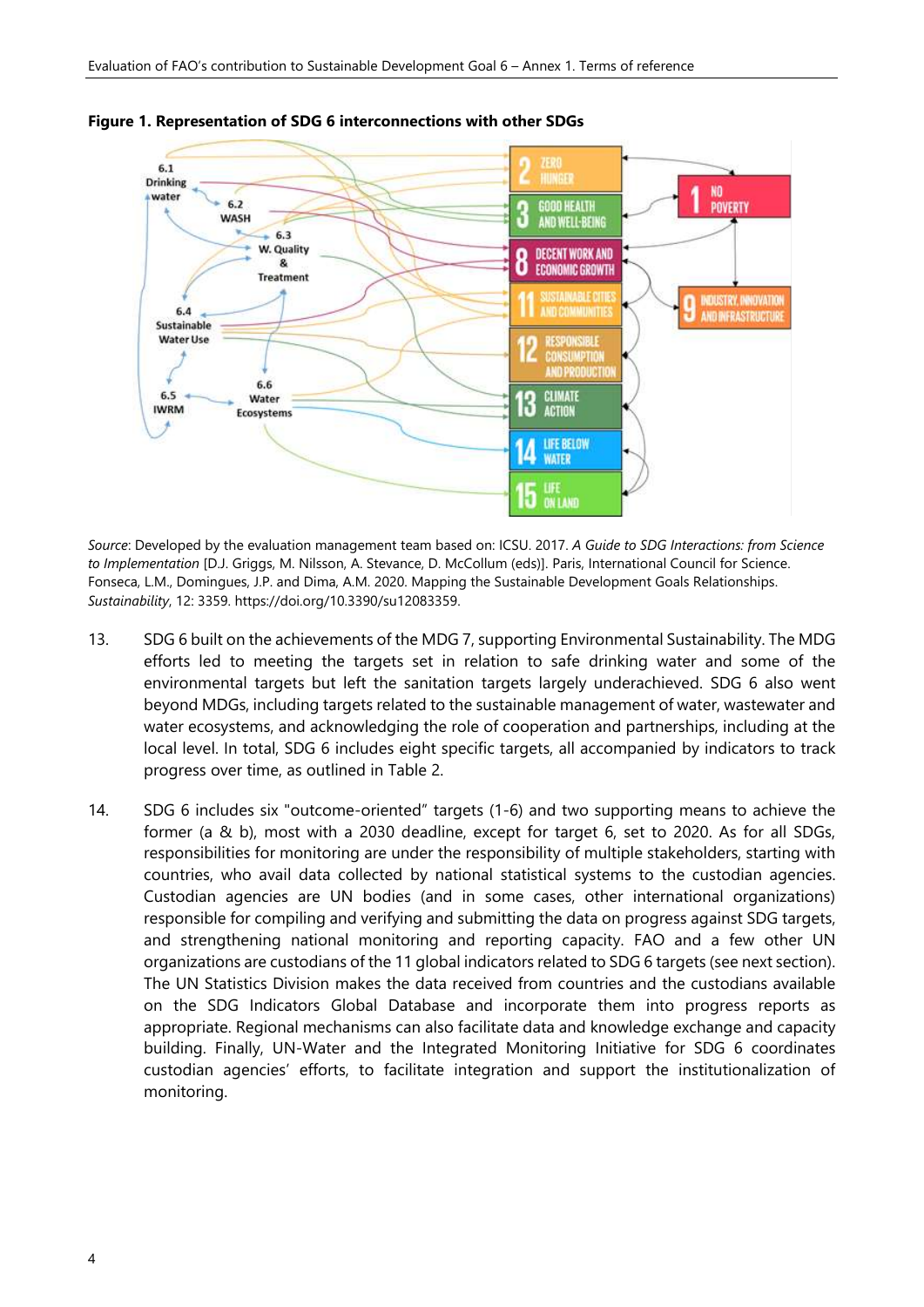#### <span id="page-7-1"></span>**Table 2. SDG 6 targets and indicators, and respective custodian agencies**

| <b>Target</b>                                                                                                                                                                                                                                                                                     | <b>Indicator (custodian agencies)</b>                                                                                                                                                                                                                                                                                                      |
|---------------------------------------------------------------------------------------------------------------------------------------------------------------------------------------------------------------------------------------------------------------------------------------------------|--------------------------------------------------------------------------------------------------------------------------------------------------------------------------------------------------------------------------------------------------------------------------------------------------------------------------------------------|
| 6.1 By 2030, achieve universal and equitable access to<br>safe and affordable drinking water for all                                                                                                                                                                                              | 6.1.1 Proportion of population using safely managed<br>drinking water services (World Health Organization<br>[WHO]/United Nations Children's Fund [UNICEF])                                                                                                                                                                                |
| 6.2 By 2030, achieve access to adequate and equitable<br>sanitation and hygiene for all and end open defecation,<br>paying special attention to the needs of women and<br>girls and those in vulnerable situations                                                                                | 6.2.1a Proportion of population using safely managed<br>sanitation services (WHO/UNICEF)<br>6.2.1b Proportion of population using a handwashing<br>facility with soap and water available (WHO/UNICEF)                                                                                                                                     |
| 6.3 By 2030, improve water quality by reducing<br>pollution, eliminating dumping and minimizing release<br>of hazardous chemicals and materials, halving the<br>proportion of untreated wastewater and substantially<br>increasing recycling and safe reuse globally                              | 6.3.1 Proportion of wastewater safely treated (WHO/United<br>Nations Human Settlements Programme [UN-<br>Habitat]/United Nations Statistics Division [UNSD])<br>6.3.2 Proportion of bodies of water with good ambient<br>water quality (United Nations Environment Programme<br>[UNEP]/UNSD)                                               |
| 6.4 By 2030, substantially increase water-use efficiency<br>across all sectors and ensure sustainable withdrawals<br>and supply of freshwater to address water scarcity and<br>substantially reduce the number of people suffering<br>from water scarcity                                         | 6.4.1 Change in water-use efficiency over time (Food and<br>Agriculture Organization of the United Nations [FAO])<br>6.4.2 Level of water stress: freshwater withdrawal as a<br>proportion of available freshwater resources (FAO)                                                                                                         |
| 6.5 By 2030, implement integrated water resources<br>management at all levels, including through<br>transboundary cooperation as appropriate                                                                                                                                                      | 6.5.1 Degree of integrated water resources management<br>implementation (0-100) (UNEP)<br>6.5.2 Proportion of transboundary basin area with an<br>operational arrangement for water cooperation (United<br>Nations Educational, Scientific and Cultural Organization<br>[UNESCO]/United Nations Economic Commission for<br>Europe [UNECE]) |
| 6.6 By 2020, protect and restore water-related<br>ecosystems, including mountains, forests, wetlands,<br>rivers, aquifers and lakes                                                                                                                                                               | 6.6.1 Change in the extent of water-related ecosystems over<br>time (UNEP/Ramsar Convention)                                                                                                                                                                                                                                               |
| 6.a By 2030, expand international cooperation and<br>capacity-building support to developing countries in<br>water- and sanitation-related activities and<br>programmes, including water harvesting, desalination,<br>water efficiency, wastewater treatment, recycling and<br>reuse technologies | 6.a.1 Amount of water- and sanitation-related official<br>development assistance that is part of a government-<br>coordinated spending plan (WHO/UNEP/Organization for<br>Economic Co-operation and Development [OECD])                                                                                                                    |
| 6.b Support and strengthen the participation of local<br>communities in improving water and sanitation<br>management                                                                                                                                                                              | 6.b.1 Proportion of local administrative units with<br>established and operational policies and procedures for<br>participation of local communities in water and sanitation<br>management (WHO/UNEP/OECD)                                                                                                                                 |

*Source*: UN. 2018. *Sustainable Development Goal 6: Synthesis Report 2018 on Water and Sanitation*. Geneva, Switzerland. https://www.unwater.org/publications/sdg-6-synthesis-report-2018-on-water-and-sanitation/.

# <span id="page-7-0"></span>**2.3 Monitoring progress towards the targets**

15. SDG 6 monitoring is carried out through the UN-Water Integrated Monitoring Initiative for SDG 6 (IMI-SDG 6) (UN-Water, n.d.b.), which brings together the UN organizations that are formally mandated to compile country data on the SDG 6 global indicators. Table 2 above shows the custodian agencies for SDG 6 target indicators (UN-Water, n.d.c.), which include the United Nations Children's Fund (UNICEF), FAO, the United Nations Educational, Scientific and Cultural Organization (UNESCO), the World Health Organization (WHO), the World Meteorological Organization (WMO), the United Nations Economic Commission for Europe (UNECE) and the United Nations Human Settlements Programme (UN-Habitat).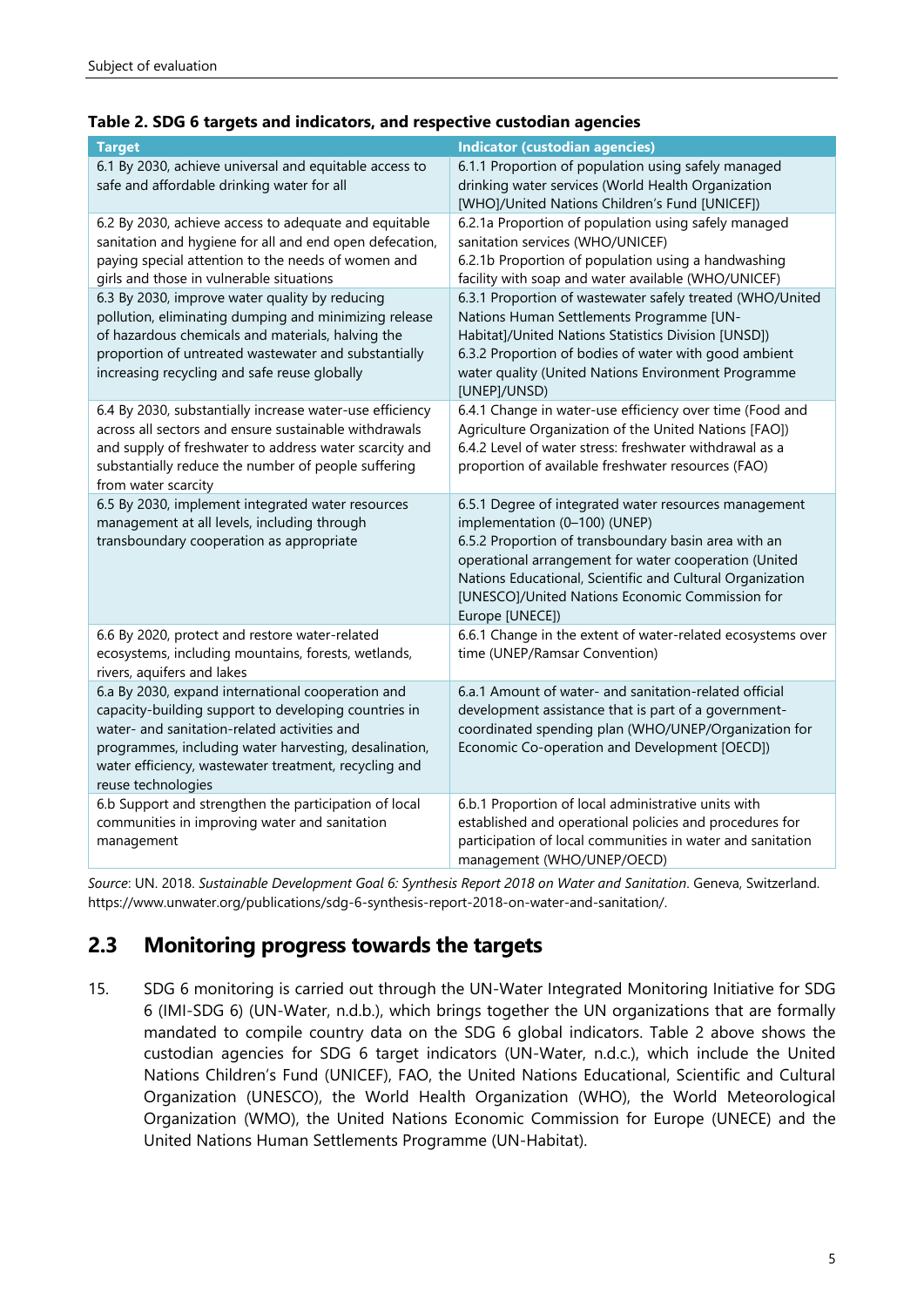- 16. Countries collect data via their national relevant authorities and share them with the custodian agencies, which are responsible for compiling, verifying and submitting the data on progress against SDG targets, and strengthening national monitoring and reporting capacity.
- 17. The SDG global indicators only represent a fraction of the full suite of indicators monitored in a country and of the custodian agencies' respective monitoring focus and global data sets. For example, in addition to the country data needed to compute SDG indicator 6.4.1 and 6.4.2, FAO compile roughly 100 water resource-related country-level parameters that do not necessarily serve to inform these two targets, for which it has custodianship.
- 18. "Even before COVID-19 struck, the world was off track to meet Sustainable Development Goal 6," is the first statement of the March 2021 UN-Water's Summary Progress Update 2021 (UN-Water, 2021a). Indeed, since 2016, research has continuously underscored that SDG 6 had an important capacity gap, and advocated for significantly increasing the investments pace. In response, the UN GA adopted a resolution in support of achieving SDG 6 and launched the "International Decade for Action – Water for Sustainable Development (2018–2028)" (UN, n.d.b.) to increase attention to water related issues and to "energize implementation of existing programs and projects". In 2020, the UN launched a new "Global Acceleration Framework" to scale up and unify international support.

# <span id="page-8-0"></span>**2.4 Key international institutions, initiatives and partnerships supporting SDG 6 aside from FAO**

- 19. UN-Water provides a platform for coordinated action. Over 30 member organizations (Appendix 2) carry out water and sanitation programmes, reflecting the fact that water issues run through all of the UN's focus areas. UN-Water acts as an inter-agency mechanism to coordinate the efforts of UN entities and international organizations working on water and sanitation issues. Its main contributions to SDG 6 include: i) monitoring and reporting on SDG 6; ii) informing key policy processes; iii) serving as regional-level coordination mechanisms; and iv) coordinating the implementation of the SDG 6 Global Acceleration Framework. Amongst UN-Water members, the following agencies' respective actions are noted.
- 20. The World Bank (WB) has engaged towards the achievement of SDG 6 and other SDGs that rely on water with a portfolio of investments of USD 39 billion, and as such has been the largest multilateral source of financing for water in developing countries. It has worked with other multilateral development banks and client countries to help them use public finance more effectively, leverage additional resources and blend public or donors' funds with commercial finance.
- 21. The United Nations Development Programme (UNDP) contributes to a number of SDG 6 targets (UNDP, 2016). Key contributions include: i) supporting mainstreaming of SDG 6 into national plans and strategies; ii) mapping what a country is already doing, and where it may need to change direction to meet the SDG 6; and iii) strengthening institutional capacity to design, coordinate, implement plans and policy reforms in the water sector.
- 22. UNESCO has channelled some of its contributions to a number of SDG 6 targets through its International Hydrological Program (IHP), including to develop transboundary cooperation, supported by the IHP Water Information Networking System (target 6.5); to protect water-related ecosystems (target 6.6), among others. The UNESCO-led World Water Assessment Program (WWAP) (UNESCO, n.d.) coordinates a UN-Water Task Force to produce the SDG 6 Synthesis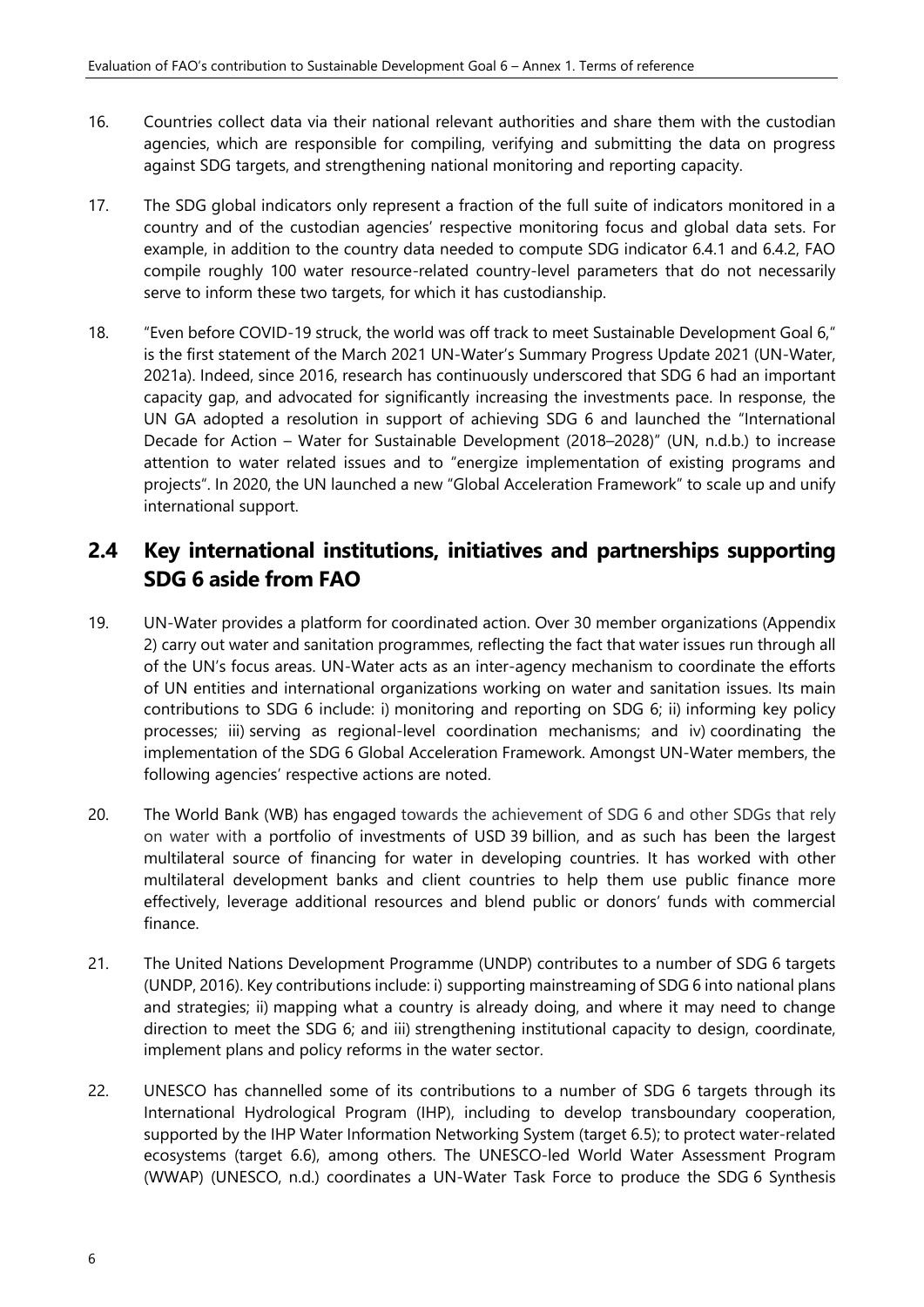Report, which summarizes the results of all related monitoring efforts and offers Member States policy recommendation to accelerate achieving SDG 6 in the wider context of the 2030 Agenda.

- 23. UNICEF helps provide safe water to people in humanitarian settings across countries (UNICEF, 2017). Their interventions in the field of drinking water supply, sanitation and hygiene also include capacity building, local community's participation and assistance to raise funds for projects in this field.
- 24. WHO engages in cross cutting work with health sector programs, especially in support of the water, sanitation and hygiene (WASH) indicator of SDG 6. Their interventions combine studies on WASH-related diseases and SDG progress monitoring about WASH in households, schools and health facilities and wastewater treatment (UN-Water, n.d.d.).
- 25. Amongst key initiatives supported by UN-Water, the Strategic Partnership Framework established a joint commitment to cooperate in helping countries implement the SDG 6 (along with other SDGs). Under this partnership framework, the technical teams of the UN and the WB work together to ensure effective implementation of commitments assumed under the framework.
- 26. The SDG 6 Global Acceleration Framework is a unifying initiative under UN-Water aiming to mobilize actions across governments, civil society, the private sector and the UN to better align efforts, optimize financing and enhance capacity and governance to achieve SDG 6.
- 27. The High-Level Panel on Water convened by the UN and the WB has set a global agenda for water action to help reach the SGG 6 targets. Such a global mechanism together with the High-Level Political Forum (HLPF) on Sustainable Development, a global platform on sustainable development meeting annually under the auspices of the UN Economic and Social Council, have supported a systematic follow-up and review of the 2030 Agenda, including SDG 6.
- 28. Last, and looking toward 2023, the UN Conference on the Midterm Comprehensive Review of the Implementation of the Objectives of the International Decade for Action, "Water for Sustainable Development" (2018–2028), to be held on 22–24 March 2023 is in focus for all agencies as the first global conference on water since 1977.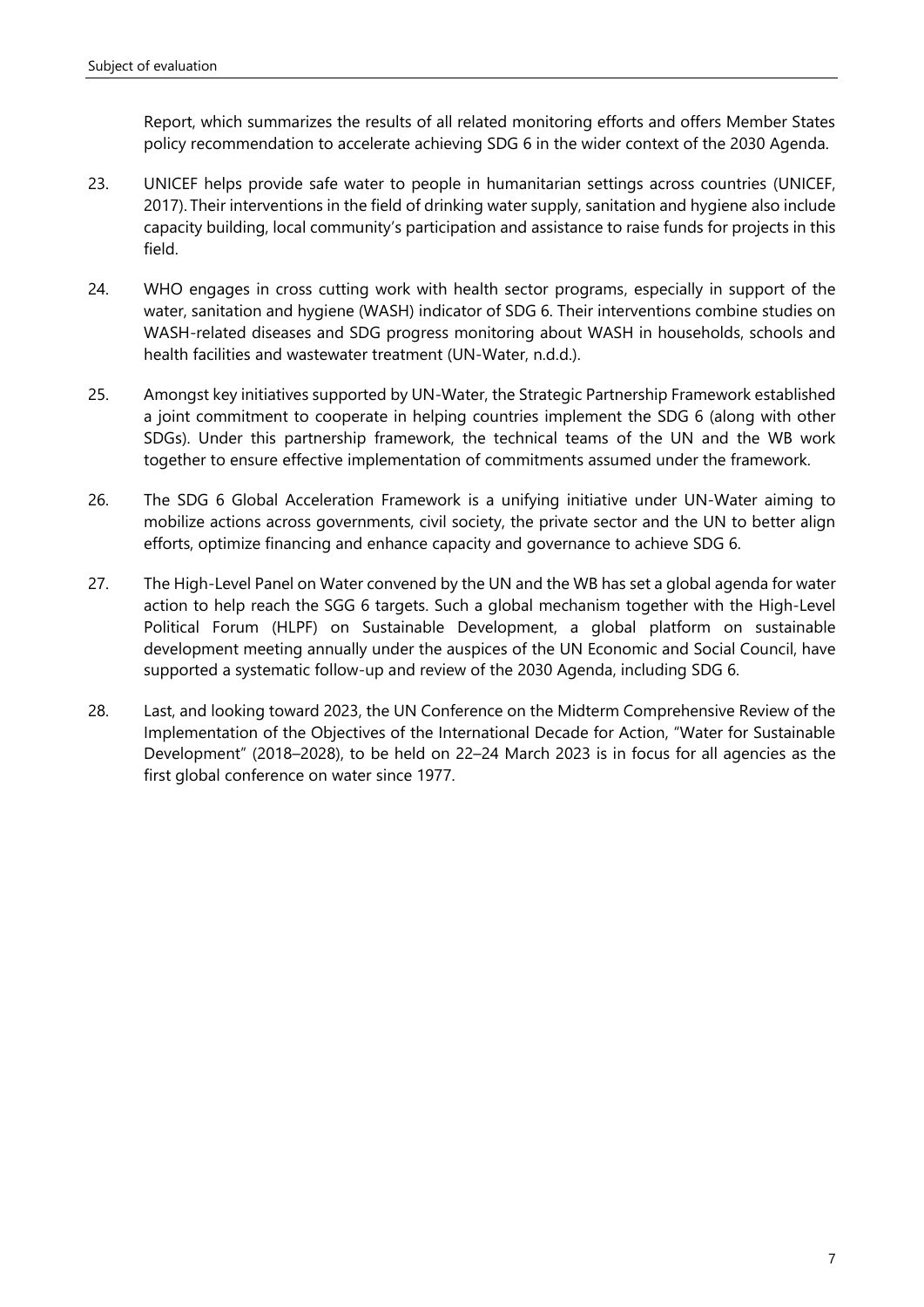# <span id="page-10-0"></span>**3. FAO's work in support of SDG 6**

29. A significant part of FAO's work relates to SDG 6 and involves in a wide range of collaborative ventures through field projects and through normative work. According to UN-Water, FAO's estimated annual water and sanitation budget is around USD 20-30 million (UN-Water, n.d.e.).

# <span id="page-10-1"></span>**3.1 FAO's custodianship role**

30. FAO is the custodian agency for the SDG indicators 6.4.1 on water use efficiency and 6.4.2 on level of water stress (Box 1). FAO collects and reports indicators' data produced and/or verified by each country, and provides technical support and capacity development as required.

#### <span id="page-10-3"></span>**Box 1. Indicators related to target 6.4, for which FAO has custodianship**

**6.4.1.** Change in water-use efficiency: water use efficiency at national level is the sum of the efficiencies in the major economic sectors weighted according to the proportion of water withdrawn by each sector over the total withdrawals. The indicator measures changes in water use efficiency and has been designed to address the economic component of SDG target 6.4.

**6.4.2.** Level of water stress: freshwater withdrawal as a proportion of available freshwater resources is the ratio between total freshwater withdrawn by major economic sectors and total renewable freshwater resources, after taking into account environmental water requirements. This indicator is also known as water withdrawal intensity and will measure progress towards SDG target 6.4.

*Sources*: FAO. n.d. Sustainable Development Goals: Indicator 6.4.1 - Change in water use efficiency over time. In: *FAO*. Rome. https://www.fao.org/sustainable-development-goals/indicators/6.4.1/en/ FAO. n.d. Sustainable Development Goals: Indicator 6.4.2 - Level of water stress: freshwater withdrawal as a proportion of available freshwater resources. In: *FAO*. Rome. https://www.fao.org/sustainable-development-goals/indicators/642/en/

31. Although it is not a contributing agency for any other indicators under SDG 6, FAO conducts extensive work that is relevant to other SDG 6 targets. A substantive part of FAO's field programmes related to water supports integrated water management, water-related ecosystems or water safety, all related to other SDG 6 targets. Moreover, beyond SDG 6 targets, much of FAO's work that is implemented in other sectors, from plant production or protection, to livestock or land management, or even livelihoods support, may also have important outcomes on any of the SDG 6 targets, and thereby should be covered under the research universe of this evaluation.

### <span id="page-10-2"></span>**3.2 FAO's normative work (Regular Programme)**

32. FAO's normative work related to SDG 6 includes the following types of deliverables (more details in Appendix 3).

#### **3.2.1 Flagship products and reports**

- 33. As the lead organization in the UN system concerning water in the context of food and agriculture, FAO works to create or enhance global knowledge on sustainable water management. It produces various flagship products and contributes to key international reports regarding the topic of water. These include the State of the World's Land and Water Resources for food and agriculture (SOLAW), published every ten years and the United Nations World Water Development Report, published once a year.
- 34. Besides the flagship reports, FAO is also the (co)writer and publisher of policy briefs, factsheets, reports, white papers, land and water discussion papers and studies, which are published on a regular basis and include a wide range of thematic and technical topics. Some of these, clustered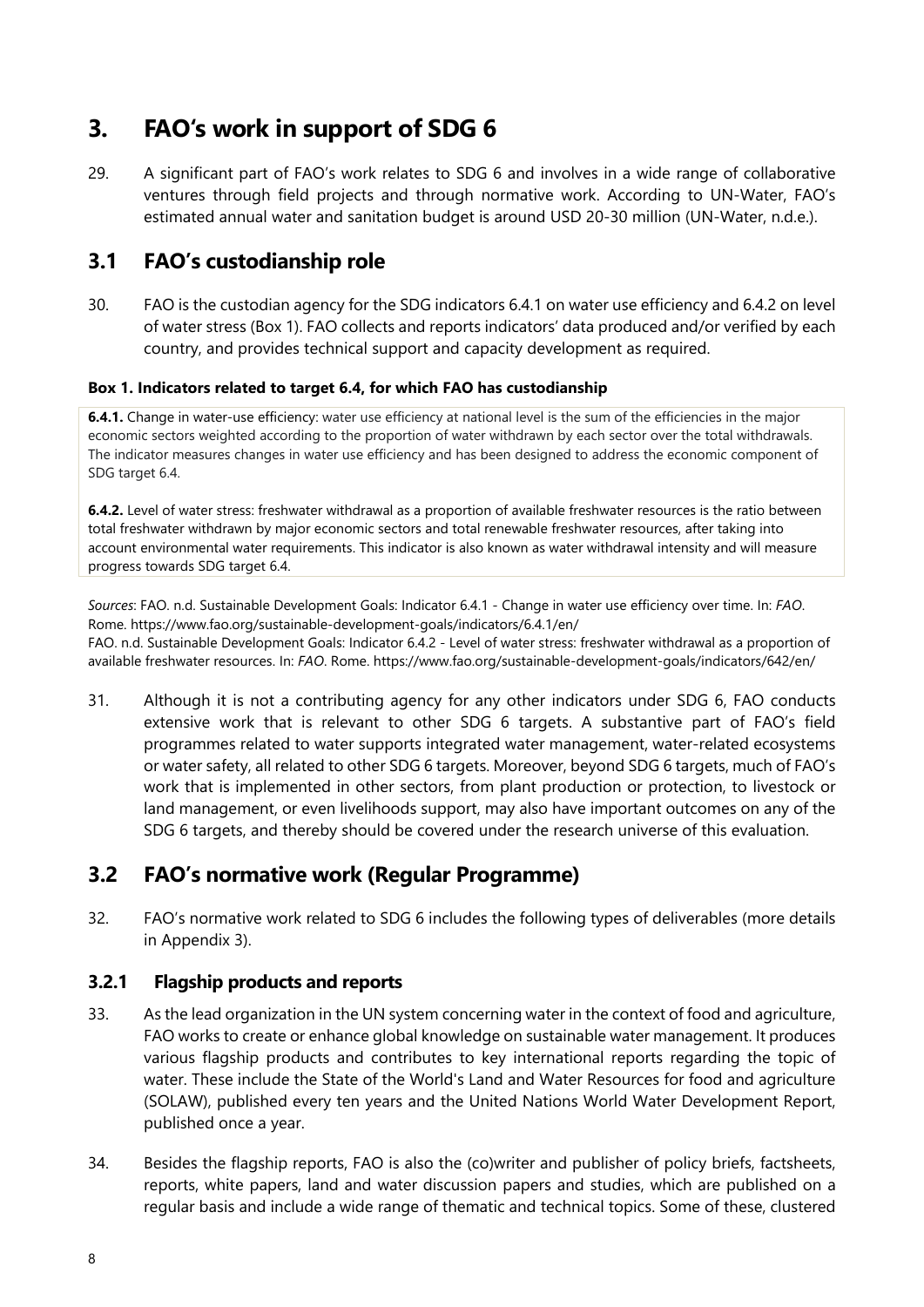by topic, are displayed in the table presented in Appendix 3. To be mentioned here are the three principal water series: i) FAO Irrigation and Drainage Report Series; ii) FAO Water Reports; and iii) FAO Discussion Papers.

#### **3.2.2 Monitoring tools**

35. FAO also supports decision-making, and policy and research coherence and helps to collect and analyse water-related data, for which FAO has created and implemented several assessment and monitoring tools. Some of the most prominent ones include the IMI-SDG 6 project, providing methodological support and capacity for countries to monitor and meet their targets; and FAO's Global Information System on Water and Agriculture (AQUASTAT) (FAO, n.d.a.), supporting the monitoring of SDG 6 indicators, including 6.4.1 and 6.4.2.; or the open access, remote sensed Water Productivity Open-access Portal (WaPOR) (FAO, n.d.b.), supporting countries in monitoring agricultural water productivity, identifying water productivity gaps and finding solutions and monitoring the progress towards SDG 6. Additionally, the Forest & Landscape Water Ecosystem Services tool, managed by the FAO Forestry Division, supports forest and water monitoring, taking into consideration environmental, economic and social indicators, many of which are directly related to SDG 6.

#### **3.2.3 Advocacy and convening**

36. FAO co-hosts or supports a number of events and special days to promote the water agenda, such as the annual World Water Days or Weeks; Land and Water days (FAO, n.d.c.), a three-day event jointly organized by the International Fund for Agricultural Development (IFAD), FAO and the World Food Programme (WFP); the World Water Forum, the world's biggest water-related event, organized by the World Water Council (WWC) (FAO and WWC, 2018), and since 2021, the new Water tenure Mondays (2021) (FAO, n.d.d.). In 2021, FAO also sponsored the International Water Resources Association's Conference on Water, Food and Health. FAO is also a partner in the implementation of several relevant Conventions, such as the Convention on Biological Diversity, the UN Convention to Combat Desertification and the UN Framework Convention on Climate Change, all of which related to agricultural water (FAO, n.d.e.), and provides contribution to the Ramsar Convention and their Scientific and Technical Review Panel through an internal technical working group involving several divisions.

# <span id="page-11-0"></span>**3.3 FAO field programme (extra-budgetary)**

37. Out of all of FAO's field projects implemented over the evaluated period (2016–2020), <sup>1</sup> the evaluation preliminarily identified 151 projects as having direct or indirect relevance to SDG 6. Out of those, 85 percent (129 projects) were considered as having direct relevance their planned results were explicitly relevant to one or more of the SDG 6 targets, while the remaining 22 were not but still considered as having a potential influence on water related targets (indirect relevance). Figure 2 presents the distribution of these projects according to their targets or specific focus.

<sup>1</sup>The initial input database consisted of 4 927 projects, including all field projects implemented over the period.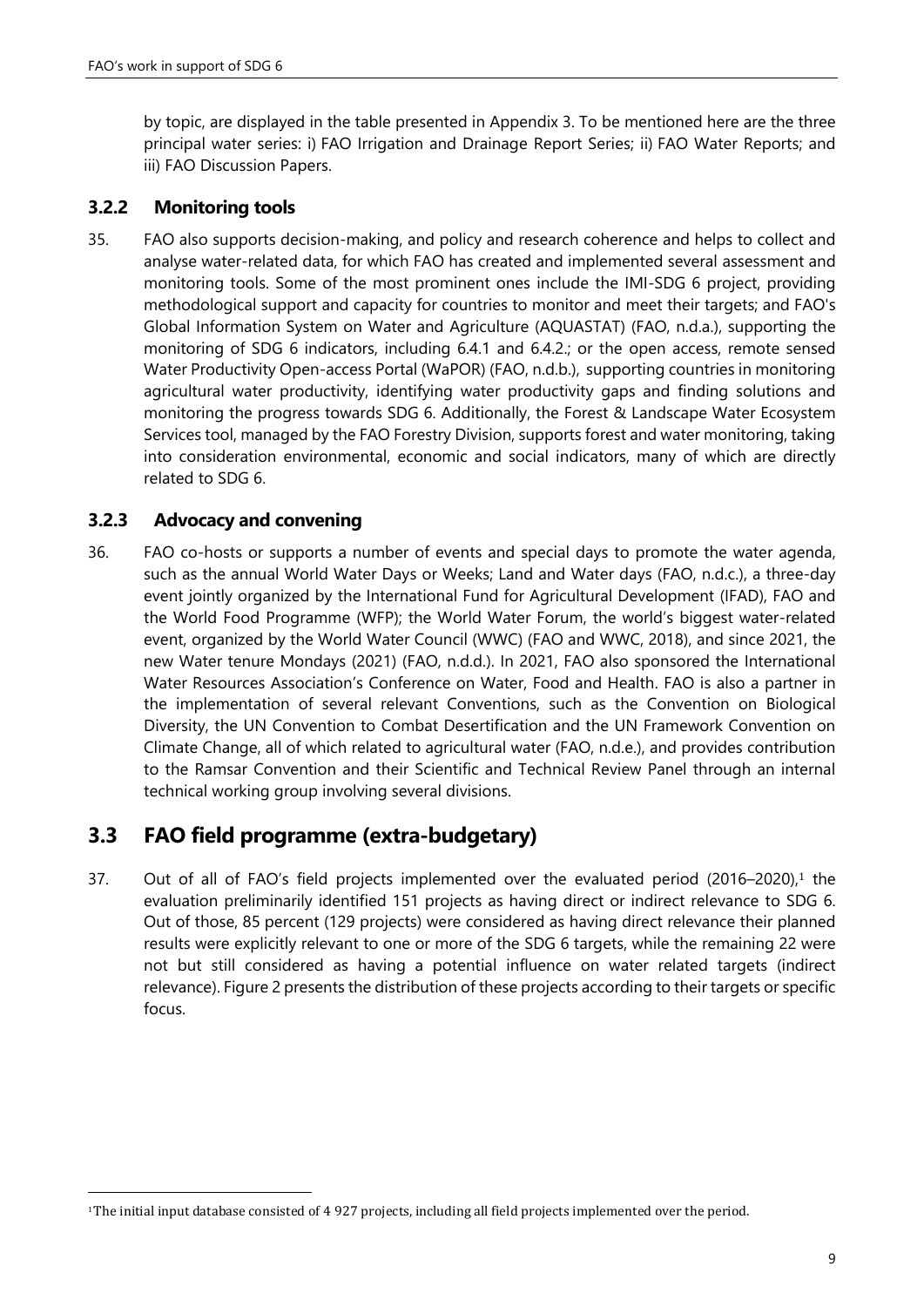

<span id="page-12-0"></span>**Figure 2. Thematic distribution of FAO field projects with relevance to SDG 6**

*Source*: Prepared by the evaluation team.

- 38. The most significant volume of activity relevant to SDG 6 was related to target 6.4, on water use efficiency and water stress; followed by target 6.6, on water ecosystems, with the former representing about 62 percent of the identified projects, which is understandable in light of FAO´s custodianship role over indicators 6.4.1. and 6.4.2.
- 39. Out of the total identified projects, the Near East and Asia regions held the highest number of projects, as Figure 3 shows. And in regards to the budgetary volume, the 151 projects amounted to USD 394 821 688, and about 40 percent of those had an assigned budget ranging between USD 100 000 and USD 500 000, as shown in Figure 4. Amongst the main donors, Japan and the Global Environment Fund (GEF) had a combined contribution of more than 36 percent of the whole budget over the period, making them the biggest donors. More in-depth analysis of the field projects will be conducted during the inception phase and presented in the inception report.



<span id="page-12-1"></span>**Figure 3. Geographic distribution of SDG 6 relevant projects (2016–2020)**

*Source*: Prepared by the evaluation team.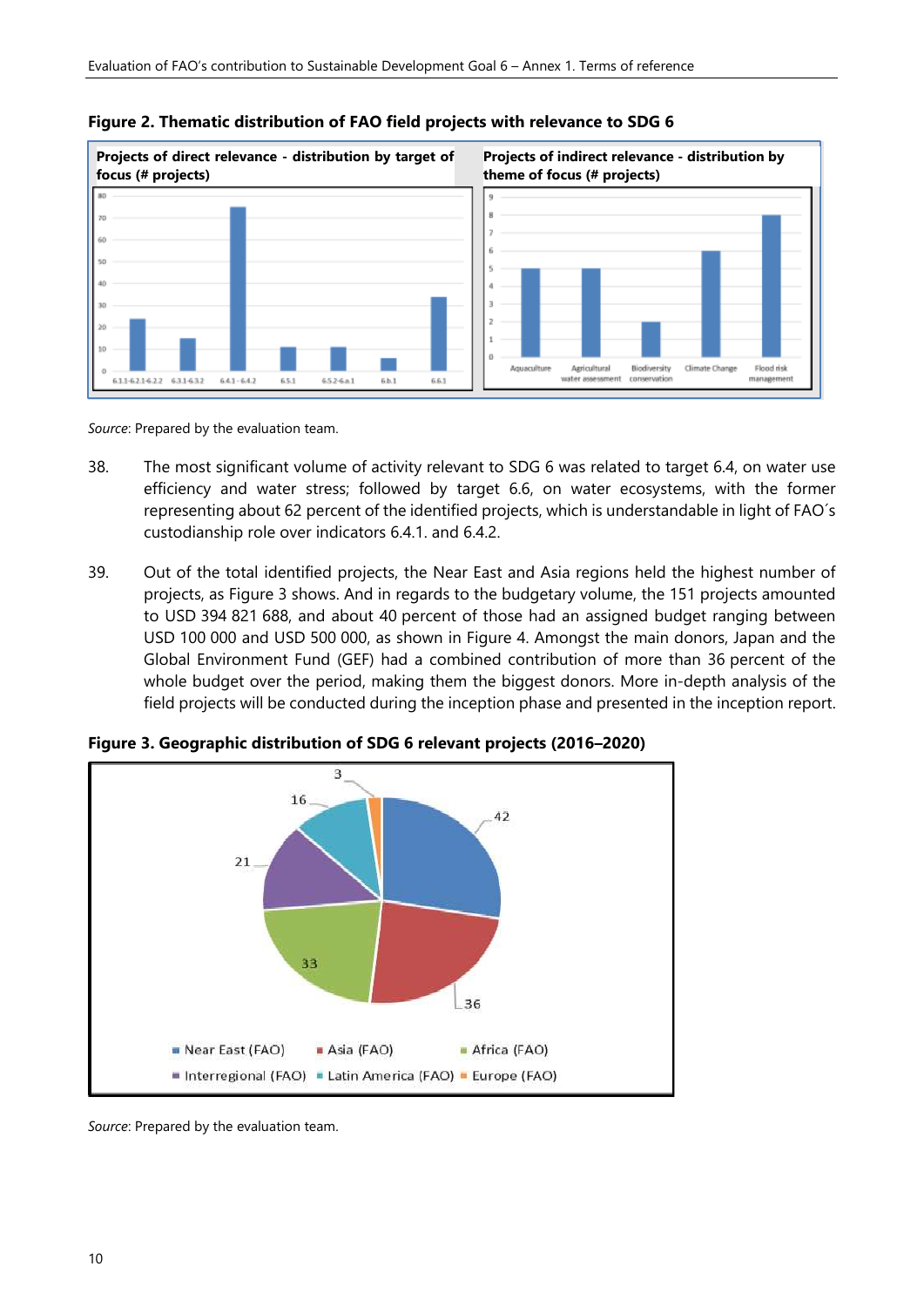<span id="page-13-0"></span>



*Source*: Prepared by the evaluation team.

- 40. Also important to note that is that FAO has just adopted a new corporate Strategic Framework for the period 2022–2031. Any forward-looking perspectives offered by this evaluation will need to be considered within the context of this new vision and ensuing work organization. The new Strategic Framework introduces a modular model that has the 2030 Agenda as its backbone. It aims at supporting transformations towards more efficient, inclusive, resilient and sustainable agri-food systems and articulates around twenty Priority Programme Areas (PPAs), along four main dimensions, also called the four betters: better production, better nutrition, a better environment, and a better life (Figure 5).
- 41. The new FAO Strategic Framework puts a special emphasize on the SDGs. The four betters follow a guiding lens of three main SDGs, more specifically SDG 1 (no poverty), SDG 2 (zero hunger) and SDG 10 (reduced inequalities). Other SDG targets appear as supportive and to fill critical gaps and link different aspects of FAO's work. Within the PPAs, the Strategic Framework features SDG 6 exclusively in the better production dimension, under green innovation linking to SDG Target 6.4, among others. However, the PPAs will be further articulated towards the end of 2021 and may result in additional SDG 6 Targets being linked to the PPAs.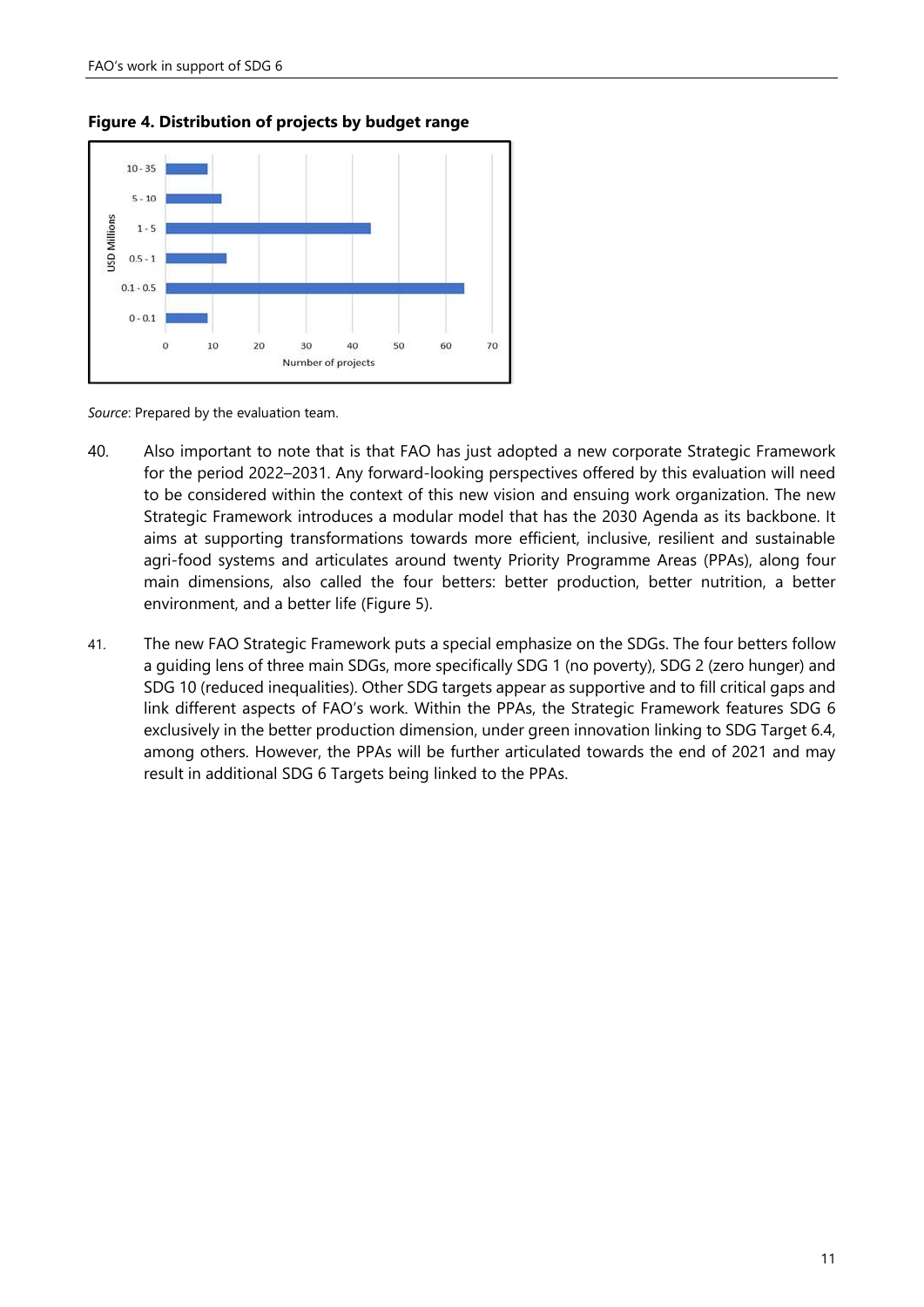

#### <span id="page-14-1"></span>**Figure 5. FAO strategic results framework**

*Source*: FAO. 2021. *Strategic Framework 2022–31*. Rome. https://www.fao.org/3/cb7099en/cb7099en.pdf.

- 42. This development brings an opportunity to support FAO's efforts towards increasing its contributions to the achievement of SDGs. This being still at an early stage, it will require adopting a developmental approach. The UN Reform will be another important contextual element to consider in the same line.
- 43. In addition to specific projects, FAO has implemented several significant initiatives or projects dedicated to water, including:
	- i. FAO's Near East and North Africa (NENA) Water Scarcity Initiative (WSI), which aims at supporting countries in the NENA region in streamlining policies, governance and practices related to the management of this strategic resource, via a regional strategy closely aligned with the Arab Strategy for Water Security. It is currently supported by the USD 14.9 million regional project (GCP/RNE/009/SWE) "Implementing the 2030 Agenda on Water Efficiency, Productivity and Sustainability in the Near East and North Africa countries".
	- ii. The Building Forward Better initiative (2020) "Strengthening natural resources management capacities to revitalize agriculture in fragile contexts" (FAO, n.d.f.) aims at strengthening human capacities in fragile countries needing to improve natural resources management. FAO has produced nine e-learning modules focusing on the sustainable use of water resources.
	- iii. FAO's One Water One Health Initiative initiated in 2016, provides an integrated water resources management approach that embraces the value of water in all its forms and recognizes the intrinsic role of water in protecting human, animals and ecosystem health. There is very little information on this initiative.

### <span id="page-14-0"></span>**3.4 Institutional set-up for FAO's work on water**

44. FAO's work in relation to water largely cuts across much of the organization's work areas, which implies that although the Land and Water Division (NSL) has been the division mainly driving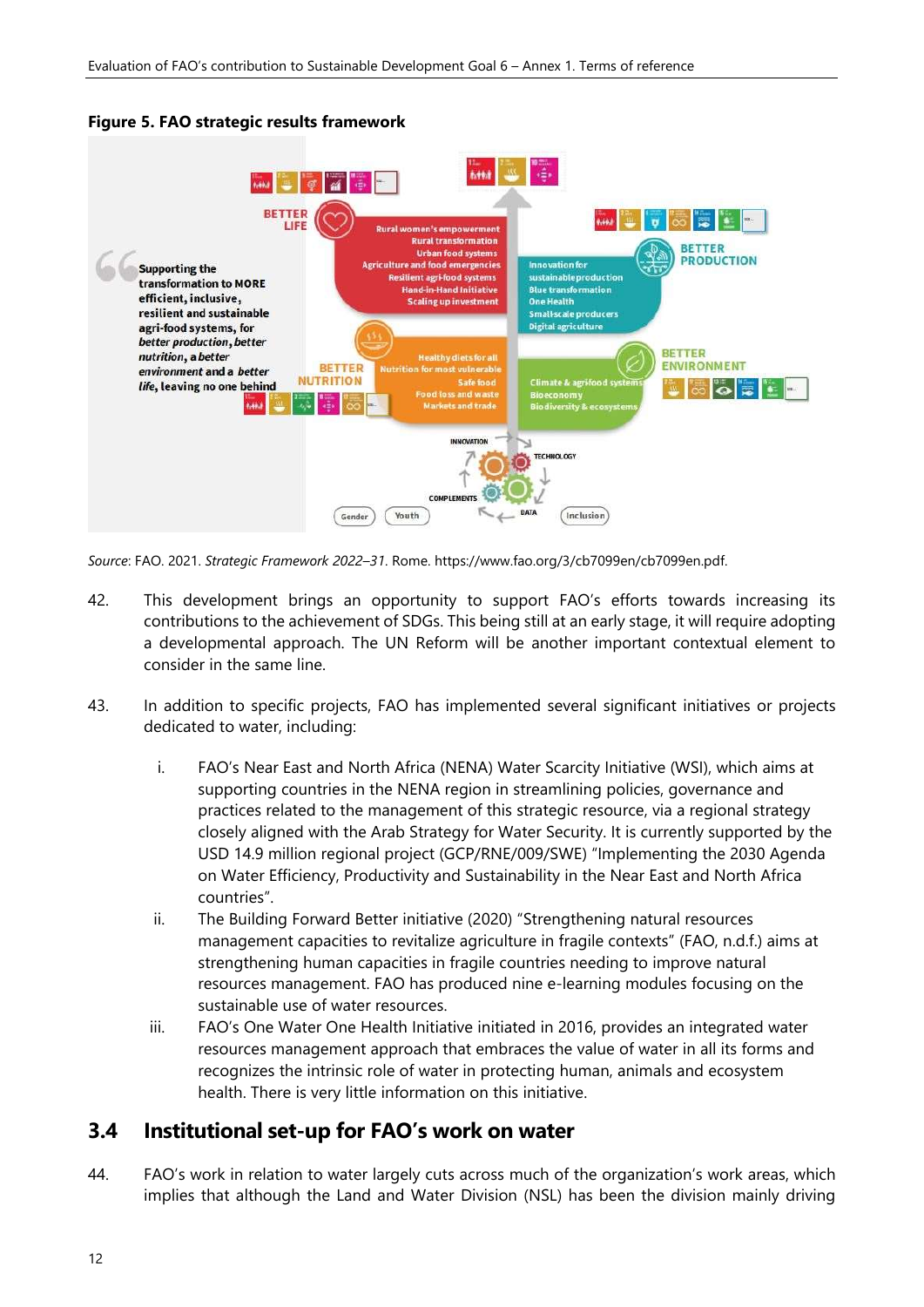FAO's efforts towards SDG 6, all the work that the evaluation will review does not rest with NSL alone. The division itself is divided into different teams, each working on different cross-cutting topics of water with overarching integrated issues on policy, economics, and health at the higher level:

- i. The data and water resource assessment team collects and uses water data, applies innovative approaches, and information to provide assistance to member nations in developing policies, programmes, best practices and tools in the fields of sustainable water management. The team also monitors progress towards the whole of SDG 6, with particular focus on target 6.4.
- ii. The irrigation and resource management team works towards improving the performance, productivity and sustainability or irrigated agriculture and irrigated systems, particularly through field projects and also addresses innovation in water saving approaches.
- iii. The integrated nexus and water management team considers the different dimensions of water, energy and food systems and works towards enabling the optimal trade-offs associated with these interconnected sectors and sets the framework to evaluate the resource requirements expected for sustainable development. The team also addresses water quality, wetlands, source-to-sea, small island developing states (SIDS), nonconventional waters (saline and wastewaters), and the circular reuse aspects of nutrients and marginal water quality. This group links on-farm practices to wider environmental benefits.
- iv. The Geospatial Unit has the mission to characterize and monitor natural resources use by developing and using geospatial data, methods and tools.
- v. The integrated landscapes management team works towards creating sustainable food and agriculture, protecting vital ecosystem services and building resilient and productive social-ecological systems through landscape approaches. This team focuses less on the specific topic of water.
- vi. The global partnerships team hosts three main partnerships in the sector of water and soil, namely the Global Soil Partnership, the Global Framework on Water Scarcity in Agriculture and the World Agriculture Watch.
- 45. Other units in FAO indirectly touch upon the topic of water and sustainable water resource management. The role of the Office of the Chief Statistician takes a particular importance in relation to the reporting on SDG indicators for which FAO has custodianship, as it shares with NSL the responsibility for reporting on indicators 6.4.1 and 6.4.2. The FAO divisions in charge of leading FAO's work on agriculture, fisheries, forestry or climate change may also have some indirect role on or articulation with FAO's work in relation to SDG 6. The FAO Investment Centre has also provided technical assistance and investment support to initiatives related to water. Last, technical experts posted in some of FAO's regional or sub-regional offices directly offer their support to field projects and support IMI-SDG 6. For example, in the Forestry Division, the Water and Mountains team oversees activities with direct relevance, including the Forest and Water programme and the Resilient Watershed Management programme.

# <span id="page-15-0"></span>**3.5 Partnerships and collaborations**

- 46. FAO also engages in the following partnerships and collaborative ventures relevant to water and SDG 6:
	- i. The FAO Water Platform (FAO, n.d.e.), created in 2015, aims at ensuring programmatic coherence and operational effectiveness across FAO headquarters departments and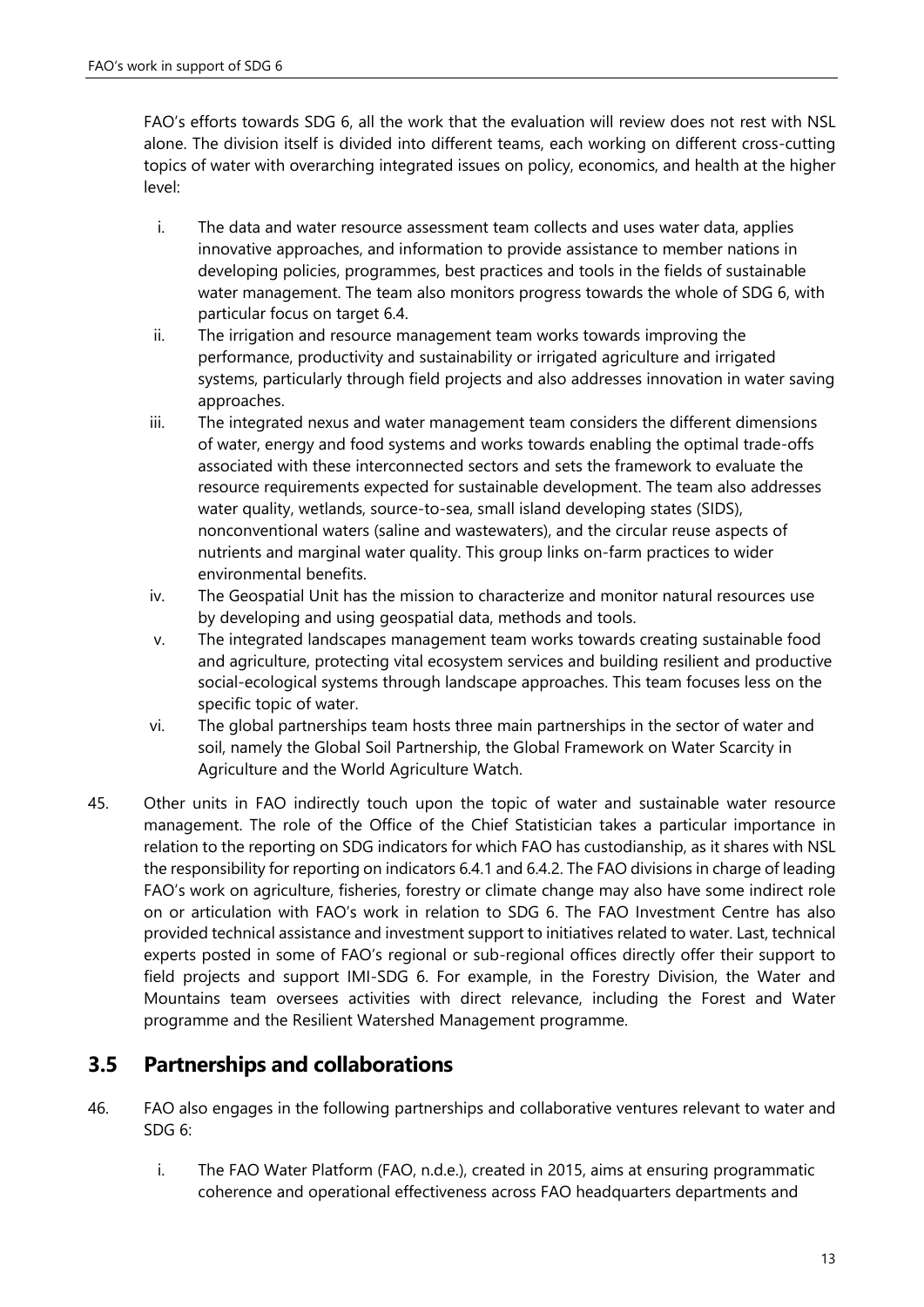decentralized offices through collaboration, support and effective communication. Its secretariat lies with NSL. This platform does not seem to be very elaborate and well designed.

- ii. The Global Framework on Water Scarcity in Agriculture (WASAG) (FAO, n.d.g.; 2020) is an initiative for partners from all fields and backgrounds to collaborate in supporting countries and stakeholders in their commitments and plans related to the 2030 Agenda. It is a global partnership mechanism with six to seven working groups to spur solutions and resource mobilization for scaling up global water scarcity for agriculture, which have generated knowledge through webinars, papers or events.
- iii. The World Agriculture Watch (WAW) initiative offers a comprehensive approach and tools to examine, analyze and monitor agricultural transformation around the world, including water, to identify patterns and drivers of change and assess their impact.
- iv. Partnership for Agricultural Water for Africa (AgWA) (FAO, 2016) is an autonomous partnership of development partners, and international, regional and national organizations in Africa and elsewhere who have a common interest and important capacities to support investment in agricultural water management (AWM) in Africa. A core function of AgWA is its work as an "expert pool" to support the planning and implementation of AWM investments in the continent.
- v. UN-Water FAO is an active member of UN-Water and the SDG 6 Global Acceleration Framework.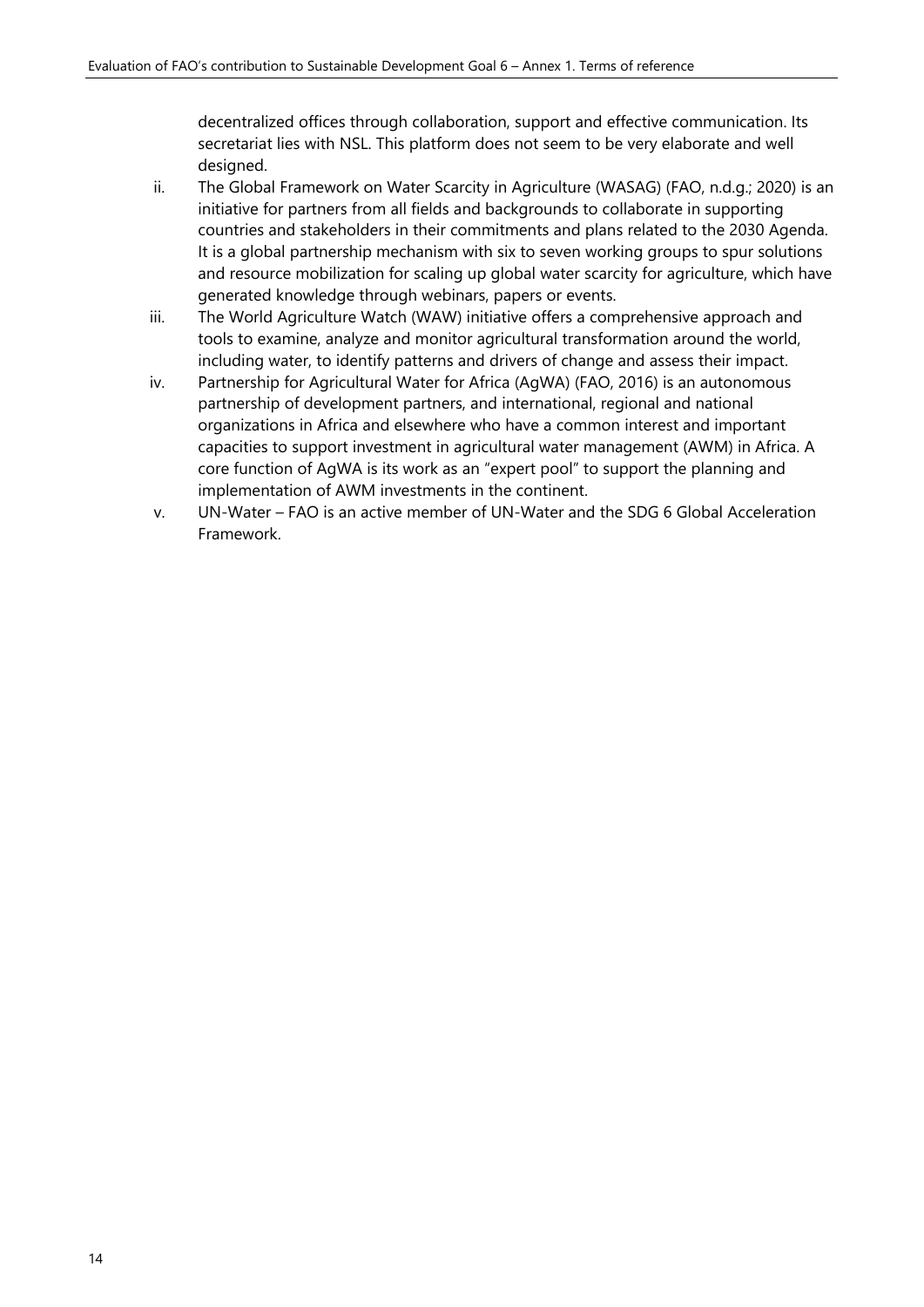# <span id="page-17-0"></span>**4. Evaluation purpose, scope and focus**

- 47. This evaluation takes place at an intermediary stage, approximately after five years of implementation out of 15 in total. Accordingly, it can serve to understand how well FAO is doing in supporting the achievement of SDG 6 and why, offering a basis to adjust as fitting and to maximize results by 2030. In other words, the evaluation will mainly have a formative purpose, focusing on assessing the adequacy of FAO's orientations and modalities of work and the contributions made to date to SDG 6.
- 48. The evaluation will seek to provide relevant decision makers with a solid information base related to the dynamics underpinning FAO's contributions to SGD 6, to help identify best options for the way forward, support any required improvements and increase the contribution that FAO can make to the goal.
- 49. Considering that the Agenda 2030 came into effect as of January 2016, the evaluation will examine FAO's work related to SDG 6, as implemented since the beginning of 2016 until the end of 2020, therefore looking over about five years of operation. It will attempt to cover all FAO's efforts in supporting both developing and developed countries to set and achieve their SDG 6 targets.
- 50. It is important to note that the evaluation will not seek to examine overall progress towards SDG 6 targets, which depend on many stakeholders' actions. Its scope embraces the range of actions taken by FAO towards the attainment of goal 6 by its Member by 2030. As such, it will include looking into the relevance and effectiveness of its collaborations with other stakeholders, but not into the contributions of the latter.
- 51. Another significant element related to the evaluation timing is that it takes place as a new corporate Strategic Framework emerged. With new programmes on the horizon reflecting a stronger commitment to SDGs, the evaluation will also need to explore how the new strategic vision of the organization could buttress more impactful results.
- 52. Furthermore, evaluating FAO's contributions to SDG targets brings in several dimensions of complexity that are intrinsically part of the underlying principles that form the SDGs paradigm and to which the evaluation will have to give prominent attention. These include:
	- i. The urge to aim for transformational change, including by leveraging innovations and technology as potential accelerators.
	- ii. The commitment to act at scale by engaging a multiplicity of stakeholders at once; mobilizing knowledge, expertise and technology from public and private sectors and the financial partners.
	- iii. The interconnections between SDGs, with consideration of synergies and trade-offs between targets and between the three pillars of sustainability: environmental, social and economic.
	- iv. The pledge to "leave no one behind" and include all people in need, with a focus on the most vulnerable.

### <span id="page-17-1"></span>**4.1 Focus and key question for the evaluation**

53. Considering the above, the evaluation will aim to elicit an understanding of whether and how the adoption of SDG 6 has prompted FAO to adapt its positioning, focus and implementation approaches in relation to water-related challenges to the new paradigms and ambitions of the Agenda 2030, and the extent to which this has transformed its delivery mechanisms.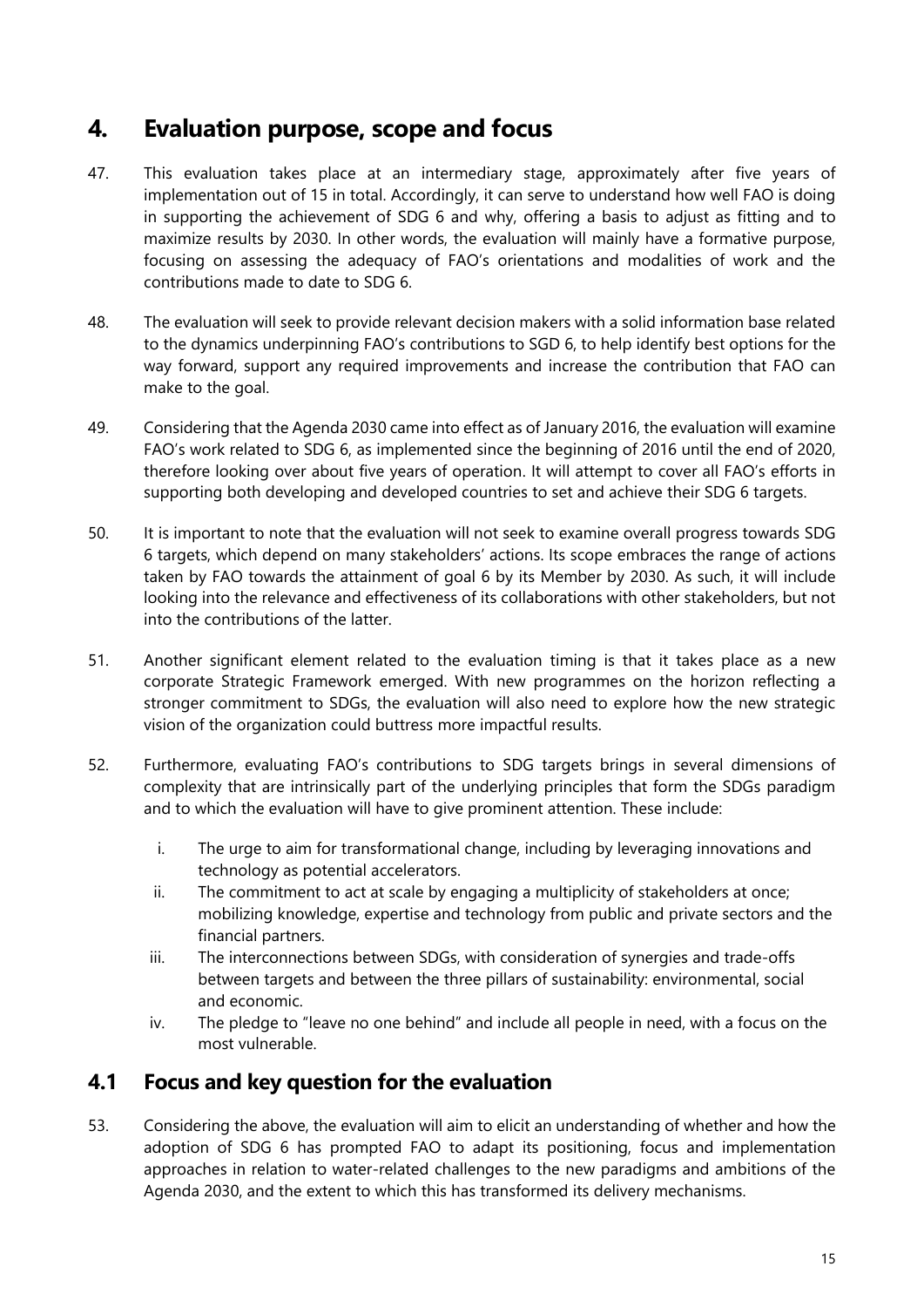- 54. More specifically, the following evaluation questions will guide the inquiry. These will be reviewed and finalized throughout the evaluation inception phase, based on comments from key stakeholders and the evaluation team:
	- 1. Has FAO positioned and organized itself to maximize its contribution to SDG 6? (internal and external coherence)
		- i. Is FAO focusing on targets in which it can have the highest impact on achieving SDG 6?
		- ii. Has FAO made the most of potential synergies with other players through partnerships and collaborations?
		- iii. Has FAO promoted internal coherence in supporting Members to pursue SDG 6 targets?
		- iv. Has FAO addressed key trade-offs and synergies between SDG 6 and other SDGs?
		- v. Does FAO use knowledge products and awareness-raising to advance SDG 6-related activities, both in field programmes and amongst FAO Members?
	- 2. To what extent have FAO's interventions related to SDG 6 addressed the needs and demands of its Members and their citizens? (relevance)
		- i. To what extent has FAO tailored its range of interventions to SDG 6-related needs and demands of its Members?
		- ii. To what extent has FAO adapted its operational or programmatic modalities to "leave no one behind" and promote equity between gender and vulnerable people and communities?
	- 3. What have been the results achieved by or with the contribution of FAO in relation to SDG 6 at country, regional and global levels? (effectiveness)
		- i. What are key examples of FAO actions in support of SDG 6 that can serve as good practices or lessons learned?
		- ii. What are the main FAO's strengths and weaknesses that help or hinder FAO's contribution to its Members in achieving SDG 6?
		- iii. To what extent does FAO's support to SDG 6 complement or put at risk other SDGs?
		- iv. How effective has FAO been in monitoring and reporting against the SDG 6 indicators on which it has ownership?
		- v. To what extent has FAO been effective in building capacities of national statistical agencies and other national agencies responsible to monitor and report SDG 6 to cover its indicators?
	- 4. To what extent is FAO generating transformational and long-term changes in relation to SDG 6? (impact and sustainability)
		- i. What are the most promising practices and interventions within FAO in terms of sustainable, transformational change related to SDG 6?
		- ii. To what extent is there evidence of success in leaving no one behind in relation to SDG 6?
		- iii. To what extent is FAO acting as a driver of transformation vis-à-vis the most vulnerable populations?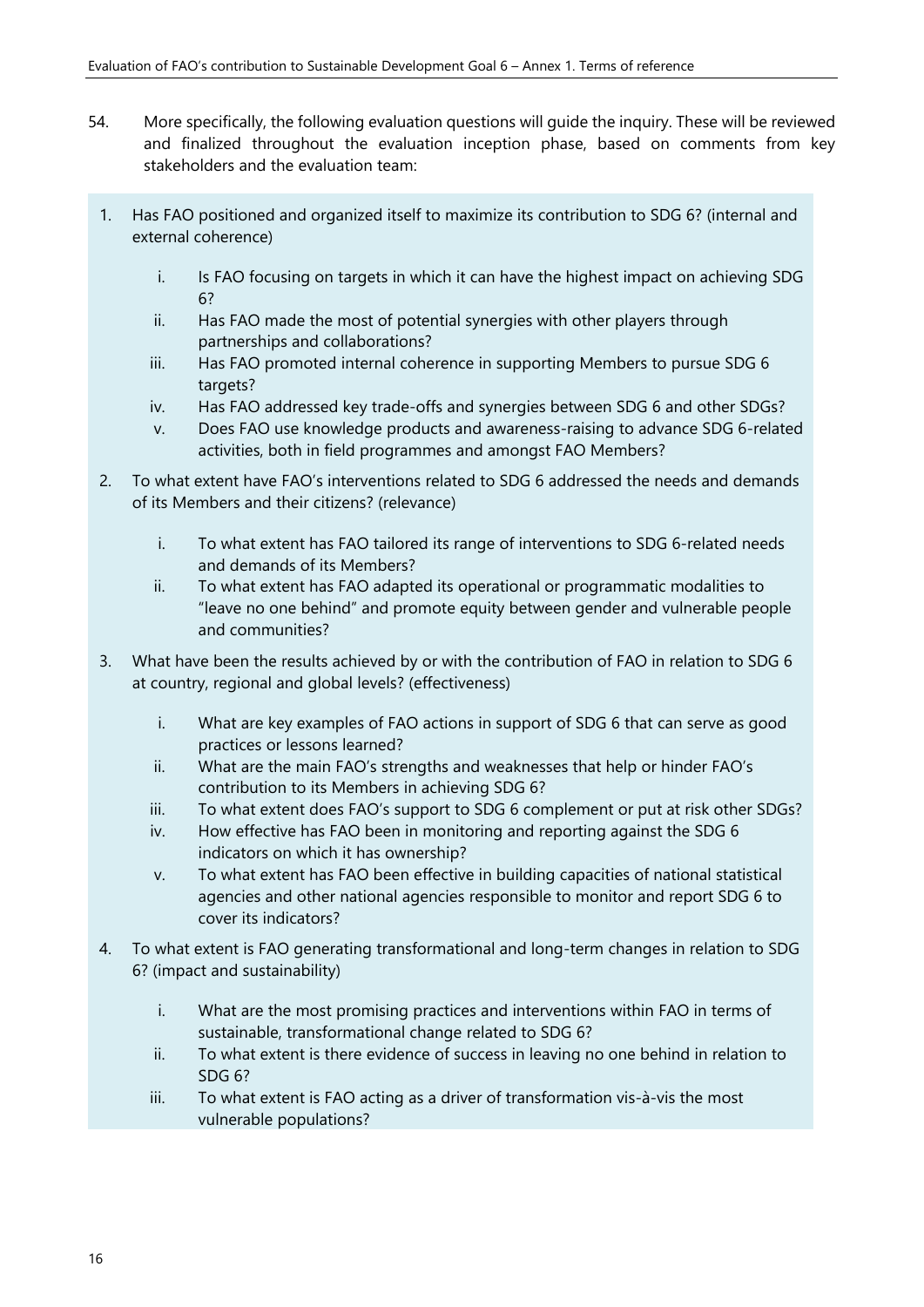# <span id="page-19-0"></span>**5. Evaluation approach**

# <span id="page-19-1"></span>**5.1 Contextual limitations and main phases of work**

- 55. The evaluation starts at a time when restrictions due to the COVID-19 pandemic are still in place, and uncertainties as to the evolution of the worldwide situation remain. This global context is not conducive to making definite plans and will warrant an adaptive approach at least during the first phase of the evaluation. There is a high probability that restrictions may indeed limit options for collecting information in countries and for international travels. The evaluation team will therefore need to rely on innovative ways of and tools for collecting and analysing information, and working remotely as a team, and to tailor the entire approach to what is realistically possible. Also, the evaluation will invest significant efforts into leveraging all possible secondary sources of information to address the evaluation questions and focus any necessary primary data collection onto clearly identified evidence gaps.
- 56. The evaluation will take place in the period from March 2021 to May 2022 and will develop in three main phases, as summarized in Table 3 below.

#### <span id="page-19-2"></span>**Table 3. Summary timeline**

| Inception phase: March-June 2021                                                             |  |  |
|----------------------------------------------------------------------------------------------|--|--|
| Desk Review, portfolio analysis                                                              |  |  |
| Initial consultations, identification of key stakeholders and of the evaluation team         |  |  |
| Identification and hiring of independent team members                                        |  |  |
| Terms of reference drafting                                                                  |  |  |
| Inquiry and validation phase: July-November 2021                                             |  |  |
| Evaluation inquiry design - if appropriate: stakeholder workshop to discuss evaluation focus |  |  |
| Secondary data review and analysis and preparation of interim thematic reports               |  |  |
| Data collection planning and organization                                                    |  |  |
| Case studies, consultations and data collection (if possible field visits)                   |  |  |
| Data analysis                                                                                |  |  |
| Report preparation, presentation and dissemination: December 2021-May 2022                   |  |  |
| Stakeholder workshop to discuss initial findings                                             |  |  |
| Draft and final report                                                                       |  |  |
| Presentation to stakeholders                                                                 |  |  |
| Report dissemination and management response                                                 |  |  |
| Presentation of evaluation to Programme Committee at May 2022 session                        |  |  |
| Dissemination to stakeholders including workshops as appropriate                             |  |  |

*Source*: Prepared by the evaluation team.

#### **5.1.1 Inception phase**

- 57. Considering the complexity of this evaluation and the large amount of work that may fall under its scope, the preparation phase has served to map the work and stakeholders concerned by this evaluation. This initial research coupled with initial consultations with selected key stakeholders also allowed drawing out key issues that the evaluation should address. It provided a basis for the general evaluation roadmap presented in the present TOR, to be discussed with key stakeholders to ensure the validity of the proposed focus and approach. During the preparatory phase, the evaluation management team has also identified the independent experts who will form the team.
- 58. With the team formed, the evaluation design phase will follow and overlap with the team's onboarding into the evaluation. Most notably, this phase will serve for the team leader (and to some extent the team members) to contribute to shaping the evaluation approach, based on their technical knowledge of the topic under evaluation ('evaluand'). In addition, it will provide an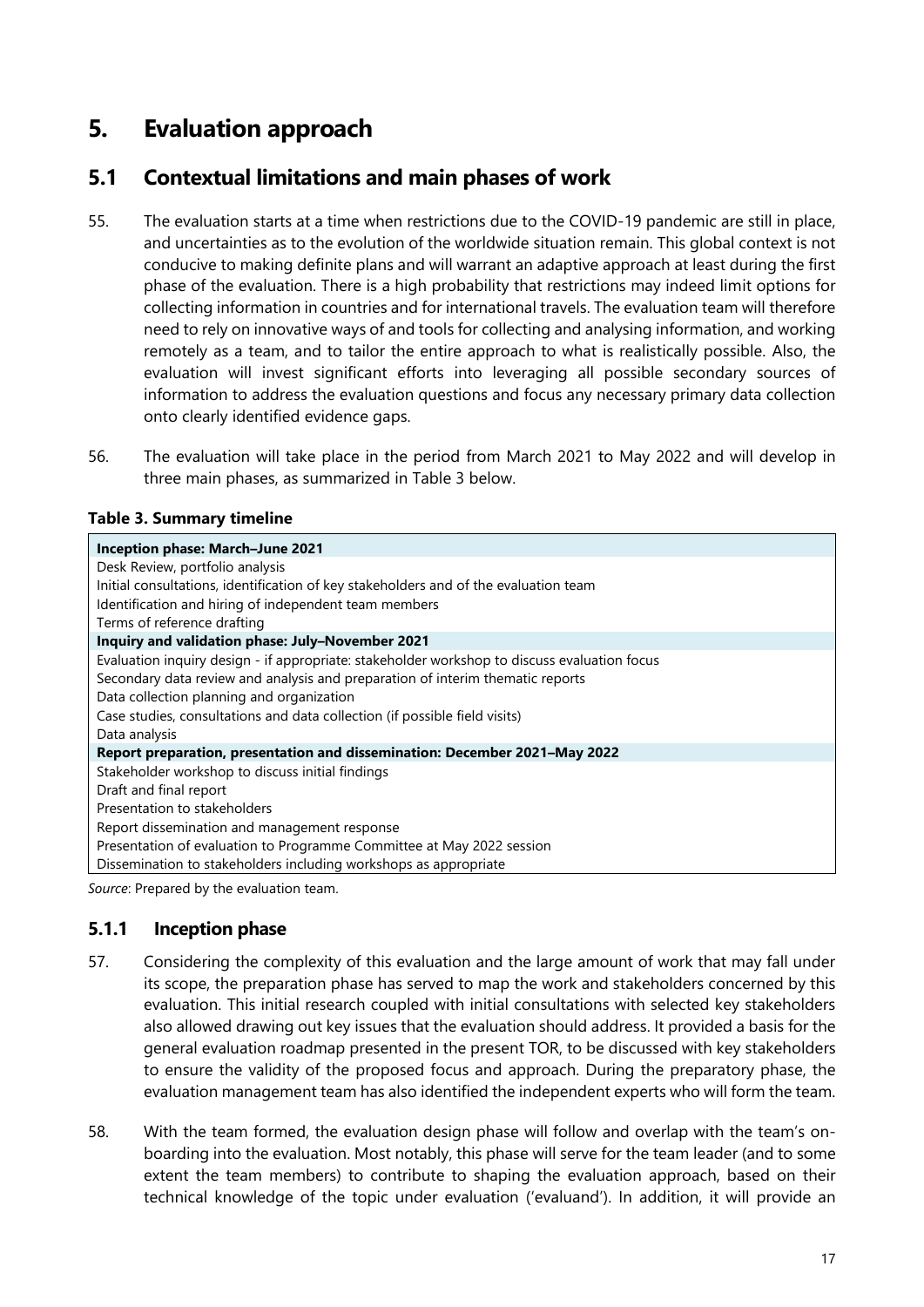opportunity to refine the division of labour within the team, based on the experts' understanding of the issues at stake after their review of available documentation, as prepared by the evaluation management team.

#### **5.1.2 Inquiry and validation phase**

- 59. The evaluation inquiry phase will be divided into two stages. The first part will be entirely dedicated to the review of all available secondary evidence and data by evaluation team members as per their defined areas of focus in the evaluation. Based on this detailed analysis of secondary data sources, team members will write preliminary think pieces on assigned topics. This phase will form preliminary findings and hypothesis against evaluation questions to the extent possible and to identify major information gaps.
- 60. The second part of this inquiry phase will see the team plan and organise for the collection of primary data to fill evidence gaps. Stakeholder consultations will possibly imply virtual modalities, at least in part. If required and possible, the evaluation will hire consultants residing in countries of interest to support in-country data collection.
- 61. This phase will end with an iterative process of analysis and validation of the evidence collected, which will form the basis for the evaluation findings.

#### **5.1.3 Drafting, consultation and presentation of results**

- 62. The final phase will start with the preparation of the evaluation report and its annexes as appropriate. The preliminary results and the draft version of the report will be the subject of consultations with stakeholders as appropriate, through both meetings and opportunities to comment on the report.
- 63. The evaluation will end with a series of presentations and discussions on the results, including to the FAO Governing Bodies represented by the Programme Committee, at the spring 2022 session.

### <span id="page-20-0"></span>**5.2 Overall approach**

- 64. The evaluation will seek to respond to the evaluation questions related to the FAO contributions to SDG 6, and understand the dynamics underpinning achievements, to generate lessons and recommendations for future investments of relevance. In doing so, it will follow international standards, including from the United Nations Evaluation Group (UNEG). The evaluation will collect evidence of both qualitative and quantitative nature, as most appropriate, as a basis to form its findings. The credibility of evaluation findings will rely on an effort to validate the evidence gathered through the systematic triangulation of information sources.
- 65. To take gender aspects into account through the assessment, the evaluation will refer to OED's framework for the Harmonization of Gender-Based Analysis in Evaluations, which incorporates references from the UNEG guidance document "Integrating Human Rights and Gender Equality to Evaluations (2014)" and the FAO Policy on Gender Equality.
- 66. The evaluation will also strive to keep in mind the interdependencies between SDGs to be ready to capture the extent to which work that is not directly connected to water might have helped or hindered the achievement of SDG 6.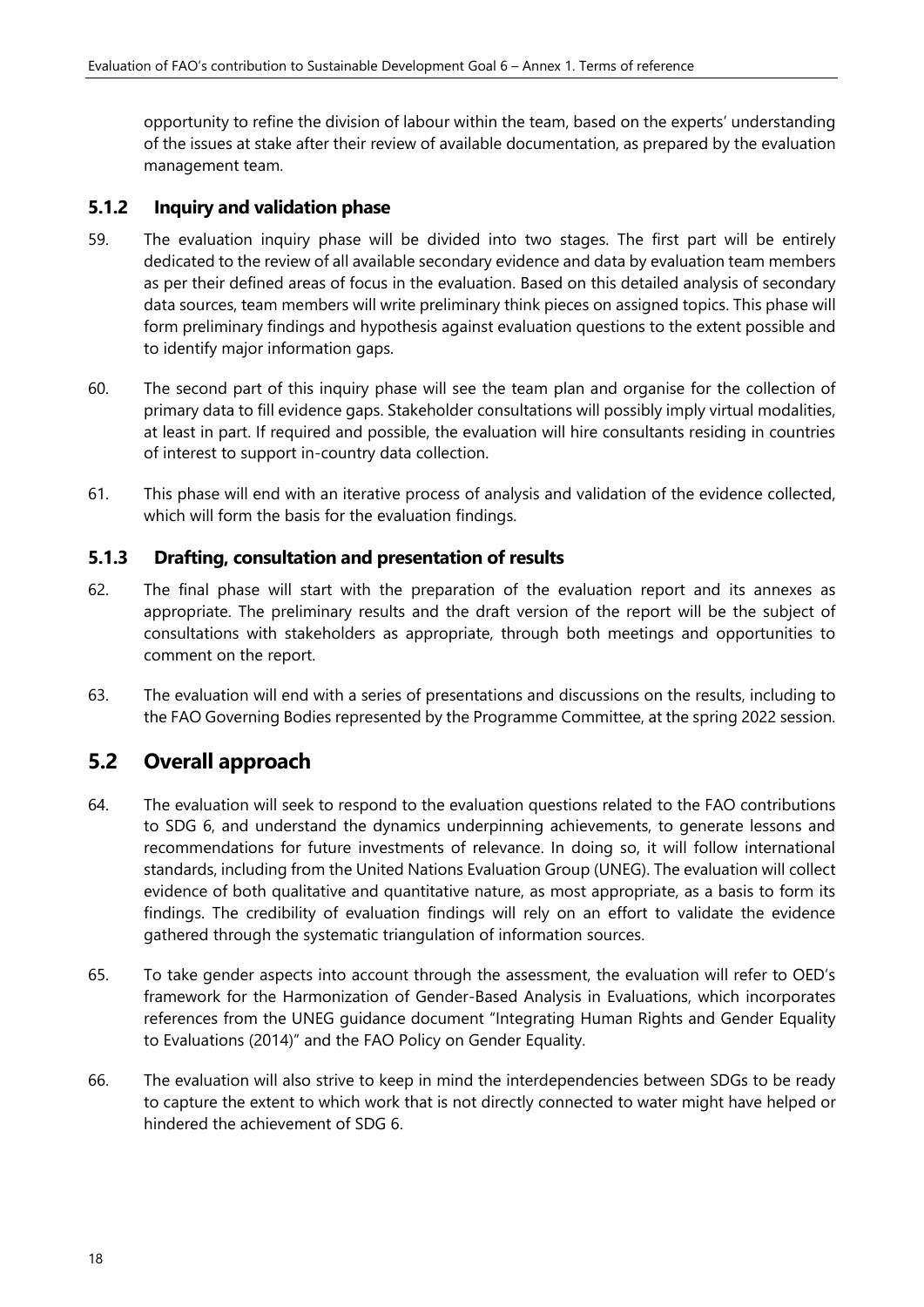# <span id="page-21-0"></span>**5.3 Methodology**

67. The evaluation will use a mixed-methods approach to gather the evidence on which to draw its findings. Methods for collecting the data will include:

#### **5.3.1 Secondary documentation and data review**

- 68. The evaluation team will review the existing information and data as provided in FAO documents and websites. This will constitute the basis from which the evaluation will build its inquiry, to verify actual achievements and perceptions against planned and reported ones. The secondary information analysis will include inter alia an analysis of:
	- i. programme documents and monitoring and evaluation (M&E) data as gathered from available documents (e.g. the Field Programme Management Information System [FPMIS]) and from interviewees;
	- ii. relevant publications;
	- iii. regular and extra-budgetary budget flows; and
	- iv. databases generated or managed by FAO (e.g. AQUASTAT, SDG target 6.4 indicators, corporate outcome assessments).

#### **5.3.2 Interviews and consultations**

- 69. Gathering of perceptions, experience and data from individuals whose work contributed directly or indirectly to advancing the water agenda will serve to understand the dynamics of contributions. Most of the consultations could be virtual, considering the pandemic-related situation, although if visits to selected institutions and countries are possible, these could usefully complement the collection of primary data. The evaluation will ensure that the sample of stakeholders consulted equitably represent the various possible perspectives, including an adequate variety of geographical contexts.
- 70. A list of stakeholders to be consulted will be prepared during the inception and design phase, using a snowball approach, starting with inputs from FAO personnel and their partners. Consulted stakeholders will include representatives of the stakeholders identified in Table 4 below. The sample composition will also depend on the availability of interlocutors and the evolution of the public health situation. A larger sample than necessary will be identified, with alternative contacts to provide information on the same point, to compensate for expected lack of availability, frequent in the current context.

#### **5.3.3 Country or thematic case studies or both**

71. Based on the results of the analyses conducted during the inception phase, the evaluation will decide on the conduct of specific case studies, which could focus on country experiences or study identified areas of work more in depth. These case studies should provide an opportunity to illustrate the way in which FAO's actions contributed to addressing the water challenges underpinning SDG 6. The criteria for selecting case studies will be discussed during the inception phase and will allow ensuring that case studies may support in-depth analyses on areas of work that have particular significance or learning potential for FAO.

#### **5.3.4 Survey(s)**

72. To compensate for the limited opportunities for interacting with stakeholders, the evaluation may use an online survey to gather a wide range of perceptions from institutions that collaborate with FAO, or from country stakeholders from public or private institutions managing water-related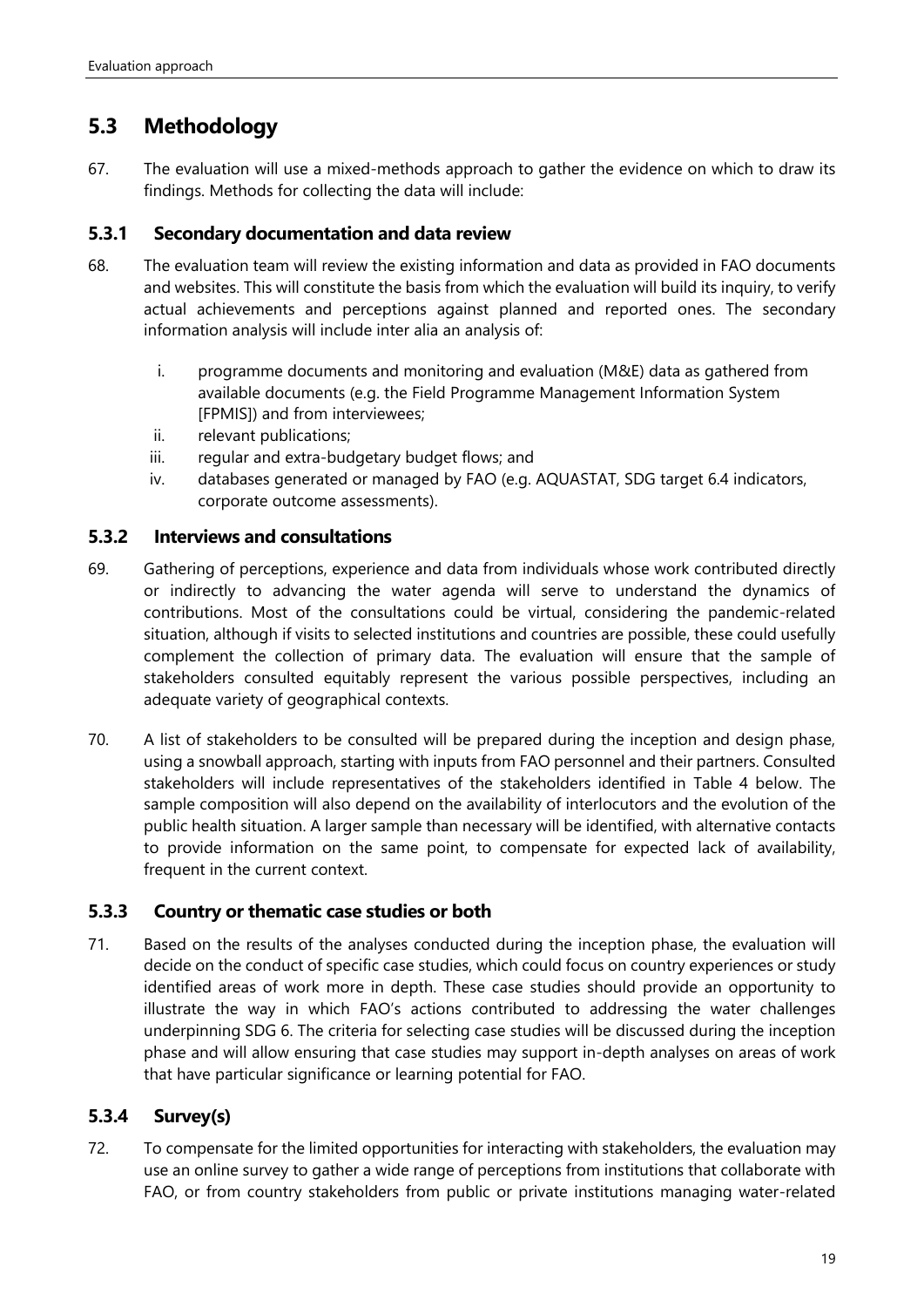challenges in countries. The survey contents would complement the qualitative information collected through interviews and desk review.

### <span id="page-22-0"></span>**5.4 Internal quality assurance mechanism**

73. Several mechanisms will be used to assure the quality of the evaluation: i) one evaluation advisor in OED will be in charge of peer reviewing evaluation deliverables; and ii) an advisory group composed of external experts could also provide expert comments on key deliverables. Other key individual stakeholders will be consulted at several stages of the evaluation. Engaging most relevant FAO personnel and managers throughout the evaluation phases to discuss the evaluation focus and approach and gather evidence at key milestones will serve to ensure the evaluation's relevance and to foster ownership over its results. This could be formalized with the forming of an internal reference group including FAO stakeholders based in headquarters, in regional offices and in country offices.

### <span id="page-22-1"></span>**5.5 Deliverables**

- 74. The evaluation contributions are twofold. First, the process itself provides an opportunity for all stakeholders to engage in substantive reflection on the issues raised by the evaluation. Thus, even before a report is issued, the learning acquired during discussions related to the evaluation constitutes a significant contribution. Adopting an approach that relies on regular engagement of stakeholders should further strengthen this aspect.
- 75. At the end of the process, the evaluation will produce a detailed report presenting the findings, conclusions and recommendations in response to the evaluation questions. These results will be discussed with all stakeholders and key institutions interested and the report will eventually be published on the OED website. The team leader and the evaluation manager will agree on the outline of the report at the start of the evaluation process, based on the guidance provided by OED.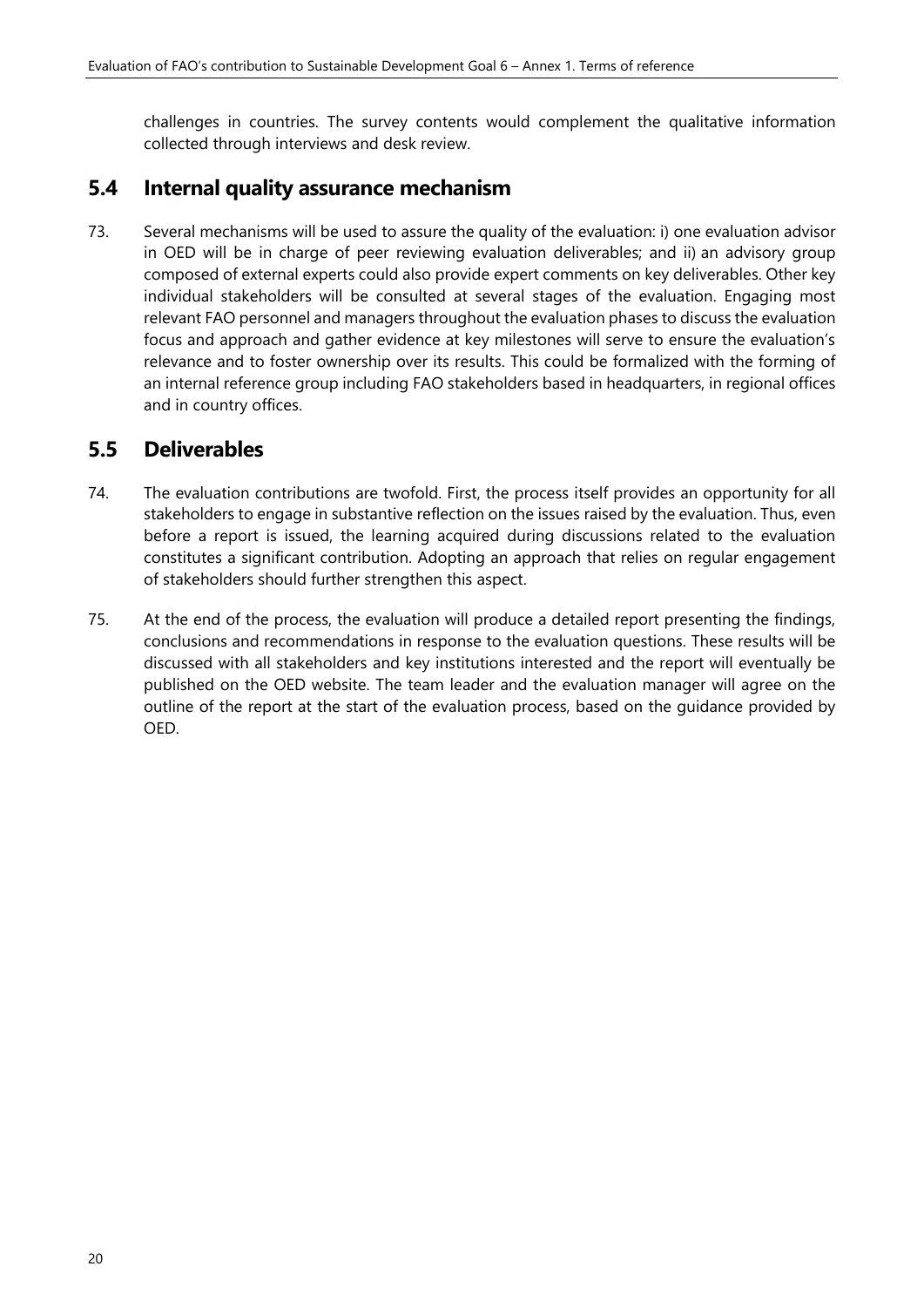# <span id="page-23-0"></span>**6. Roles and responsibilities**

# <span id="page-23-1"></span>**6.1 The Office of Evaluation**

76. The OED management team, composed of an evaluation manager and two research analysts, will guide the evaluation process and support the independent team's work. The OED evaluation manager will monitor the quality of the process and deliverables and provide an on-going organizational support and guidance of the team. OED will also follow-up with the programme team on the timely preparation of the management response.

### <span id="page-23-2"></span>**6.2 The independent evaluation team**

- 77. The evaluation will be conducted by an independent team of experts in water resources management under the supervision of the OED evaluation manager.
- 78. The independent team will collectively combine experience in relation to the various technical areas of focus that FAO is working on relative to SDG 6 including Integrated Water Resources Management; water accounting and water stress management; water-use efficiency in agriculture and irrigation management; watershed management; waterway's nutrient, chemicals, sediment, and plastic pollution; WASH; freshwater ecosystem management; and water governance. The team composition will include:
	- i. the team leader who will be responsible for further developing the evaluation methodology based on the TOR, coordinating the team effort to conduct the evaluation and producing the evaluation report;
	- ii. a core team consisting of three water experts who will participate in briefing and debriefing meetings, consultations, field visits, and will contribute to the evaluation with written inputs for the final draft and final report; and
	- iii. the more specific expertise of other independent team members, which may be added to the team at the end of the inception phase, depending on specific needs for technical, or geographically focused inquiry.

### <span id="page-23-3"></span>**6.3 Evaluation stakeholders: roles and interactions in the evaluation**

79. Table 4 presents the main stakeholders identified for the evaluation.

| <b>Stakeholders</b>            | Interest and role in the evaluation                                                |
|--------------------------------|------------------------------------------------------------------------------------|
| FAO teams in technical         | Presumably interested in learning from the evaluation results to inform future     |
| departments primary of which   | strategic directions.                                                              |
| NSL, and regional, sub-        | They will be a primary source of information on processes and results and hence    |
| regional and country offices   | the evaluation team will seek to engage with their representatives throughout the  |
|                                | process. It will be particularly important to engage with FAO stakeholders working |
|                                | in all the different levels of operation, to get a balanced representation of the  |
|                                | diversity of views they hold.                                                      |
| Immediate partner              | Direct partners of FAO may have an interest in evidence that the evaluation can    |
| institutions (public, private, | provide on the appropriateness and effectiveness of partnerships and               |
| academia, non-profit sectors)  | collaborations that FAO engages in.                                                |
|                                | They will be consulted as appropriate for information, including to understand     |
|                                | their involvement and the contribution generated by the partnership/               |
|                                | collaboration in which they engage with FAO.                                       |
| Other UN and non-UN            | Considering their interest in promoting consistent approaches with FAO on          |
| custodian agencies             | progress measurement and complementary interventions in advancing the SDG 6        |

#### <span id="page-23-4"></span>**Table 4. Evaluation stakeholders**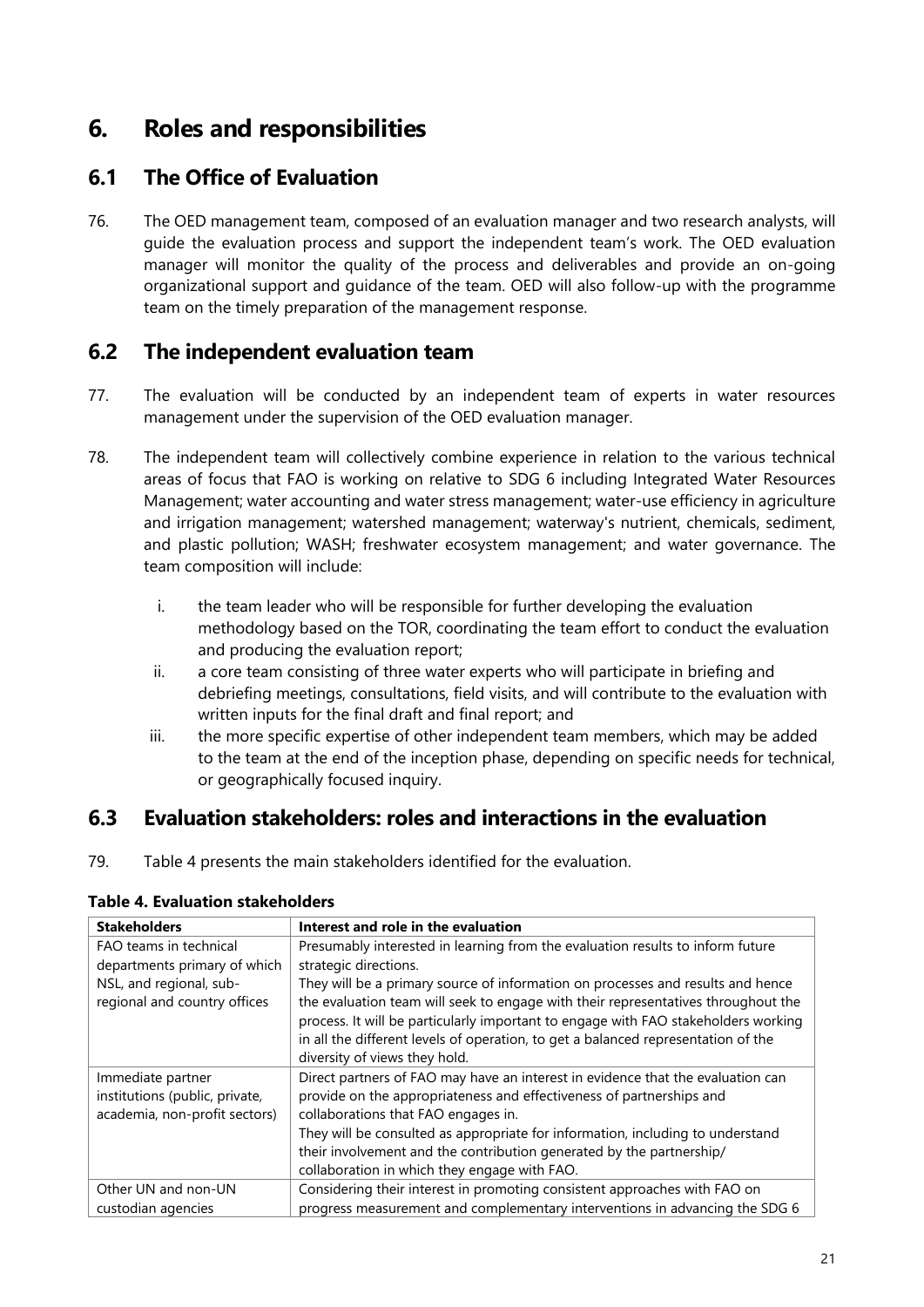| <b>Stakeholders</b>                                   | Interest and role in the evaluation                                                                                                                                                                                                                                                                                                                                                                                                    |
|-------------------------------------------------------|----------------------------------------------------------------------------------------------------------------------------------------------------------------------------------------------------------------------------------------------------------------------------------------------------------------------------------------------------------------------------------------------------------------------------------------|
|                                                       | agenda, they will be a primary source of information on process and results and<br>hence will be consulted as appropriate for information.                                                                                                                                                                                                                                                                                             |
| FAO governmental partner<br>institutions in countries | They have an interest in learning about the effectiveness and the dynamics of<br>FAO's interventions on the various aspects of water management, to learn from<br>good practices and possible replications.<br>As recipients of some of FAO's support, the evaluation will consult with them to<br>inform the effectiveness of interventions.                                                                                          |
| FAO governing bodies and<br>donors                    | They have an interest in learning about the effectiveness and the dynamics of<br>FAO's interventions on the various aspects of water management, for<br>accountability purposes.<br>The evaluation will seek the view of some of their representatives and will inform<br>them of the evaluation results, including through a formal presentation at the<br>Programme Committee in 2022.                                               |
| Other development partners<br>(non-custodian)         | International and national FAO interlocutors from private, non-profit and public<br>sectors will have an interest in learning about the effectiveness and the dynamics<br>of FAO's interventions on the various aspects of water management.<br>They will be consulted to gage the extent to which they perceive as useful the<br>information provided by these tools and will have access to the evaluation report<br>once published. |

*Source*: Prepared by the evaluation team.

- 80. The evaluation will seek opinions and feedback from stakeholders at different points in time of the process. It will ensure that stakeholders with diverse views are consulted to ascertain that the assessment is based on a comprehensive understanding of diverse perspectives on issues, performance and outcomes. All of the above will be regularly consulted from the initial to the last phase of the evaluation, to comment on key evaluation documents, share and clarify facts, share their views and provide the team with the necessary reference documentation. They will be requested to provide comments to the draft evaluation report, with concrete and evidence-based remarks.
- 81. The evaluation will seek the support of an advisory group made up of senior experts in the area of water resources management and SDGs. These will be identified and contacted during the evaluation's inception phase. The advisory group will provide advice to the evaluation at key stages of the evaluation process. In particular, it will be consulted on the evaluation TOR and at the end of the inception phase and will provide comments on the preliminary report of the evaluation. This approach will provide a solid peer review to the evaluation and thereby increase the credibility of its results.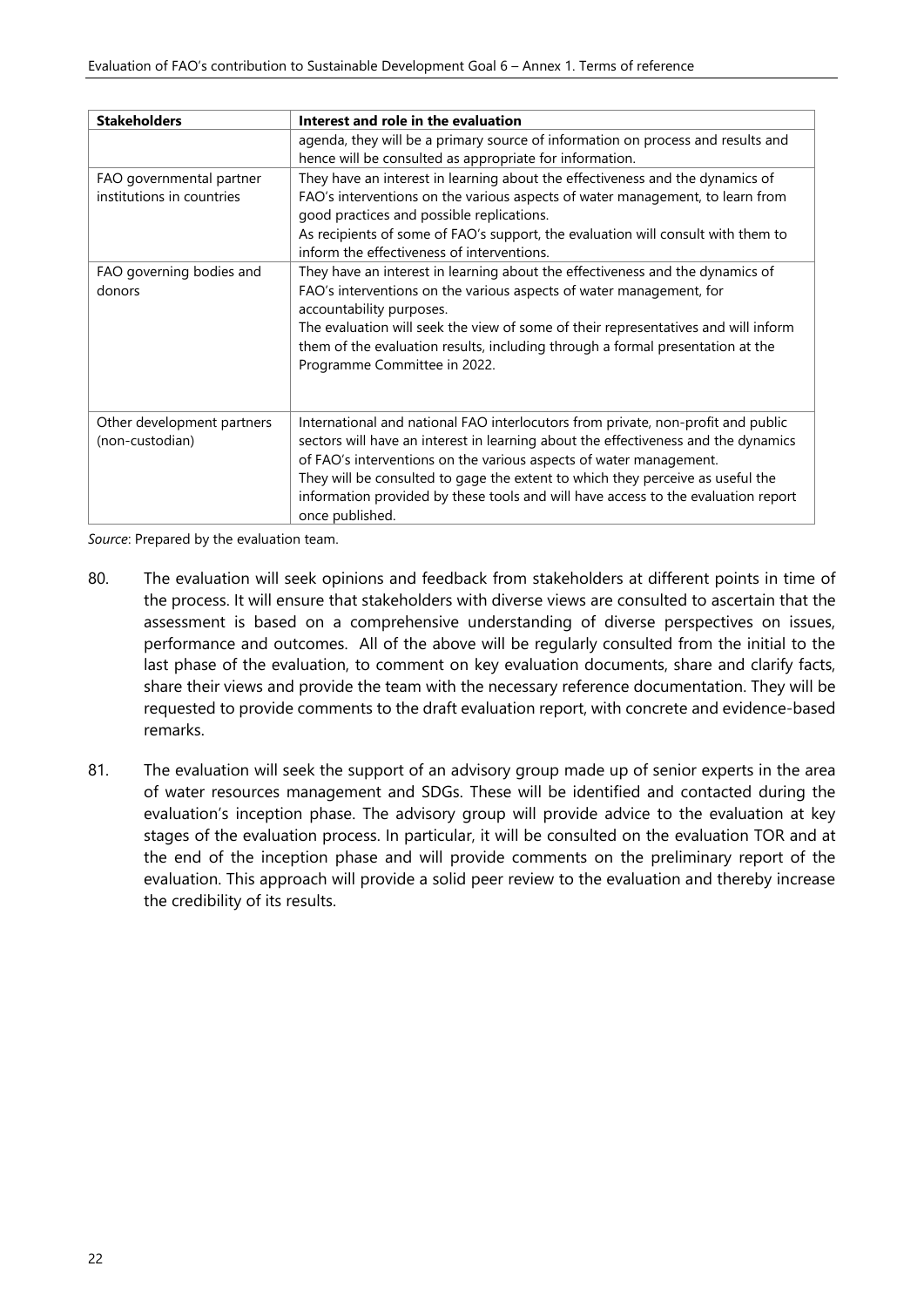# <span id="page-25-0"></span>**References**

**FAO.** 2001. *SEAGA Sector Guide: Irrigation*. Rome. https://www.fao.org/3/ak209e/ak209e00.pdf

**FAO.** 2010. *The wealth of waste: The economics of wastewater use in agriculture*. Rome. https://www.fao.org/3/i1629e/i1629e00.htm

**FAO.** 2011. *Climate change, water and food security*. FAO Water Reports, 36. Rome. https://www.fao.org/3/i2096e/i2096e.pdf

**FAO.** 2012. *Passport to mainstream gender in water programmes: Key questions for interventions in the agricultural sector*. Rome. https://www.fao.org/3/i3173e/i3173e.pdf

**FAO.** 2013. *Multiple uses of water services in large irrigation systems: Auditing and planning modernization – The MASSMUS Approach*. FAO Irrigation and Drainage Paper, 67. Rome. https://www.fao.org/3/i3414e/i3414e.pdf

**FAO.** 2016a. *AgWA: Partnership for agricultural water for Africa*. Addis Ababa. https://www.fao.org/3/i5537e/i5537e.pdf

**FAO.** 2016b. *Water accounting and auditing: A sourcebook*. FAO Water Reports, 43. Rome. https://www.fao.org/3/i5923e/i5923e.pdf

**FAO.** 2018a. *Nature-Based Solutions for agricultural water management and food security*. Land and Water Discussion Paper, 12. Rome. https://www.fao.org/3/ca2525en/ca2525en.pdf

**FAO.** 2018b. *Guidelines on irrigation investment projects*. Rome. https://www.fao.org/3/CA2608EN/ca2608en.pdf

**FAO.** 2019a. *Report of the 129th Session of the Programme Committee (Rome, 9-13 November 2020)*. Rome. http://www.fao.org/3/ne222en/ne222en.pdf

**FAO.** 2019b. *On-farm practices for the safe use of wastewater in urban and peri-urban horticulture: A training handbook for Farmer Field Schools in sub-Saharan Africa. Second edition*. Rome. https://www.fao.org/3/CA1891EN/ca1891en.pdf

**FAO.** 2020a. *WASAG: The Global Framework on Water Scarcity in Agriculture*. Rome. https://www.fao.org/3/i5604e/i5604e.pdf

**FAO.** 2020b. *Unpacking water tenure for improved food security and sustainable development*. Land and Water Discussion Paper, 15. Rome. https://www.fao.org/3/cb1230en/cb1230en.pdf

**FAO.** 2020c. *Smart Irrigation – Smart Wash: Solutions in response to the pandemic crisis in Africa*. Land and Water Discussion Paper, 16. Rome. https://www.fao.org/3/cb1306en/CB1306EN.pdf

**FAO.** 2021a. *Addressing Food Security Challenges in Lebanon: A Water-Energy-Food-Health Nexus Approach*. Rome. https://www.fao.org/3/cb4203en/cb4203en.pdf

**FAO.** 2021b. *Water productivity, the yield gap, and nutrition: The case of Ethiopia*. Land and Water Discussion Paper, 17. Rome. https://www.fao.org/3/cb3866en/cb3866en.pdf

**FAO.** n.d.a. AQUASTAT - FAO's Global Information System on Water and Agriculture. In: *FAO*. Rome. https://www.fao.org/aquastat/en/

**FAO.** n.d.b. WaPOR. In: *FAO*. Rome. https://wapor.apps.fao.org/home/WAPOR\_2/1

**FAO.** n.d.c. Near East and North Africa Land and water days 2019. In: *FAO*. Rome. https://www.fao.org/about/meetings/land-and-water-days/en/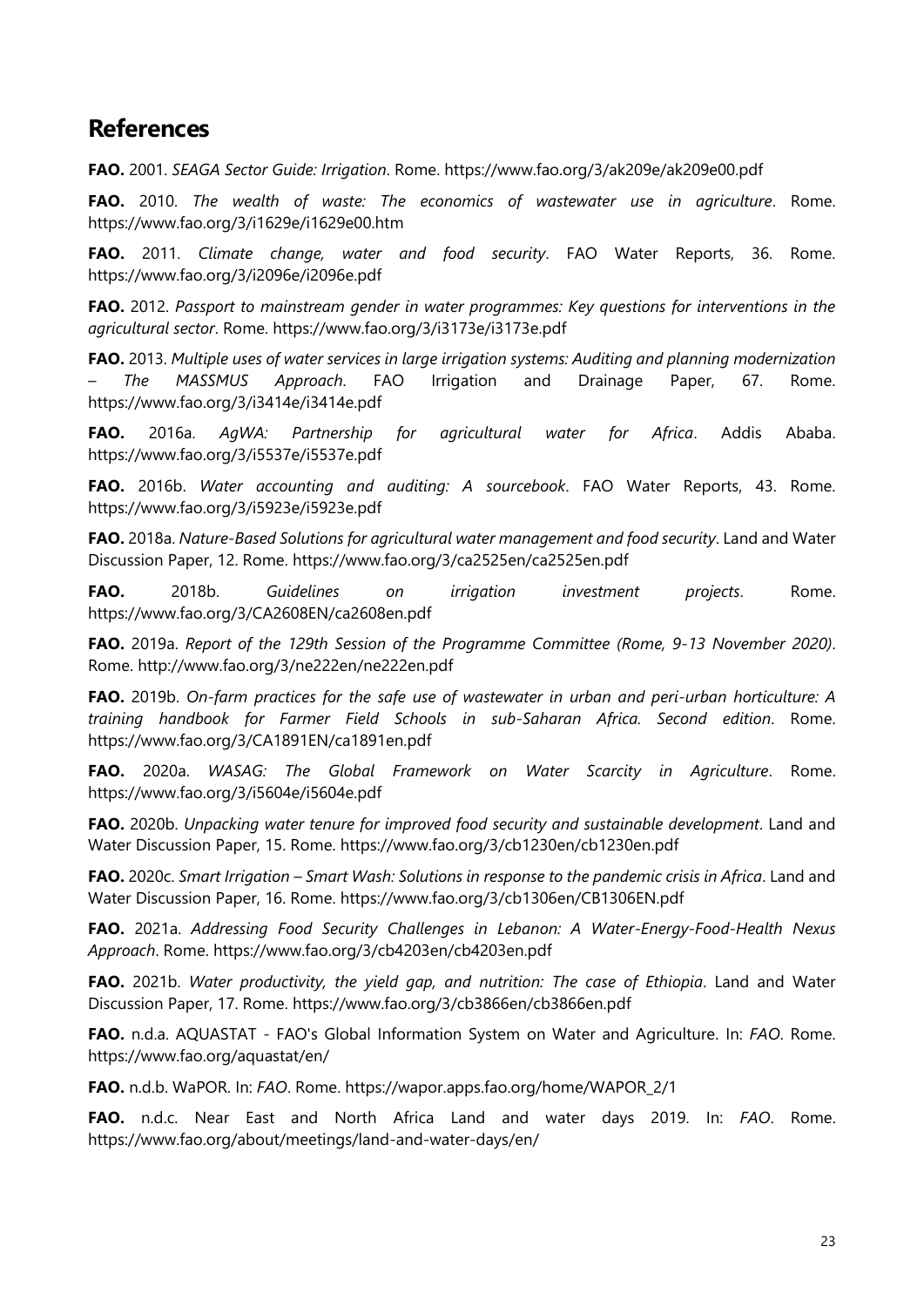**FAO.** n.d.d. Land & Water - The Water Tenure Mondays webinars continue! Check out the new dates of the thematic sessions! In: *FAO*. Rome. https://www.fao.org/land-water/news-archive/newsdetail/en/c/1412698/

**FAO.** n.d.e. Land & Water - Water Platform and Financing. In: *FAO*. Rome. https://www.fao.org/landwater/water/water-platform-and-financing/en/

**FAO.** n.d.f. Building Forward Better. In: *FAO*. Rome. https://www.fao.org/in-action/building-forwardbetter/en/

**FAO.** n.d.g. Land & Water – WASAG. In: *FAO*. Rome. https://www.fao.org/land-water/overview/wasag/en/

**FAO.** n.d.h. Land & Water – International Symposium on the use of Nonconventional Waters to Achieve Food Security: Report of the symposium. In: *FAO*. Rome. https://www.fao.org/landwater/events/ncwsymposium19/en/

**FAO.** n.d.i. Land & Water - FAO-OECD Roundtable on Financing Agricultural Water. In: *FAO*. Rome. https://www.fao.org/land-water/events/fao-oecd-roundtable-on-financing-agricultural-water/en/

**FAO.** n.d.j. Land & Water - Water–energy–food nexus. In: *FAO*. Rome. https://www.fao.org/landwater/water/watergovernance/waterfoodenergynexus/en/

**FAO.** n.d.k. Land & Water – Water and gender. In: *FAO*. Rome. https://www.fao.org/landwater/water/watergovernance/water-gender/en/

**FAO.** n.d.l. Land & Water – Multiple use of Water (MUS). In: *FAO*. Rome. https://www.fao.org/landwater/water/watergovernance/multiple-use-of-water/en/

**FAO.** n.d.m. Syrian farmers live together in peace after equitable access to water for irrigation. In: *FAO*. Rome. https://www.fao.org/emergencies/fao-in-action/stories/stories-detail/en/c/1398164/

**FAO.** n.d.n. Drought. In: *FAO*. Rome. https://www.fao.org/emergencies/emergency-types/drought/en/

**FAO.** n.d.o. AQUAMAPS. In: *FAO*. Rome. https://data.apps.fao.org/aquamaps/

**FAO and WWC.** 2018. *Water accounting for water governance and sustainable development*. Rome and Marseille, France. https://www.fao.org/3/I8868EN/i8868en.pdf

**Hallstein, E. and Iseman, T.** 2021. *Nature-based solutions in agriculture: Project design for securing investment.* Rome, FAO and Arlington County, VA, United States of America, The Nature Conservancy. https://www.fao.org/3/cb3144en/cb3144en.pdf

**Miralles-Wilhelm, F.** 2021. *Nature-based solutions in agriculture: Sustainable management and conservation of land, water, and biodiversity*. Rome, FAO and Arlington County, VA, United States of America, The Nature Conservancy. https://www.fao.org/3/cb3140en/cb3140en.pdf

**Miralles-Wilhelm, F. and Iseman, T.** 2021. *Nature-based solutions in agriculture: The case and pathway for adoption.* Rome, FAO and Arlington County, VA, United States of America, The Nature Conservancy. https://www.fao.org/3/cb3141en/cb3141en.pdf

**Sadoff, C.W., Hall, J.W., Grey, D., Aerts, J.C.J.H., Ait-Kadi, M., Brown, C., Cox, A., Dadson, S., Garrick, D., Kelman, J., McCornick, P., Ringler, C., Rosegrant, M., Whittington, D. and Wiberg, D.** 2015. *Securing Water, Sustaining Growth: Report of the GWP/OECD Task Force on Water Security and Sustainable Growth*. Oxford, United Kingdom of Great Britain and Northern Ireland, University of Oxford. https://www.gwp.org/globalassets/global/about-gwp/publications/the-global-dialogue/securing-watersustaining-growth.pdf

**Sena, A.** 2019. *Global Land Outlook Working Paper: Land under pressure – health under stress*. Bonn, Germany, United Nations Convention to Combat Desertification. https://catalogue.unccd.int/1463\_Land\_under\_pressure\_Health\_under\_stress.pdf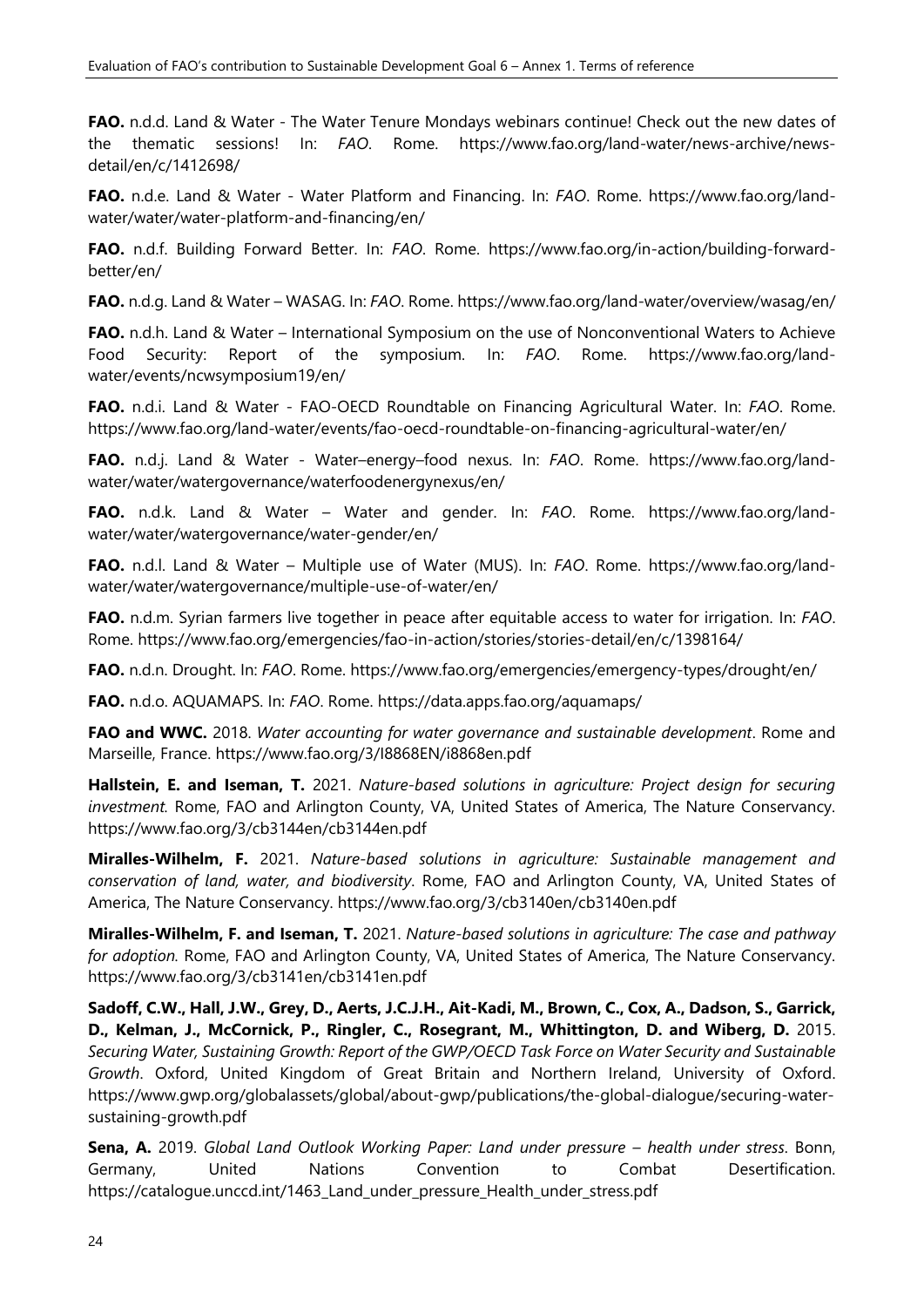**UN.** 2015. *Transforming our World: The 2030 Agenda for Sustainable Development*. A/RES/70/1. New York, United States of America.

https://sustainabledevelopment.un.org/content/documents/21252030%20Agenda%20for%20Sustainabl e%20Development%20web.pdf

**UN.** n.d.a. Transforming our world: the 2030 Agenda for Sustainable Development – Preamble. In: *UN*. https://sdgs.un.org/2030agenda

**UN.** n.d.b. International Decade for Action on Water for Sustainable Development, 2018–2028. In: *UN*. Geneva, Switzerland. https://www.un.org/en/events/waterdecade/

**UNDP.** 2016*. UNDP support to the implementation of the 2030 Agenda for Sustainable Development*. New Yor, United States of America. https://www.undp.org/content/dam/undp/library/SDGs/SDG%20Implementation%20and%20UNDP\_Poli cy\_and\_Programme\_Brief.pdf

**UNEP.** 2016. *Transboundary River Basins: Status and Trends – Summary for Policy Makers*. Nairobi. http://www.geftwap.org/publications/river-basins-spm

**UNESCO.** 2017. The United Nations world water development report, 2017: Wastewater: the untapped resource. Paris. https://unesdoc.unesco.org/ark:/48223/pf0000247153

**UNESCO.** n.d. World Water Assessment Programme. In: *UNESCO*. Paris. https://en.unesco.org/wwap

**UNICEF.** 2021. *Progress on household drinking water, sanitation and hygiene 2000-2020: Five years into the SDGs*. New York, United States of America. https://www.unwater.org/app/uploads/2021/07/jmp-2021-wash-households-LAUNCH-VERSION.pdf

**UN-Water.** 2021a. *Summary Progress Update 2021: SDG 6 – water and sanitation for all*. Geneva, Switzerland. https://www.unwater.org/app/uploads/2021/07/SDG-6-Summary-Progress-Update-2021\_Version-July-2021.pdf

UN-Water. 2021b.

**UN-Water.** n.d.a. Water Scarcity. In: *UN-Water*. Geneva, Switzerland. https://www.unwater.org/waterfacts/scarcity/

**UN-Water.** n.d.b. Monitoring water and sanitation in the 2030 Agenda for Sustainable Development. In: *UN-Water*. Geneva, Switzerland. https://www.sdg6monitoring.org/

**UN-Water.** n.d.c. Home. In: UN-Water. Geneva, Switzerland. https://www.unwater.org/

**UN-Water.** n.d.d. World Health Organisation (WHO). In: UN-Water. Geneva, Switzerland. https://www.unwater.org/institution/world-health-organisation-who/

**UN-Water.** n.d.e. Food and Agriculture Organization of the United Nations (FAO). In: UN-Water. Geneva, Switzerland. https://www.unwater.org/institution/food-and-agriculture-organization-of-the-unitednations-fao/

**WHO.** 2006. *WHO Guidelines for the safe use of wastewater, excreta and greywater. Volume 1: Policy and regulatory* aspects. Geneva, Switzerland. https://apps.who.int/iris/bitstream/handle/10665/78265/9241546824\_eng.pdf;sequence=1

**WHO.** n.d. Drinking water. In: *WHO*. Geneva, Switzerland. https://www.who.int/en/news-room/factsheets/detail/drinking-water

**World Bank.** n.d. World Bank Group and The 2030 Agenda. In: *World Bank*. Washington, DC. https://www.worldbank.org/en/programs/sdgs-2030-agenda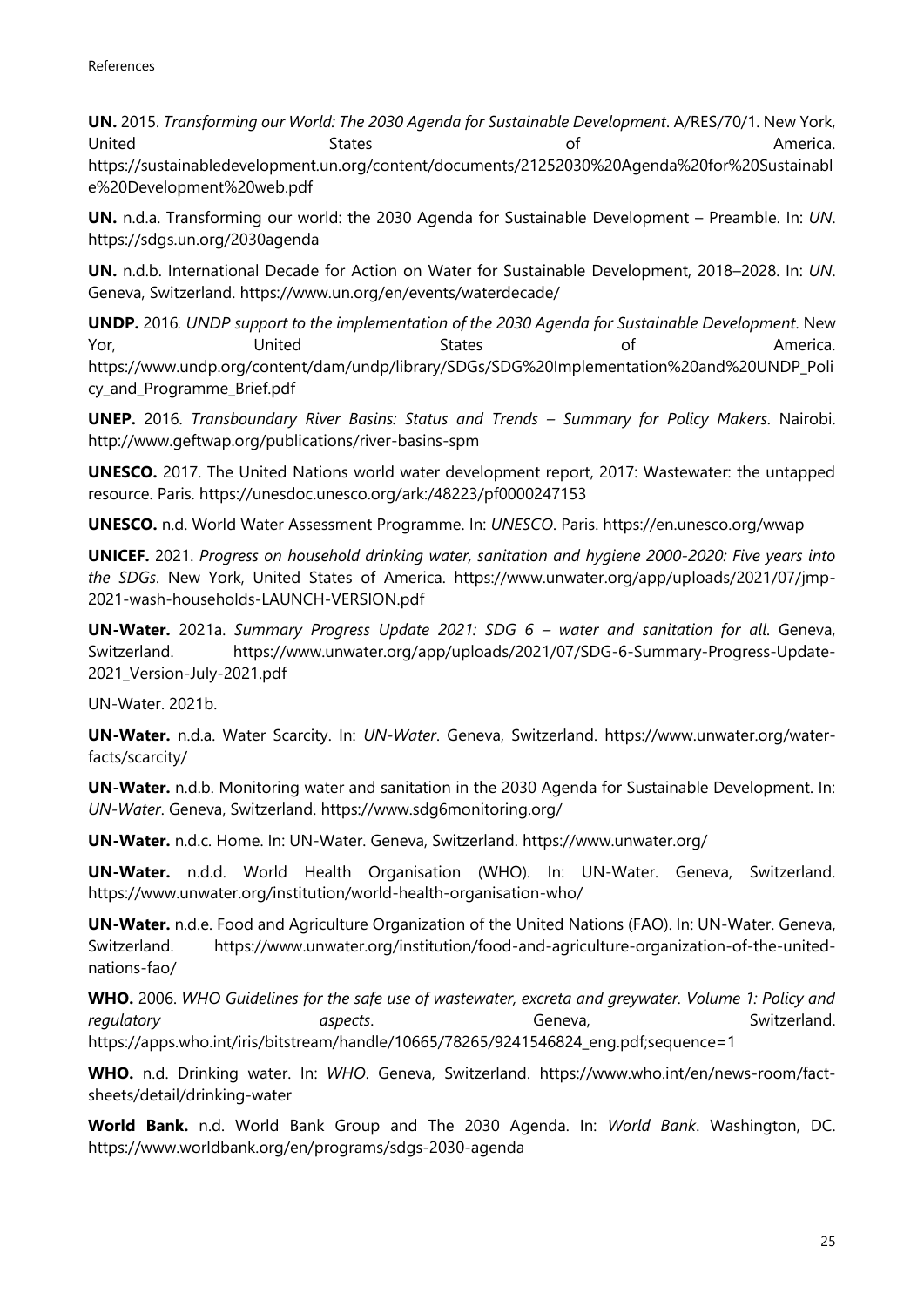# <span id="page-28-0"></span>**Appendix 1. Key challenges related to SDG 6**

# **Challenges ahead related to SDG 6 targets**

#### **Target 6.1 and target 6.2: Access to safe drinking water and to adequate sanitation**

- 82. Targets related to drinking water and sanitation are lagging behind, according to latest progress reports. Current rates of progress need to double achieving universal access to basic drinking and to quadruple to achieve universal access to safely managed drinking water by 2030. For now, 785 million people still lack even basic drinking water services, and numbers are increasing in Sub-Saharan Africa. Two billion people still lack even basic sanitation services and no SDG region is currently heading to meet the goal (UN-Water, 2021a).
- 83. Again, disparities are high, with rural and poor populations most impacted by the lack of access to safe drinking water and adequate sanitation. Only 62 percent of people in the least developed countries (LDCs) having access to basic drinking water supply services, compared to 89 percent of the world's population, and only 32 percent of people in LDCs having access to basic sanitation facilities while the world average is 68 percent. Open defecation is still being practiced at a rate of more than 5 percent of the population in at least 55 countries.
- 84. Development partners have identified three major hurdles: i) the insufficient level of current investment (estimated at one sixth of needs by the World Bank); ii) the insufficient use of repayable finance (microcredits, blended finance); and iii) resources imperfectly targeting poor and vulnerable groups who cannot access financial services.

#### **Target 6.3 Improve water quality, wastewater treatment and safe reuse**

- 85. Agriculture and untreated wastewater still pose two of the greatest threats to environmental water quality globally, and release excess nutrients and agrochemicals into rivers, lakes and aquifers that damage ecosystem function. To protect water bodies and improve water quality, it is essential to urgently enhance farming management practices and increase wastewater treatment, especially in regions with high population growth such as Africa. First lines of actions towards accelerated policy action are through capacity building and investments in all regions to expand country-level monitoring networks and establish national water quality standards.
- 86. Only 19 out of the 49 countries that are reporting are heading to improve water quality. Urgent action is necessary to improve monitoring systems for both surface and groundwater regarding pollutions and quality and to define water quality standards. Ambient water quality needs improving, regardless of national socio-economic status, including through transboundary cooperation. Across countries reporting against this target, safely treated domestic wastewater flow amount to 60 percent, with large variations between most and least developed countries. The remaining 40 percent of waters discharged without treatment has damaging consequences onto the environment. A lack of systematic availability of monitoring data impedes proper assessments of global progress on water quality and wastewater flows.

#### **Target 6.4: Increase water-use efficiency and ensure freshwater supplies**

87. Globally, 18.4 percent of renewable freshwater resources are withdrawn (UN-Water, 2021a). Water stress occurs when there is too much freshwater withdrawn compared to the total freshwater available, also taking into account the water needed for sustaining basic ecosystem function. Stress affects countries on every continent, but there are large regional variations. Three SDG regions have water stress values above 25 percent, with Western Asia and Northern Africa and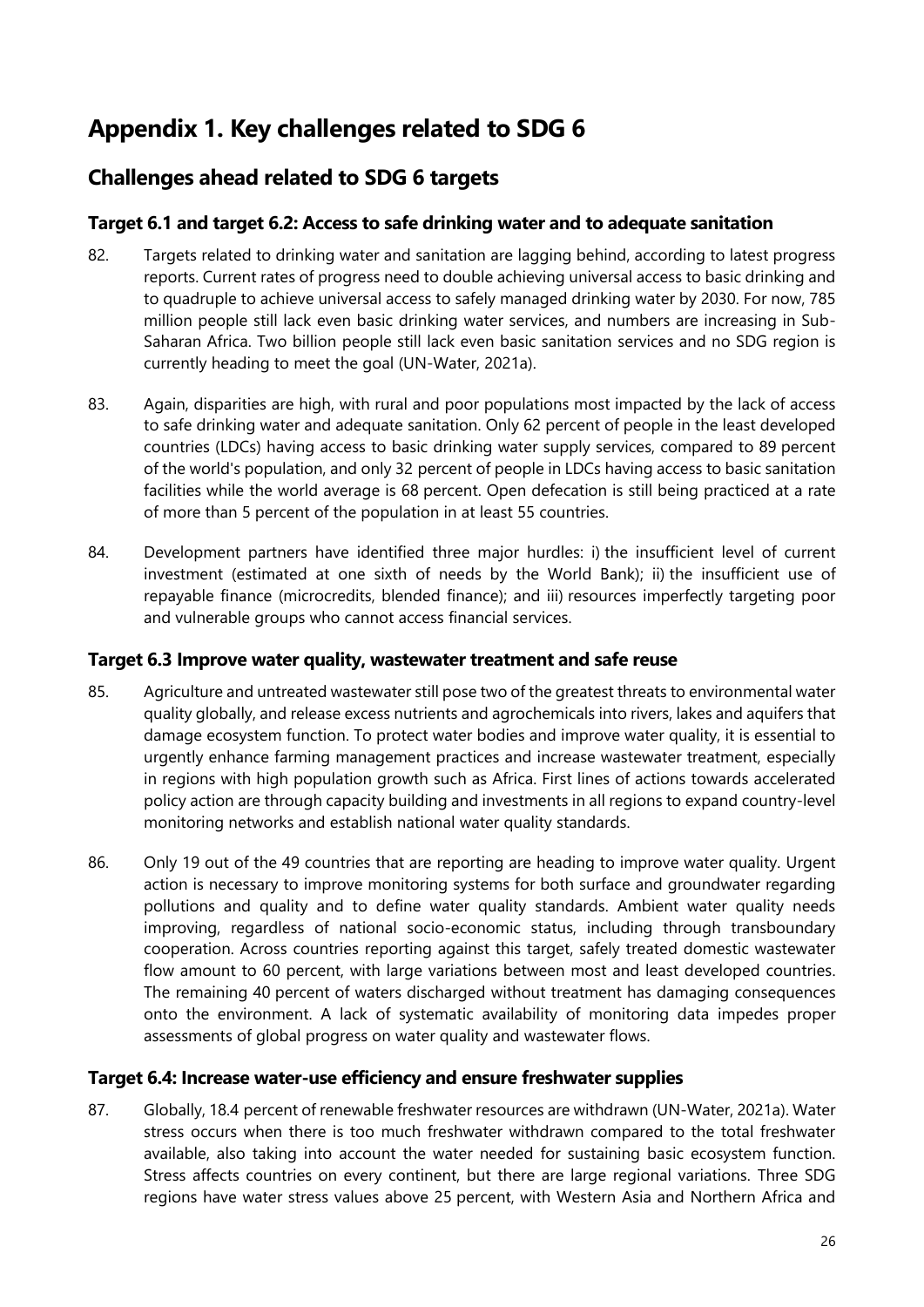Central and Southern Asia withdrawing more than 70 percent of available water resources. In these regions, many countries withdraw all their renewable water resources every year and rely on non-renewable resources to meet their water needs. These could eventually run dry, such as groundwater extracted from confined aquifers. Between 2015 and 2018, there has been a global improvement in water use efficiency of around 9 percent; however, the highest efficiencies have been observed in highly developed countries, while the strongest increase has been in Central and Eastern Asia.

- 88. The lack of sufficient data has been a major impediment to assessing water-use efficiency, to enable analyses that may guide policies and operational decisions tackling the root causes of water use inefficiency among various water users. Over the past ten years, 67 countries (42 percent of reporting countries) have not been consistently reporting water stress data, most of them in Sub-Saharan Africa (UN-Water, 2021a).
- 89. Investing in technical and non-technical innovation is another key to reducing the pressure of growing economies on available water resources. This is particularly important in agriculture, accounting for 72 percent of all water withdrawals: new crop varieties, efficient irrigation systems and improved 'rain-fed' cultivation could decrease water stress. Reducing losses in municipal distribution networks and industrial processes are other key areas to work on, to reduce water stress, with 16 percent of water withdrawals linked to municipality and households services, and 12 percent to industries (UN-Water, 2021a).
- 90. High water stress has many undesirable consequences, such as hindering the sustainability of natural resources and hampering economic and social development, all of which tend to affect the most vulnerable people more. Between 2015 and 2017, water-use efficiency increased by about 4 percent globally but decreased in 20 countries over the same period. Using nonconventional water resources, such as the reuse of wastewater, desalinated water and direct use of agricultural drainage water can provide useful strategies, in addition to efforts to reduce freshwater withdrawal by increasing productivity and use efficiency.

#### **Target 6.5: Implement integrated water resources management (IWRM)**

- 91. The concept of IWRM has been defined by the Global Water Partnership (GWP) as a process to plan actions for water resources management in a holistic and participatory way, to balance social, economic and environmental needs.
- 92. Transboundary water cooperation can have a catalytic role across SDGs, and adopting cooperative arrangements favours progress towards water for all. It is associated with efforts to promote peace and justice (SDG 16), to sustain economic growth (SDG 8), to reduce poverty (SDG 1) or to end hunger (SDG 2). Out of the 153 countries sharing transboundary basins, 58 percent have reported an operational agreement on water cooperation.
- 93. Arrangements to establish transboundary basins management can be hindered by the following factors:
	- i. lack of political will and asymmetry of power between riparian countries;
	- ii. fragmentary nature of the national legal, institutional and administrative frameworks;
	- iii. lack of financial means, human and technical; and
	- iv. insufficient data, especially with regard to transboundary aquifers.
- 94. UN-Water identified a need to double the rate of progress to achieve sustainably water resources management by 2030, with 129 countries not on track to hit the target. Eighty-seven countries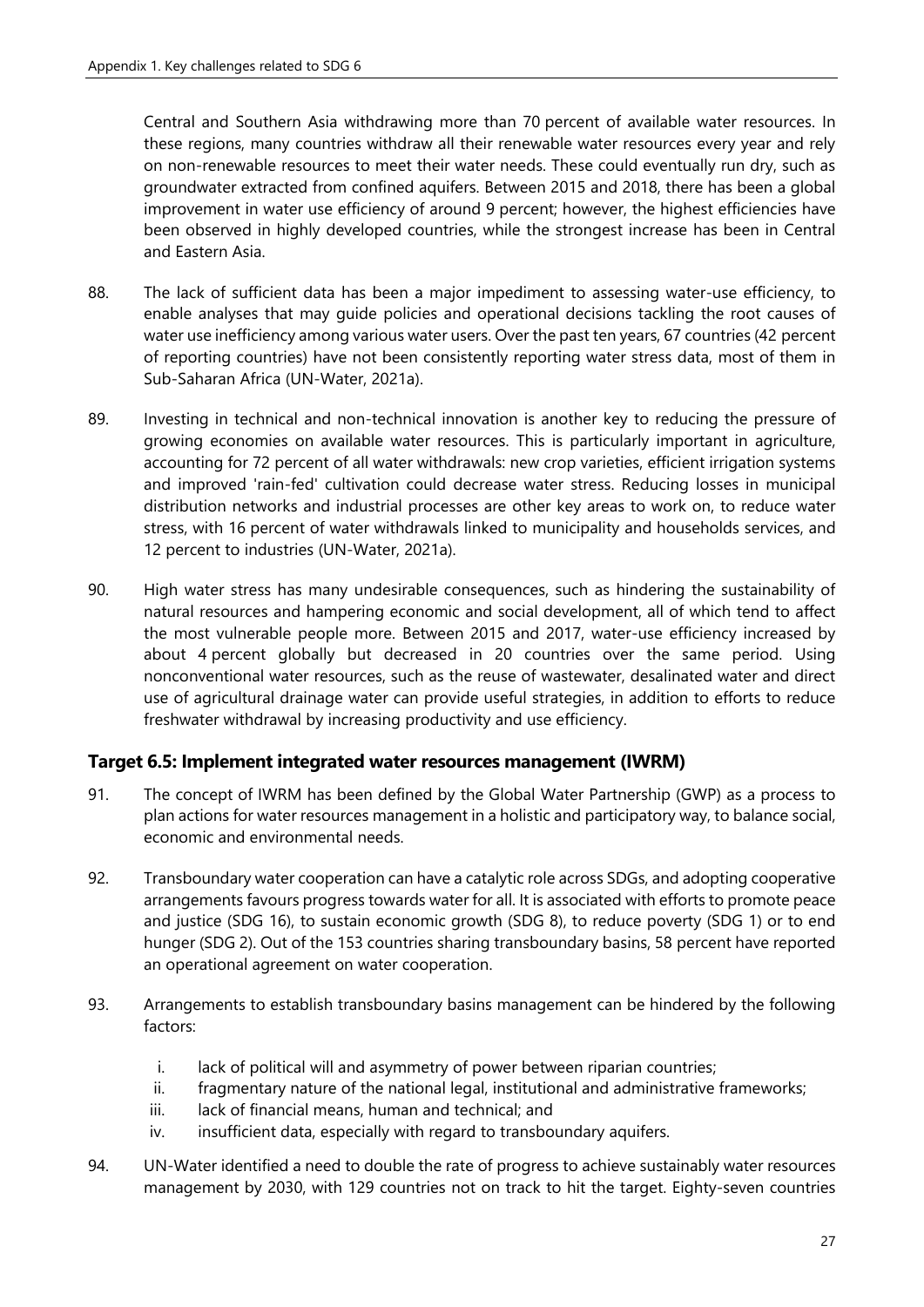have limited IWRM, mostly in Latin America and the Caribbean, Oceania, Central and Southern, Asia and Africa. This translates, for instance, in rivers, lakes and aquifers lacking operational arrangements for water cooperation. Failure to accelerate steps towards IWRM seriously threatens their ability to sustain their development. Countries most advanced in transboundary cooperation are located in Europe, North America and Sub-Saharan Africa, where 11 countries have developed and begun implementing action plans for IWRM.

#### **Target 6.6: Protect and restore water-related ecosystems**

- 95. Water-related ecosystems include river basins, aquifers lakes, ponds, rivers, streams springs, and wetlands. Target 6.6 also includes mountains and forests.
- 96. Over one fifth of the world's basins have recently experienced either rapid increases in their surface water area (indicative of flooding, growth in reservoirs and newly inundated land), or rapid declines in surface water area indicating drying up of lakes, reservoirs, wetlands, floodplains and seasonal water bodies. The adverse effects of climate change is likely to have compounded these rapid changes within river basins and general decrease of freshwater bodies, thereby worsening ecosystems. Overall, there has been massive losses across all water-related ecosystems over the last centuries, and the rapid changes seen over the last decade calls for urgent action. High increases and/or declines in surface water area are most notable in Eastern Asia and Southeastern Asia, Central Asia and Southern Asia, Latin America and the Caribbean and Sub-Saharan Africa.

#### **Target 6.a: International cooperation and capacity building support to developing countries in the water/sanitation sector**

97. Recognizing that financial commitments in support of water-related targets are essential, the 2030 Agenda sets a target related to investments in SDG 6 and supporting countries' capacities to absorb funding and manage procedural complexities for SDG 6 related ODA disbursements.

#### **Target 6.b: Support local communities engagement in water and sanitation management**

- 98. Community and user participation is increasingly recognized in national policies and laws. Yet, six out of ten countries report that human and financial resources are less than 50 percent of those needed to support community participation. The situation is especially critical in rural areas, where over three quarters of countries report insufficient financial resources to support participation.
- 99. Across all sub-sectors, only 14 out of 109 countries report high levels of community and user participation for collaborative management and decision-making. For rural drinking water and sanitation and water resources management, most countries report medium levels of user and community participation.

### **Crosscutting issues and challenges**

- 100. In line with UN-Water reports cited above, other institutions, such as WB also alerted on the slow progress made towards meeting the SDG 6 (World Bank, n.d.). The challenge today is to stimulate and accelerate progress towards the achievement of SDG 6 through measures, which, in addition to technical solutions, also involve enabling elements, which have been identified as key factors that have affected this progress:
	- i. appropriate governance arrangements, to define "who does what, at which level and how", and to promote policy and institutional dialogue and synergies;
	- ii. increased capacities in countries to manage operational services, collect and monitor data – also calling for open data platforms and tools;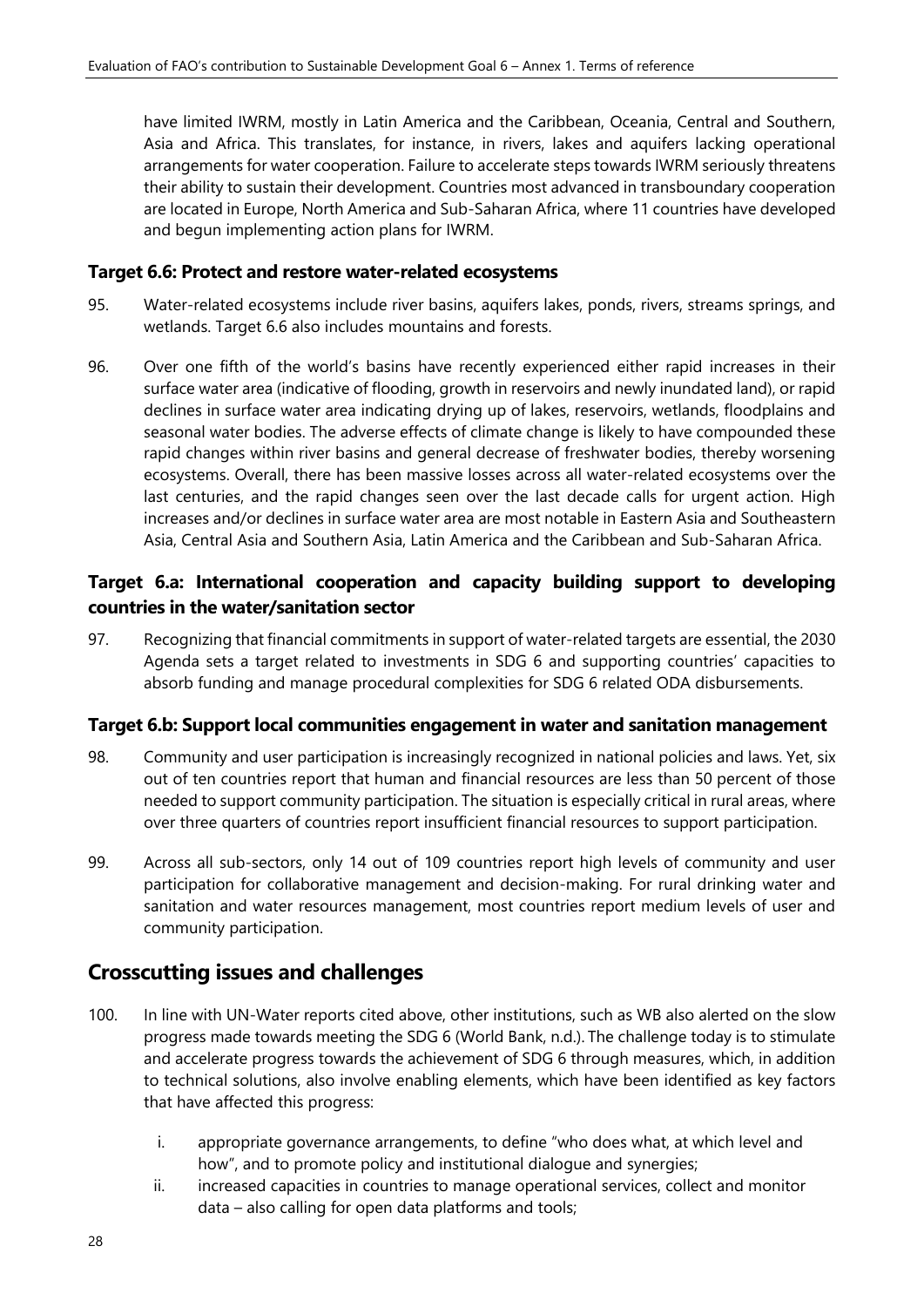- iii. financing: OECD has estimated that an additional annual investment of USD 500 billion (Sadoff *et al.*, 2015) would be required to address water issues within the 2030 horizon (as a reference, official development assistance (ODA) disbursements to the water sector was around USD 9.2 billion in 2019); (UN-Water, 2021a) and
- iv. more effective partnerships between stakeholders.

#### **Lack of good governance**

- 101. Policy and institutional fragmentation between levels, actors and sectors means that decisions taken in one sector often do not consider the impacts on water availability and water quality in other sectors, and that issues do not receive the necessary political attention. Political leadership and increased financing will be the backbone of an enabling environment for accelerating progress towards SDG 6, as well as supporting better planning and governance.
- 102. OECD defined water governance as a range of political, institutional and administrative rules, practices and processes through which decisions are taken and implemented, stakeholders can articulate their interests and have their concerns considered, and decision makers are held accountable for water management. In many developing countries, SDG 6 targets are poorly integrated into national planning processes, sectoral policies and strategies.

#### **Weak institutional capacity and data gaps**

- 103. There are insufficient country data to estimate global status or trends of SDG 6 progress. Data coverage is very poor outside of Europe and North America (UN-Water, 2021a). Improving data coverage is an essential first step to accelerating efforts in wastewater collection and treatment. Although much data related to SDG 6 exist at the country level, it may be scattered across stakeholders, and substantial resources and capacity building are required to close data gaps and harmonize reporting.
- 104. The assessment reports released by UN-Water and WB underscore weak institutional and human capacity, especially at the level of local governments, which impede progress towards achieving the SDG 6 in many developing countries. While global indicators are effective for evaluating overall progress, policy- and decision-makers need more detailed data to plan actions at national and sub-national levels. Country focal points say data gaps result from too little technical capacity and too few human and financial resources. Examples include lack of monitoring infrastructure, lack of data management systems, low staff numbers and low expertise.

#### **Funding gaps**

105. Funding gaps impede progress towards the SDG 6 targets. A review of SDG 6 progress by UN-Water found that increasing donor commitments to the water sector will remain crucial to make progress towards the goal. This is why the UN has put in place a unifying initiative that improves support to countries known as SDG 6 "Global Acceleration Framework". Increasing the rate of progress towards SDG 6 requires improving the productivity of existing financial resources, while increasing innovative sources of finance, such as commercial and blended finance, particularly from the private sector.

#### **Insufficient cooperation and partnerships**

106. To achieve the SDG 6 in 2030, enhanced cooperation between all actors, including international cooperation, and at all levels, is necessary. Partnerships involving multiple nations and stakeholders including the private sector can offer new opportunities for achieving the SDG 6 targets. Sharing, using and adapting new solutions requires efficient cooperation. SDG 6 is an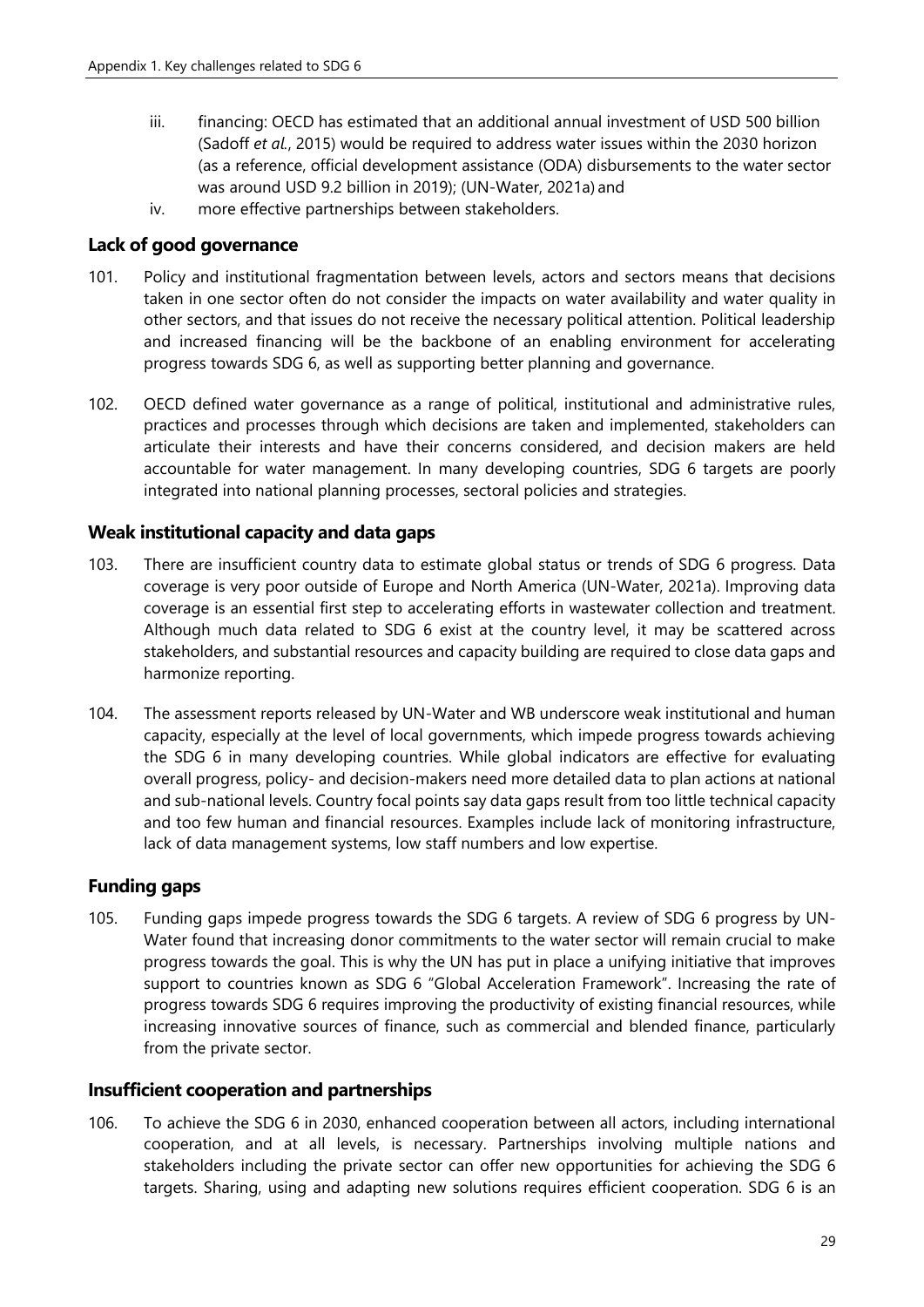ideal platform for plural partnerships and allows for more effective and useful progress towards poverty reduction and sustainable development.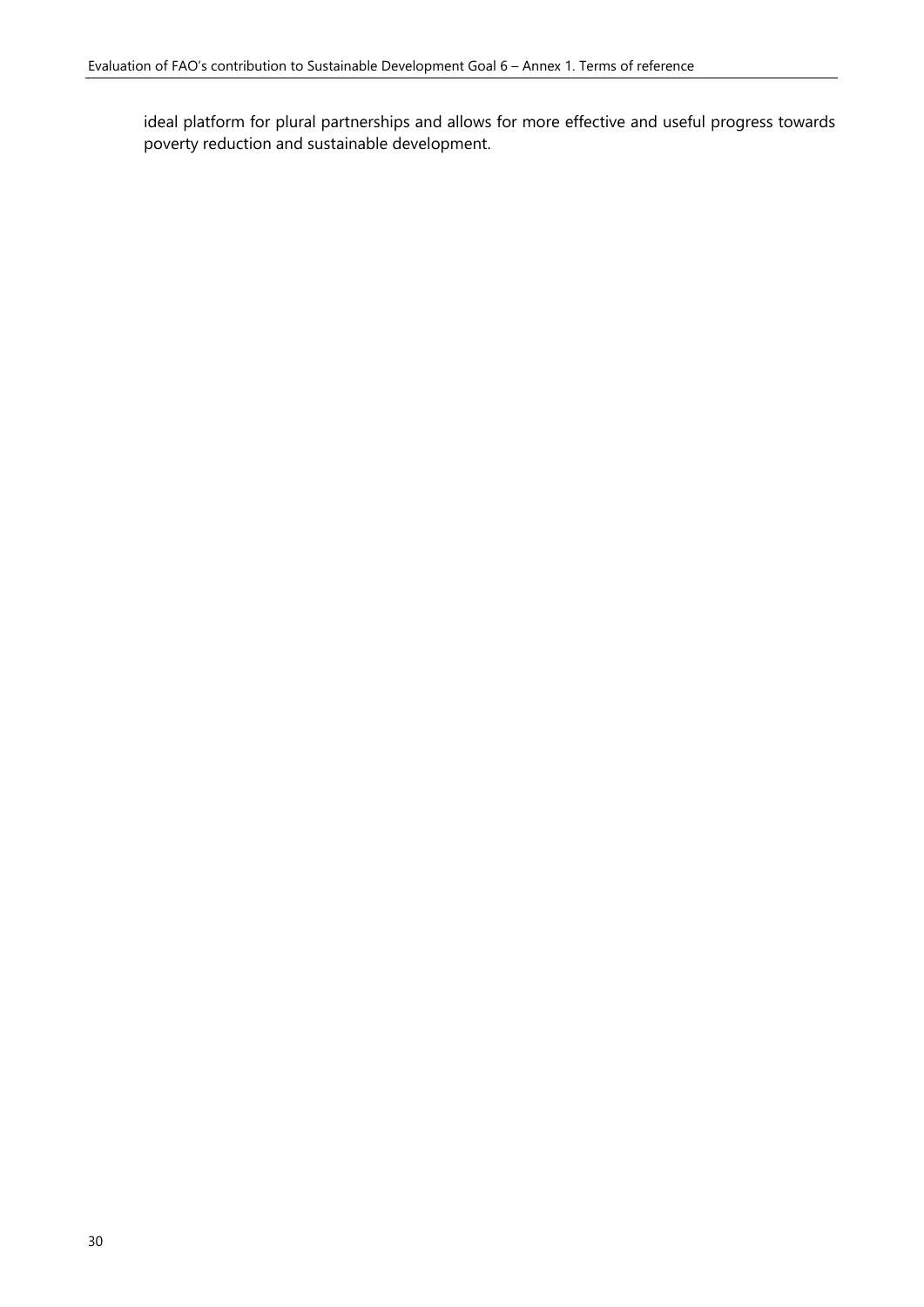# <span id="page-33-0"></span>**Appendix 2. UN-Water Members and partners with special status**

#### **Members**

- i. Convention on Biological Diversity
- ii. Department of Economic and Social Affairs of the United Nations Secretariat
- iii. Food and Agriculture Organization of the United Nations
- iv. International Atomic Energy Agency
- v. International Fund for Agricultural Development
- vi. International Labour Organization
- vii. International Organization for **Migration**
- viii. International Telecommunication Union
- ix. Office of the United Nations High Commissioner for Human Rights
- x. UN Conference on Trade and Development
- xi. UN Convention to Combat Desertification
- xii. UN Development Programme
- xiii. UN Economic and Social Commission for Asia and the Pacific
- xiv. UN Economic and Social Commission for Western Asia

#### **Partners with special status**

- i. Green Climate Fund
- ii. OHCHR Special Rapporteur on the human rights to safe drinking water and sanitation
- iii. Sanitation And Hygiene Fund
- iv. Sanitation and Water for All
- v. UN Global Compact
- xv. UN Economic Commission for Africa
- xvi. UN Economic Commission for Europe
- xvii. UN Economic Commission for Latin America
- xviii. UN Educational, Scientific and Cultural **Organization**
- xix. UN Framework Convention on Climate Change
- xx. UN High Commissioner for Refugees
- xxi. UN Industrial Development **Organization**
- xxii. UN Institute for Training and Research
- xxiii. UN International Children's Emergency Fund
- xxiv. UN Office for Disaster Risk Reduction
- xxv. UN Women
- xxvi. UN World Tourism Organization
- xxvii. UN-HABITAT
- xxviii. United Nations University
- xxix. World Bank Group
	- xxx. World Food Programme
- xxxi. World Health Organization
- xxxii. World Meteorological Organization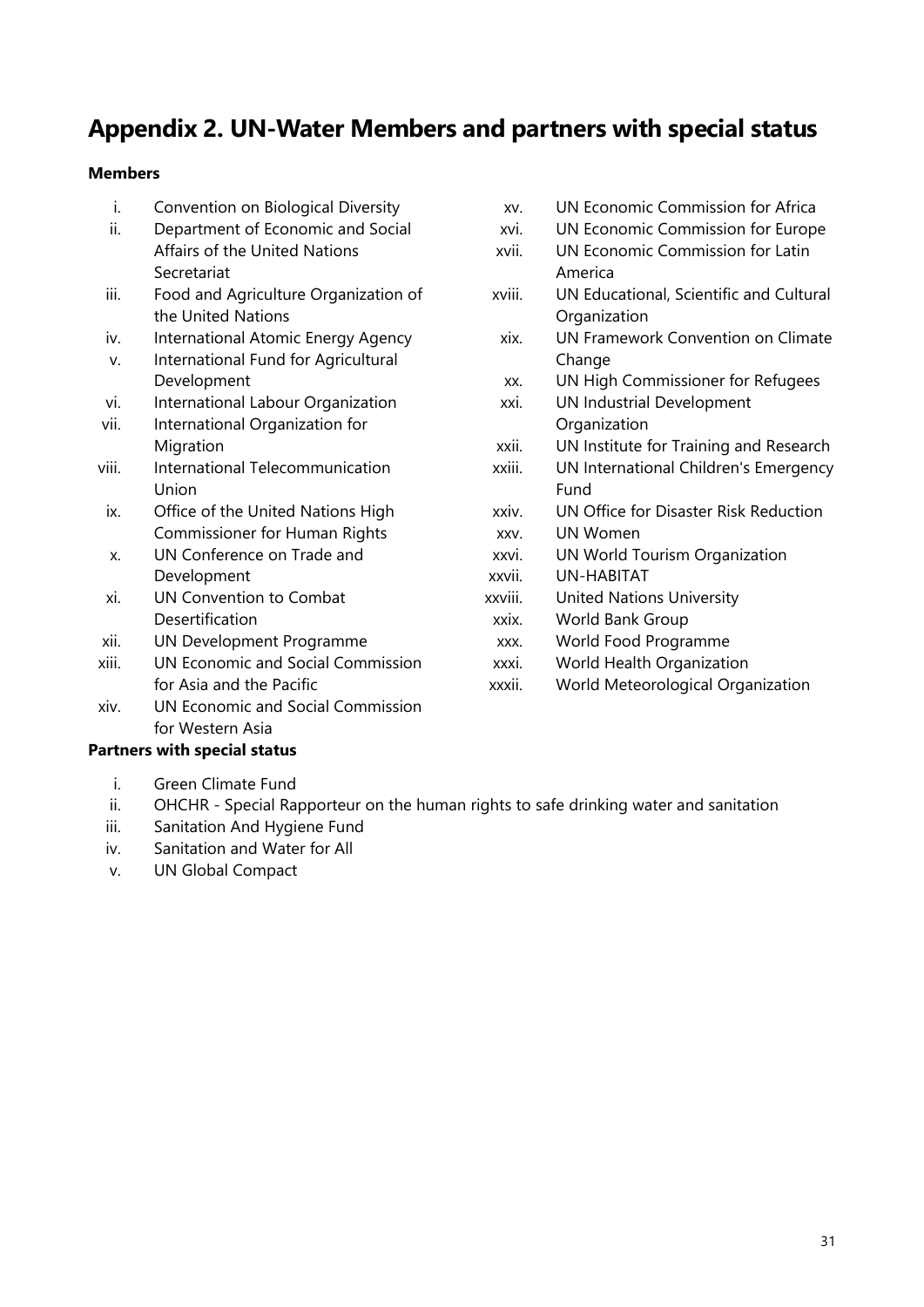# <span id="page-34-0"></span>**Appendix 3. FAO's normative work related to SDG 6 (Regular Programme)**

# **Flagship products and reports**

- 107. As the lead organization in the UN system concerning water in the context of food and agriculture, FAO works to create or enhance global knowledge on sustainable water management. It produces various flagship products and contributes to key international reports regarding the topic of water. These include:
	- i. The State of the World's Land and Water Resources for food and agriculture (SOLAW), a report presenting current state, trends and challenges facing two of the most important agricultural production factors: land and water. It provides policy recommendations and way forward proposal. The first edition dates back from 2011, and the second edition will be published in 2021.
	- ii. The State of Food and Agriculture report (SOFA), with the 2020 edition focused on water in agriculture, and challenges implied by water scarcity for irrigated and rain-fed agriculture. The special emphasis on sustainable use of water might suggest a higher awareness of the importance of this topic.
	- iii. United Nations World Water Development Report, published once a year, it is a UN-Water's flagship report on water and sanitation issues, focusing on a different theme each year. The 2021 edition of the report was on 'Valuing Water ' – in times of growing scarcity and against the backdrop of population growth and climate change.
	- iv. Towards a Water and Food Secure Future Critical Perspectives for Policy-makers (2015), a co-creation with the World Water Council. The report provides an outlook for water and food security to 2050, with a focus on technical and economic aspects of water use for crop and livestock production.
- 108. Besides the flagship reports, FAO is also the (co)writer and publisher of policy briefs, factsheets, reports, white papers, land and water discussion papers and studies, which are published on a regular basis and include a wide range of thematic and technical topics. Some of these, clustered by topic, are displayed in Table 5 below.

| <b>Topic</b>                      | <b>FAO</b> report                                                                |
|-----------------------------------|----------------------------------------------------------------------------------|
| Circular and reuse of wastewater  | FAO contribution to the 2006 WHO Guidelines for the safe use of wastewater.      |
|                                   | excreta and greywater (WHO, 2006)                                                |
|                                   | FAO - Spain International Symposium the Use of Nonconventional Waters for        |
|                                   | Achieving Food Security, held in Madrid in 2019 (FAO, n.d.h.)                    |
|                                   | FAO contribution to the 2017 World Water Development Report on Wastewater        |
|                                   | under UN-Water umbrella (UNESCO, 2017)                                           |
|                                   | Other FAO reports on the economics of wastewater use in agriculture, and on-farm |
|                                   | training handbooks (FAO, 2010; 2019b)                                            |
| Water and financing to accelerate | FAO has joined up with the OECD on an expert Roundtable on Agriculture Water     |
| SDG <sub>6</sub>                  | Financing to raise awareness and spur financing (FAO, n.d.i.)                    |
|                                   | Numerous background reports are contained including our report into the G20      |
|                                   | process in 2020 where Water Ministers sat together with Agriculture Ministers to |
|                                   | bring about acceleration in water                                                |
| Water-Food-Energy Nexus           | With a view to drawing attention to the interrelated nature of global resource   |
| concepts                          | systems, FAO is exploring how the water-energy-food nexus can support food       |
| (related to the NSL integrated    | security and sustainable agriculture worldwide (FAO, n.d.j.)                     |
| nexus and water management        | It developed a framework on the nexus for Lebanon (FAO, 2021a)                   |
| team)                             |                                                                                  |

#### <span id="page-34-1"></span>**Table 5. Non-exhaustive list of papers produced by FAO on water related issues**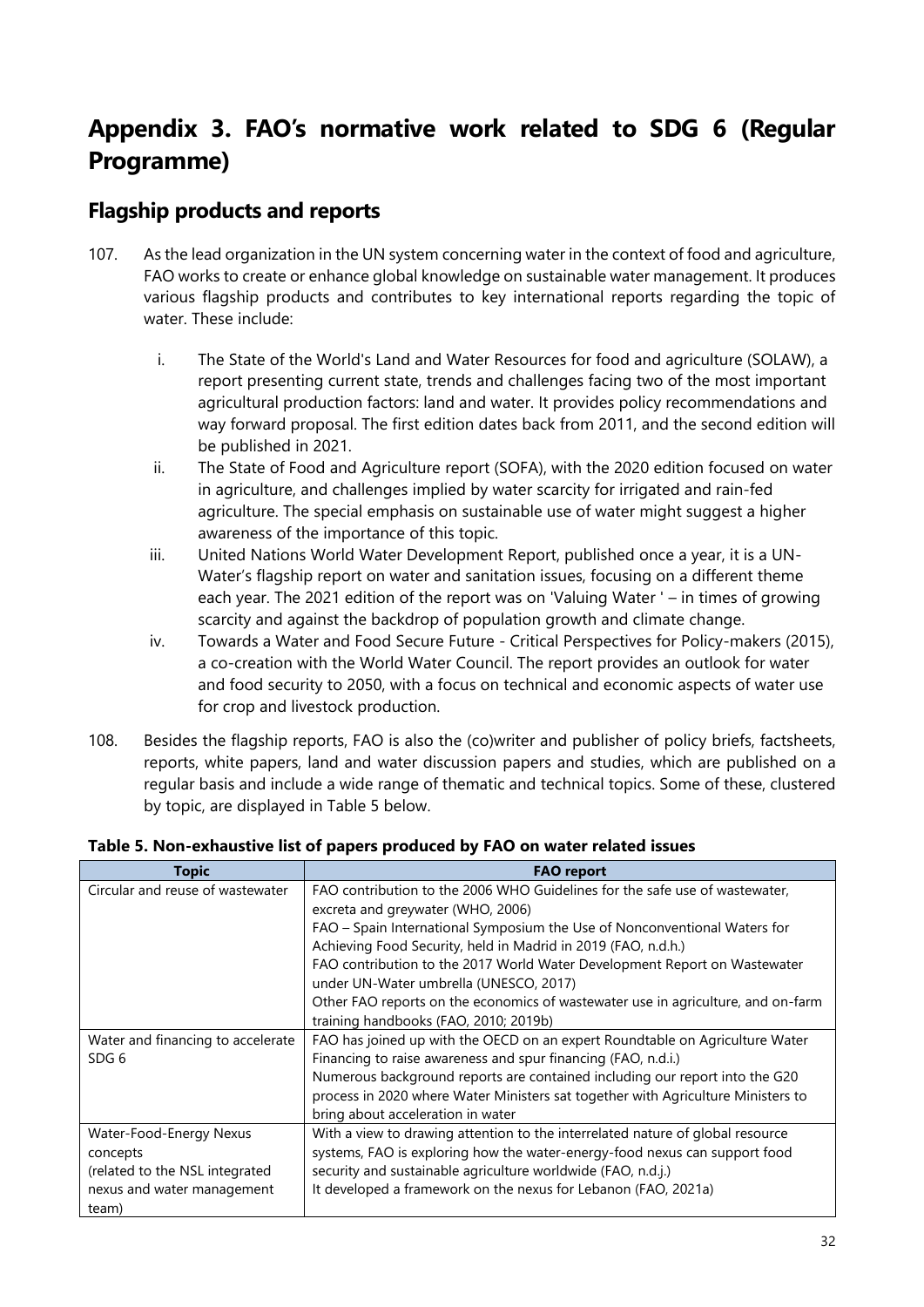| <b>Topic</b>                     | <b>FAO</b> report                                                                       |
|----------------------------------|-----------------------------------------------------------------------------------------|
| Water Productivity and Nutrition | Water productivity, the yield gap, and nutrition, the case of Ethiopia (FAO, 2021b)     |
| Water accounting and auditing    | This 2016 sourcebook serves to provide practical advice on the application and use      |
|                                  | of water accounting and auditing and help users, plan and implement water               |
|                                  | accounting and auditing procedures and processes that best fit their needs (FAO,        |
|                                  | 2016b)                                                                                  |
| Concept of Water Tenure          | FAO provided the definition and water was left out of the FAO VGGTs due to its          |
|                                  | complexity in governance jurisdictions (FAO, 2020b)                                     |
| Water Management in              | FAO's report on Nature-Based Solutions for agricultural water management and            |
| Agriculture-Nature Based         | food security (FAO, 2018a)                                                              |
| Solutions (Ag NBS) -interface)   | FAO created three reports on scientific evidence (literature reviews) and case          |
| and financing requirements       | studies concerning nature-based solutions (Miralles-Willhelm, 2021; Miralles-           |
| (scaling up)                     | Willhelm and Iseman, 2021; Hallstein and Iseman, 2021)                                  |
| Guidelines on Irrigation         | FAO's guidelines on irrigation investment (FAO, 2018b)                                  |
| Investment                       |                                                                                         |
| Water and gender                 | FAO aqua stat report on the role of women in the management of water resources          |
|                                  | in general and agricultural water in particular. This report is based on a pilot report |
|                                  | in Algeria, Morocco and Tunisia (FAO, n.d.k.)                                           |
|                                  | FAO Passport to mainstreaming gender in water programs (FAO, 2012)                      |
|                                  | The FAO Socio-Economic and Gender Analysis (SEAGA) irrigation sector guide              |
|                                  | supports the participatory planning of irrigation schemes and the integration of        |
|                                  | socio-economic and gender issues in the planning process (FAO, 2001)                    |
| Drought related tools            | FAO's direct access to the Adaptation Fund by NSL and GCF and the GEF (FAO,             |
|                                  | 2011)                                                                                   |
|                                  | Drought in Central Asia (FAO, 2013)                                                     |
| Irrigation (related to the       | Modernization of irrigation systems to prevent water loss, multiple uses of water       |
| irrigation team)                 | (FAO, n.d.l; n.d.m.)                                                                    |
|                                  | Emergency work and solar irrigation projects (FAO, n.d.n.)                              |
|                                  | Multiple Use Systems combing smart irrigation with WASH Water Sanitation and            |
|                                  | Hygiene (FAO, 2020c)                                                                    |

*Source*: Prepared by the evaluation team.

# **Monitoring tools**

- 109. FAO also supports decision-making, and policy and research coherence and helps to collect and analyse water-related data, for which FAO has created and implemented several assessment and monitoring tools:
	- i. The IMI-SDG 6 project, implemented by FAO in the context of a multi-agency UN effort, is providing methodological support and capacity development assistance to the member countries. Beyond the support to monitoring, the Organization is supporting the implementation of measures to ensure that countries meet the target, including the water scarcity initiative and the water productivity project.
	- ii. FAO hosts and developed AQUASTAT (FAO, n.d.a.), the global information system on water resources including water quality and agricultural water management. AQUASTAT plays a key role in the monitoring of the Sustainable Development Goal 6 and in particular, indicators of target 6.4 on water stress and water use efficiency. AQUASTAT has monitoring capacity which FAO maintained for the past 25 years and which includes a global water database, country reports and associated tools for global analysis of water issues. However, response rates to AQUASTAT questionnaires are rather low, as many countries lack of capacity to collect the relevant data. This is an area of work in which FAO has to continue to provide its support to the countries.
	- iii. Additionally, FAO hosts AQUAMAPS (FAO, n.d.o.), which is AQUASTAT's online geospatial database on water and agriculture and is complementary to AQUASTAT's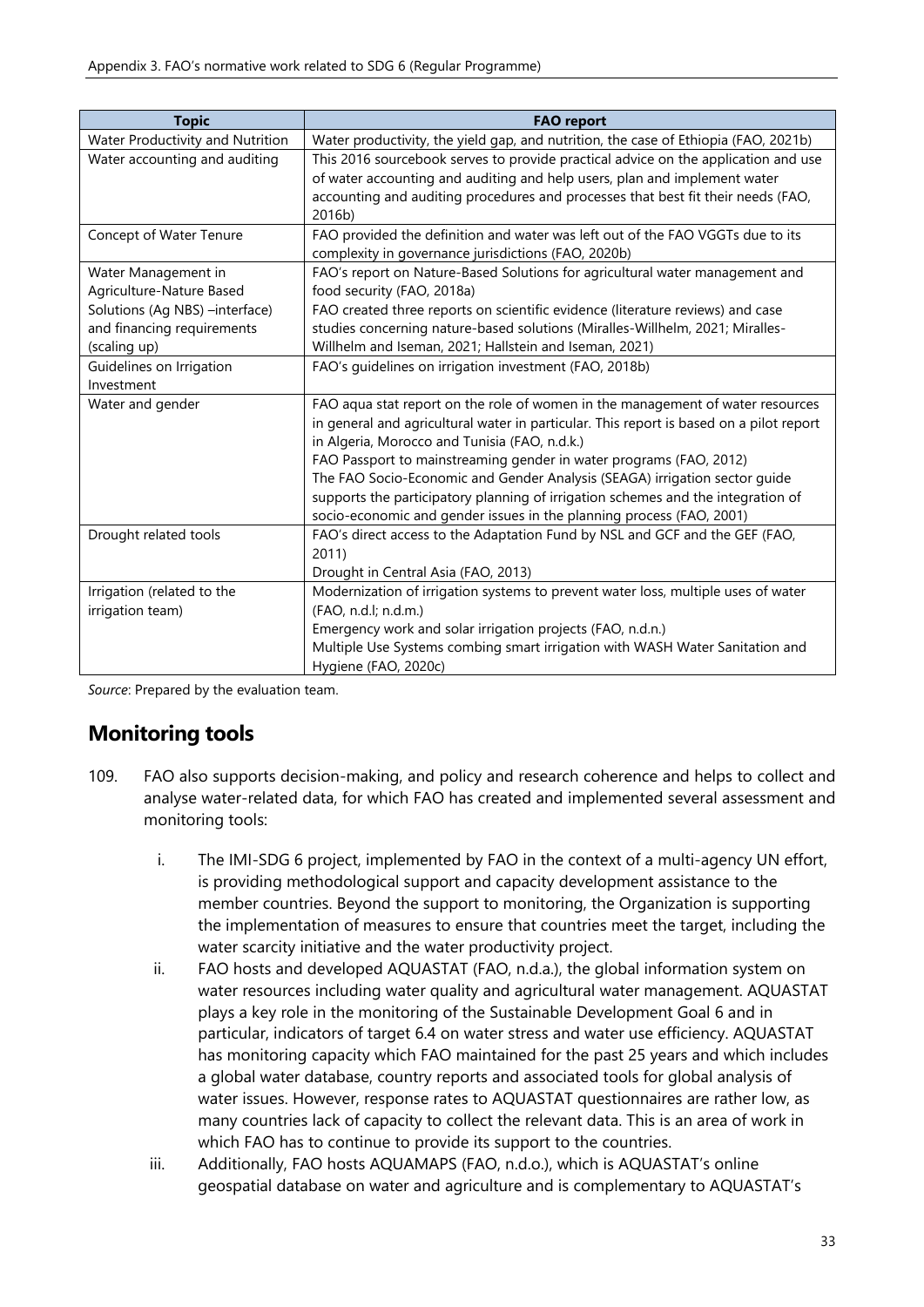statistical data. AQUAMAPS concentrates on geographical information that for the biggest part has been generated by spatial modelling.

- iv. FAO facilitates monitoring water productivity through the open access, remote sensed WaPOR platform (FAO, n.d.b.) and supports countries in monitoring agricultural water productivity, identifying water productivity gaps and finding solutions and monitoring the progress towards SDG 6. The second version of the WaPOR methodology was released in 2020.
- v. Other water-related data collection tools, used and/or created by FAO are: Climate Information Tool, global map of irrigated areas, WaterLex, KnoWat (knowing water better) amongst others.

# **Advocacy and convening**

- 110. FAO co-hosts and organizes a number of events/special days related to water:
	- i. Land and Water days (FAO, n.d.c.), a three-day event jointly organized by IFAD, FAO and WFP. The event gathers a variety of experts and stakeholder to discuss land and water policies, governance, investments, and adoption of management practices linked to food security and resilience to climate change.
	- ii. The World Water Forum is the world's biggest water-related event and is organized by WWC, an international organization that brings together all those interested in the theme of water, and has FAO playing an active role in it. The event was launched in 1997 and counts with eight editions (FAO and WWC, 2018).
	- iii. World Water Day every year, 22 March has been set aside to mark the World Water Day. Amongst many other international organizations and UN agencies, FAO has been a partner for this event.
	- iv. Advocacy for agricultural water FAO is a key partner in the implementation of the Convention on Biological Diversity, the UN Convention to Combat Desertification and the UN Framework Convention on Climate Change, all of which are directly related to agricultural water (FAO, n.d.e.).
	- v. Water tenure Mondays (2021) (FAO, n.d.d.) a forum for building a stronger water tenure concept and pursue FAO's efforts in broadening the knowledge base of its application to achieve a more equitable and secure access to water, even in conditions of scarcity.